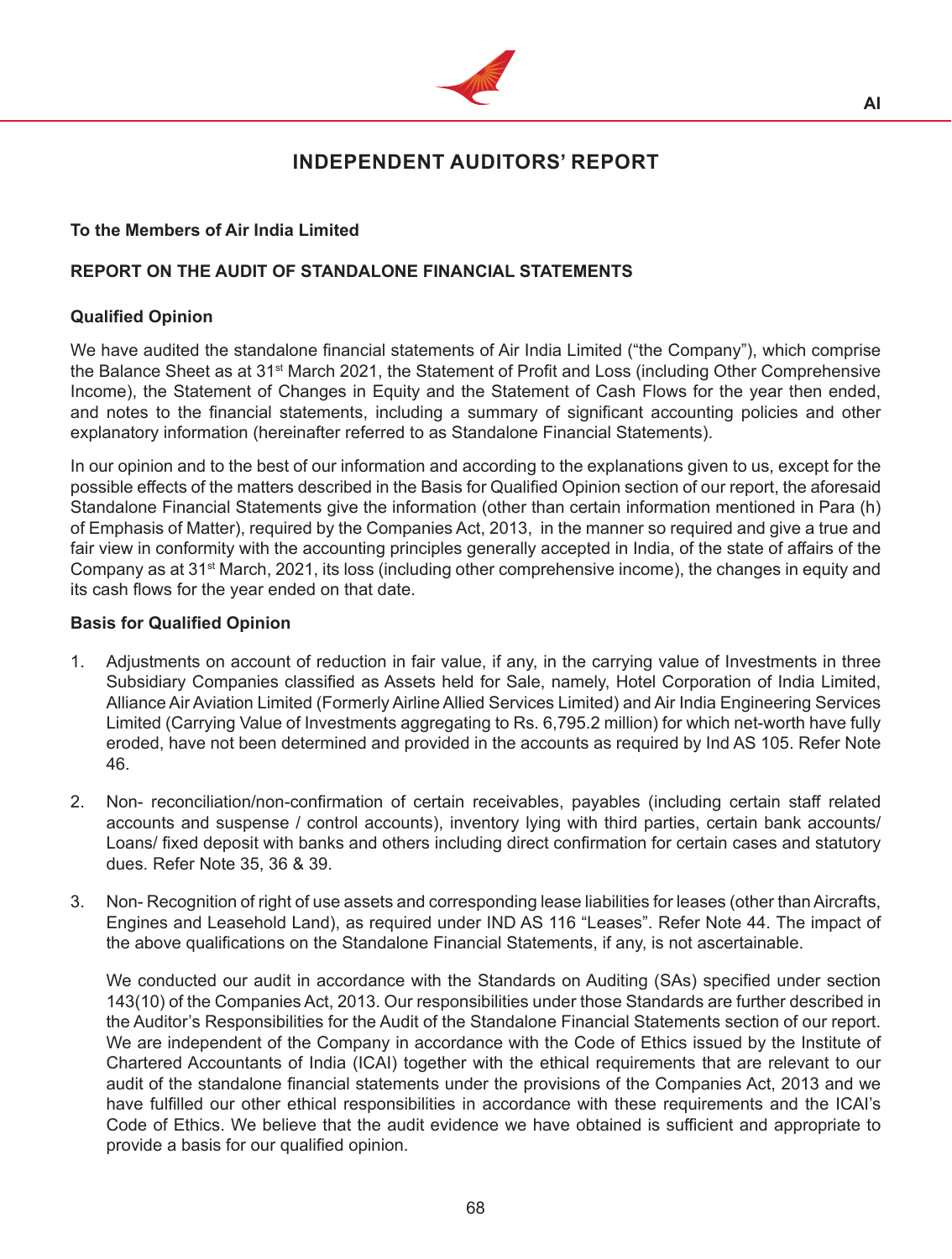

### **Material Uncertainty in relation to Going Concern**

The Company has incurred a net loss of Rs. 70,174.2 million during the year ended  $31<sup>st</sup>$  March 2021 and, as of that date, the Company's current liabilities exceeded its current assets by Rs. 5,73,166.8 million and it has accumulated losses of Rs. 7,79,529.5 million which has resulted in complete erosion of the net worth of the Company. In spite of these events or conditions which may cast a doubt on the ability of the Company to continue as a going concern, the management is of the opinion that going concern basis of accounting is appropriate in view of the continued support of the Government of India and having regard to the other facts mentioned in Note 53.

Our opinion is not modified in respect of this matter.

#### **Emphasis of Matter**

We draw attention to;

- a. Note 29 regarding the possible effects of uncertainties relating to COVID-19 on Company's operations and results as assessed by the management.
- b. Note 26 regarding non-provision of penal charges on delayed payment of Guarantee Fee amounting to Rs. 24,123.0 million, for reasons stated therein and Note 51 regarding non provision of interest on delayed payments to Micro and Small enterprises wherein the amount is not ascertained.
- c. Note 49 regarding Deferred Tax Asset of Rs. 28,425.2 million carried in the accounts in view of the reasons stated therein, the realisation of which would depend on generation of sufficient profits in the future as anticipated /projected by the management.
- d. Note 46 read with Note 2.1.1 and Note 5 regarding the management's opinion that there is no decline in the carrying value of investment in a Subsidiary – Air India Express Limited (Carrying Value of Investments aggregating to Rs. 7,800.0 million) and advances (including interest) of Rs 12,567.6 million to the said subsidiary company even though the net-worth is fully eroded, for the reasons stated therein.
- e. Note.28(iii)(h) read with Note 46 & Note 10.1 regarding realisability of advances to Subsidiary Companies (including interest) of Rs. 39,722.8 million classified as 'Asset Held for Sale' as the same is being transferred at carrying value.
- f. Note 34(ii) regarding non-application of Appendix B to Ind AS 21 "The effect of changes in Foreign Exchange rates" in respect of advances received or paid in foreign currency.
- g. Note.28(iii)(f), (h) (k) & (m) read with Note 19, 20, 23 & 25 regarding;
	- i. receipts from Air India Assets Holding Limited (AIAHL) Towards Restructuring (RFATR) of Rs 2,17,549.5 million (net of payments) being disclosed separately from the Company's Equity and Liabilities on the face of the balance sheet;
	- ii. accounting for reimbursement of Rs 6,688.2 million for the Financial Year 2020-21 by AIAHL towards interest and other loan related costs paid by the Company on the identified loans, as a reduction from finance cost;
	- iii. accounting of Rental Income of Rs. 1,211.1 million from identified properties and Revenue Sharing Income of Rs. 213.6 million from Subsidiaries for the year net of related cost of Rs. 36.2 million recoverable from AIAHL has been shown as adjustment from Statement of Profit & Loss.
	- iv. classification of certain identified properties amounting to Rs 68,961.7 million as Assets held for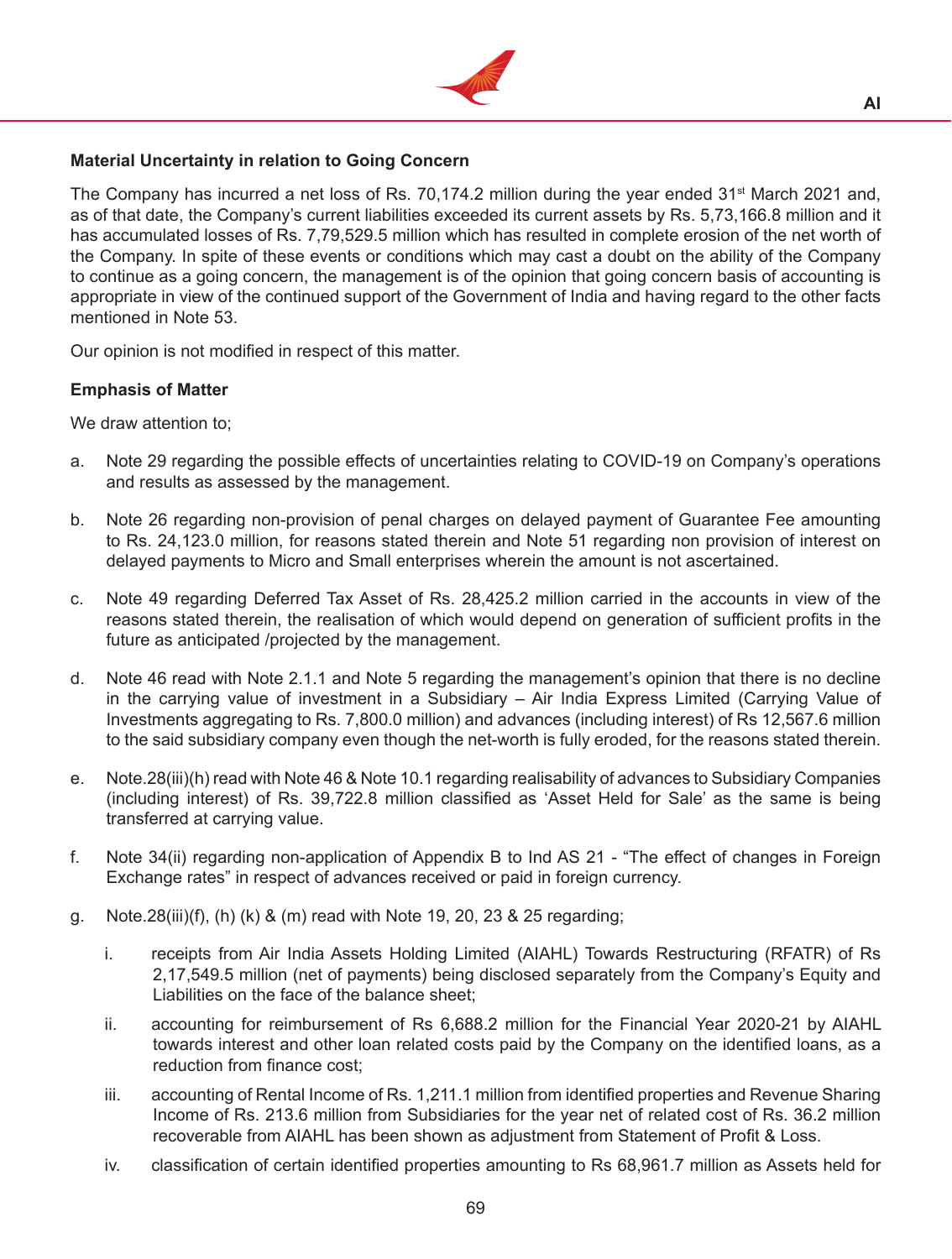

sale and certain identified properties amounting to Rs 4,373.7 million as Investment Property.

- v. classification of investment in subsidiaries amounting to Rs 8,179.4 million along with receivables amounting to Rs 39,722.8 million of the subsidiaries as Assets held for sale and
- vi. recognising gain/loss on identified assets which have been sold during the year.
- h. Non-Disclosure of certain information in the Standalone Financial Statements as required by Schedule-III of the Companies Act, 2013, and Indian Accounting Standards (Ind AS):
	- (i) Terms of repayment, nature of Security separately for each case of borrowings and period& amount of continuing default in respect of borrowings and interest thereon in respect of each borrowing - Refer Note 13.3 & 18
	- (ii) Foreign Currency Fluctuation under Finance Cost Refer Note No. 23(a)
	- (iii) Information regarding interest to Micro & Small Enterprises, if any, included in Trade Payable-Refer Note 51
	- (iv) Fair Value of Investment Properties as required in Ind AS 40 "Investment property" Refer Note. 30 (iii)
	- (v) Expenses relating to short-term leases and low value assets as required in Ind AS 116 "Leases" Our Opinion is not modified in respect of above matters.

#### **Key Audit Matters**

Key audit matters are those matters that in our professional judgement, were of most significance in our audit of the standalone financial statements of the current period. These matters were addressed in the context of our audit of the standalone financial statements as a whole, and in forming our opinion thereon, and we do not provide a separate opinion on these matters. In addition to the matter described in the Basis for Qualified Opinion and Material Uncertainty in relation to Going Concern section*,* we have determined the matters described below to be the key audit matters to be communicated in our report.

| <b>Key Audit Matters</b>                                                                                                                                                                                                                                                                                                                                                                                                                                                                                                                                                                                                                                                                | Principal audit procedures performed                                                                                                                                                                                                                                                                                                                                                                                                                                                                                                            |  |
|-----------------------------------------------------------------------------------------------------------------------------------------------------------------------------------------------------------------------------------------------------------------------------------------------------------------------------------------------------------------------------------------------------------------------------------------------------------------------------------------------------------------------------------------------------------------------------------------------------------------------------------------------------------------------------------------|-------------------------------------------------------------------------------------------------------------------------------------------------------------------------------------------------------------------------------------------------------------------------------------------------------------------------------------------------------------------------------------------------------------------------------------------------------------------------------------------------------------------------------------------------|--|
| Investment in a subsidiary<br>advance<br>and<br>recoverable from said subsidiary                                                                                                                                                                                                                                                                                                                                                                                                                                                                                                                                                                                                        |                                                                                                                                                                                                                                                                                                                                                                                                                                                                                                                                                 |  |
| The company has investment in subsidiary, namely<br>Air India Express Limited amounting to Rs 7,800.0<br>million and has also made advance (including interest)<br>of Rs12,567.6 million to said subsidiary. Further, the<br>company has also given guarantees of Rs 9,419.6<br>million in respect of loans availed by them. There is a<br>risk of impairment in carrying value of unquoted equity<br>instruments in said subsidiary, in recoverability of<br>advance (including interest) to the said subsidiary and<br>guarantee given to subsidiary carrying accumulated<br>losses which may be considered significant having<br>regard to the financial position of the subsidiary. | We.<br>obtained an<br>understanding<br>have<br>0t<br>management's processes with regard to identifying<br>existence and testing the impairment in the value<br>of investment, advance to the subsidiary and<br>guarantee to the subsidiary.<br>We have also obtained and verified the latest<br>financial statements of the subsidiary regarding the<br>present level of operations and profitability of the<br>subsidiary.<br>We have also reviewed the management's estimate<br>of future operations, which has been described in<br>Note 46. |  |
| Refer Note 2.1.1, 5, 27 & 46.                                                                                                                                                                                                                                                                                                                                                                                                                                                                                                                                                                                                                                                           | Refer Para (d) in Emphasis of Matter.                                                                                                                                                                                                                                                                                                                                                                                                                                                                                                           |  |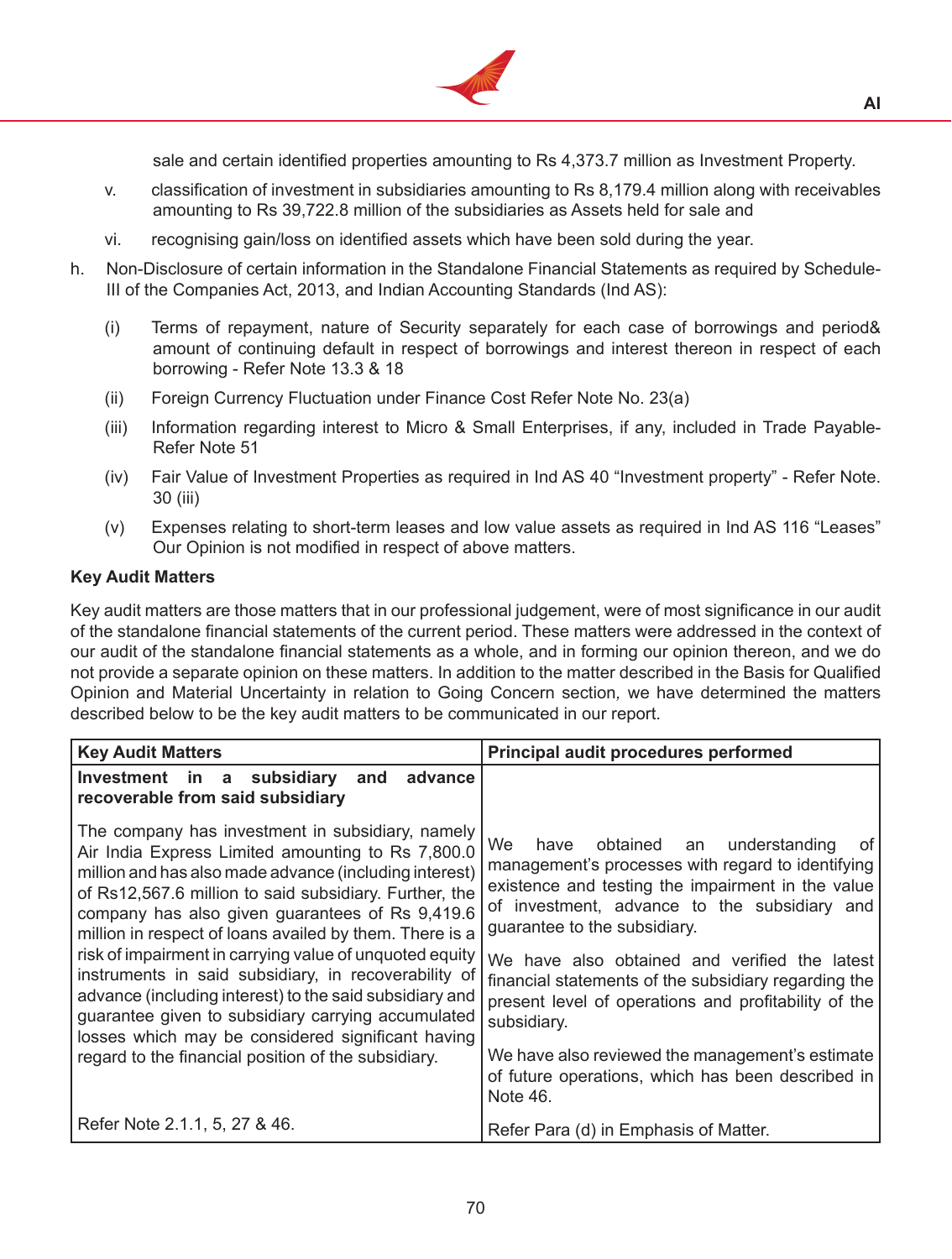

| Depreciation and impairment of Property, Plant<br>& Equipment, Right of Use Assets, Investment<br><b>Properties and Intangible assets</b>                                                                                                                                                                                                                                                                                                                                                                                                                                                                            |                                                                                                                                                                                                                                                                                                                                                                                                                                                 |
|----------------------------------------------------------------------------------------------------------------------------------------------------------------------------------------------------------------------------------------------------------------------------------------------------------------------------------------------------------------------------------------------------------------------------------------------------------------------------------------------------------------------------------------------------------------------------------------------------------------------|-------------------------------------------------------------------------------------------------------------------------------------------------------------------------------------------------------------------------------------------------------------------------------------------------------------------------------------------------------------------------------------------------------------------------------------------------|
| The management uses estimates to assess useful life<br>of various items of Property, Plant & Equipment, Right<br>of Use Assets, Investment Properties and Intangible<br>Assets including in the application of component<br>accounting, recognition of early retirement from use,<br>etc. which have a significant impact on the accounts.<br>The Company also assesses whether an impairment<br>indication exists and performs impairment test in<br>respect of Property, Plant & Equipment, Right of Use<br>Assets, Investment Properties, and Intangible Assets<br>wherever such indications exist, which involve | We have reviewed the judgments and methodology<br>applied by management including the nature of<br>underlying costs capitalized, determination of<br>realizable value of the assets retired from active<br>use, technical assessment conducted in assessing<br>the useful life of assets, considered the applicable<br>rates prescribed in Schedule II of the Companies<br>Act, 2013, and evaluated the system followed for<br>periodic review. |
| management's judgment of various factors including<br>future growth rate etc.<br>Refer Note 54.                                                                                                                                                                                                                                                                                                                                                                                                                                                                                                                      | We have reviewed the Company's impairment<br>assessment process and workings of property,<br>plant & equipment, right of use assets and<br>intangible assets including technical assessment of<br>the management, key assumptions and judgement<br>used to determine the impairment and future cash<br>flows, discount rates applied etc.                                                                                                       |
|                                                                                                                                                                                                                                                                                                                                                                                                                                                                                                                                                                                                                      | We have also reviewed the adequacy of disclosures<br>relating to impairment of non-current assets in the<br>standalone financial statements.                                                                                                                                                                                                                                                                                                    |
| Impact of Covid-19 on impairment of Property,<br>Plant & Equipment, Right of Use Assets,<br><b>Investment Properties and Intangible assets</b>                                                                                                                                                                                                                                                                                                                                                                                                                                                                       |                                                                                                                                                                                                                                                                                                                                                                                                                                                 |
| There is inherent uncertainty due to Covid 19<br>pandemic which has significant impact on the<br>management judgment and estimates with regard to<br>recoverable amount – value in use calculation.                                                                                                                                                                                                                                                                                                                                                                                                                  | We have reviewed the reasonableness of assumed<br>duration of disruption due to Covid 19 pandemic<br>and expected growth rates from publicly available<br>industry sources.                                                                                                                                                                                                                                                                     |
| Refer Note 29.                                                                                                                                                                                                                                                                                                                                                                                                                                                                                                                                                                                                       | We have also reviewed the adequacy of disclosures<br>relating to Covid 19 in the standalone financial<br>statements.                                                                                                                                                                                                                                                                                                                            |
| Assets held for sale (Other than Investments in<br>subsidiaries held for sale)                                                                                                                                                                                                                                                                                                                                                                                                                                                                                                                                       |                                                                                                                                                                                                                                                                                                                                                                                                                                                 |
| The Company has classified assets earmarked for<br>disposal as assets held for sale, including as part of<br>the disinvestment process in progress. Management<br>has estimated the fair value of such assets having<br>regard to various critical factors including market<br>rates.<br>Refer Note No. 28 & 31.                                                                                                                                                                                                                                                                                                     | We have verified the procedures in relation to<br>management's classification and valuation of<br>assets held for sale including assessing the<br>methodologies used and the appropriateness of the<br>key assumptions, checking the accuracy thereof on<br>a sample basis etc.                                                                                                                                                                 |
|                                                                                                                                                                                                                                                                                                                                                                                                                                                                                                                                                                                                                      | Refer Para (e) of Emphasis of Matter.                                                                                                                                                                                                                                                                                                                                                                                                           |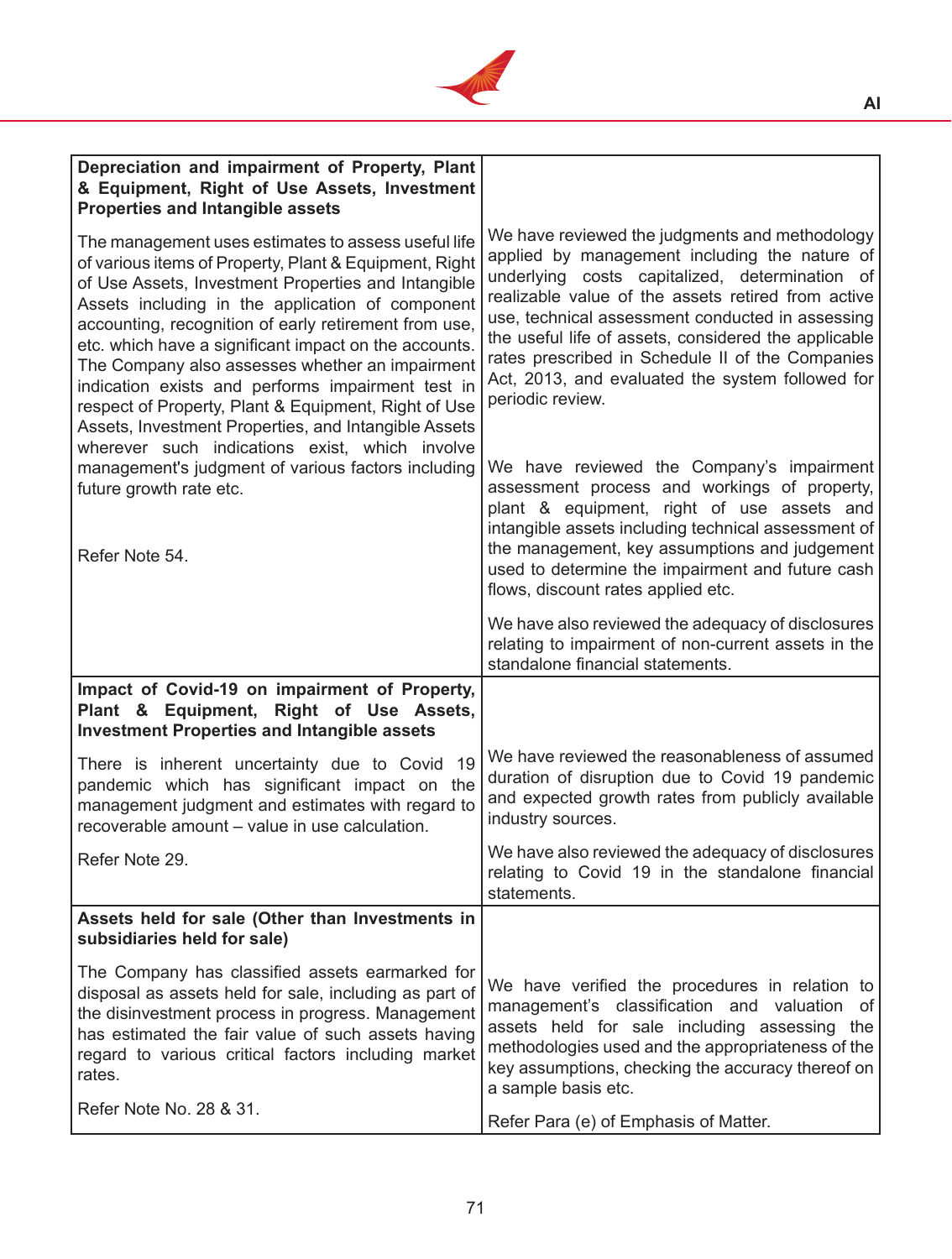

| Recognition of revenue from transportation<br>services                                                                                                                                                                                                                                                                                                                 |                                                                                                                                                                                                                                                                           |  |
|------------------------------------------------------------------------------------------------------------------------------------------------------------------------------------------------------------------------------------------------------------------------------------------------------------------------------------------------------------------------|---------------------------------------------------------------------------------------------------------------------------------------------------------------------------------------------------------------------------------------------------------------------------|--|
| We have identified revenue recognition as a key<br>audit matter because passenger revenue is one<br>of the key performance indicators, significance<br>of passenger revenue to the standalone financial<br>statements, complexity of the underlying IT systems<br>of outsourced service provider and the judgment<br>required by management in determining the revenue | We have reviewed the internal controls in the<br>company for capturing and recognition of revenue<br>and the reconciliations of revenue between the<br>reports generated by the outsourced service<br>provider and accounting of revenue in ERP system<br>of the company. |  |
| from Forward sales.<br>The Company extensively uses the services of<br>outsourced service provider for measurement and<br>recognition of revenue, which carries an inherent risk                                                                                                                                                                                       | We have conducted requisite procedures on<br>revenue on a test check of selected samples and<br>scrutinised relevant records and journals to assess<br>the timing and values of revenues recorded.                                                                        |  |
| around the accuracy of revenue recorded given the<br>complexity of operations and underlying IT Systems.                                                                                                                                                                                                                                                               | In addition, we have performed cut-off tests in order<br>to verify whether the timing of passenger revenue<br>recognition is in line with company's policy.                                                                                                               |  |
| The Company recognises revenue from passenger<br>and cargo sales on flown basis i.e, when the service<br>is provided. The Company recognises revenue from<br>unexercised rights i.e. forward sales of customers<br>which are non-refundable in nature, based on past                                                                                                   | We obtained the latest available assurance report<br>on service organisation controls relating to revenue<br>accounting and General IT controls.                                                                                                                          |  |
| trends in proportion to the pattern of rights exercised<br>by the customer.                                                                                                                                                                                                                                                                                            | With regard to forward sales, we have considered<br>the consistency and continuity of the methods<br>used to determine the amount of revenue to be<br>recognised from Forward Sales.                                                                                      |  |
| Refer Note 59.                                                                                                                                                                                                                                                                                                                                                         | Refer to para (i) in our report on Internal Financial<br>Controls over financial reporting (Annexure B)                                                                                                                                                                   |  |
| <b>Provisions</b><br><b>Contingent</b><br><b>Liabilities</b><br>and<br>and<br><b>Evaluation of uncertain tax positions</b>                                                                                                                                                                                                                                             | We have obtained details of key claims against<br>the company, completed tax assessments and<br>demands and tax/duty positions.                                                                                                                                           |  |
| There are material claims against the company and<br>uncertain tax/duty positions which are under various<br>stages of dispute, involving significant judgment to<br>determine the possible outcome of these disputes.                                                                                                                                                 | We reviewed status of disputes and representation<br>taken from the management, discussed with<br>appropriate senior management and evaluated the<br>management's underlying key assumptions.                                                                             |  |
| Refer Note.26.                                                                                                                                                                                                                                                                                                                                                         | We reviewed management's estimate of the<br>possible outcome of the disputed cases in evaluating<br>management's position on these uncertain claims<br>and tax positions and reviewed the appropriate<br>disclosures in the financials.                                   |  |
|                                                                                                                                                                                                                                                                                                                                                                        | Refer para (b) of Emphasis of Matter                                                                                                                                                                                                                                      |  |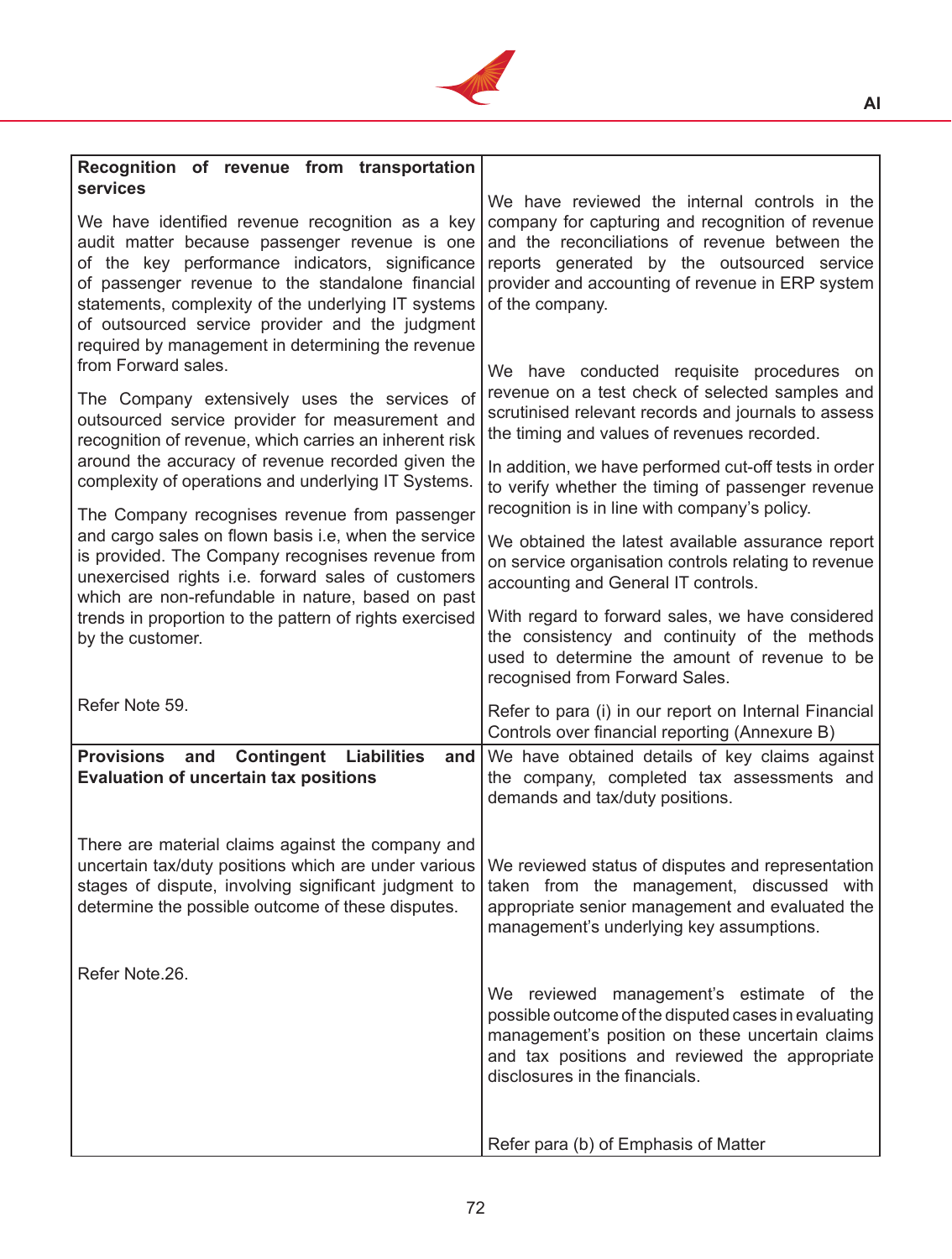

| <b>Deferred Tax Assets</b>                                                                                                                                                                                                                                                                                                              |                                                                                                                                                                                                                                                      |  |
|-----------------------------------------------------------------------------------------------------------------------------------------------------------------------------------------------------------------------------------------------------------------------------------------------------------------------------------------|------------------------------------------------------------------------------------------------------------------------------------------------------------------------------------------------------------------------------------------------------|--|
| The Company has carried deferred tax assets<br>recognised on depreciation in an earlier year which<br>is based on the likelihood of future taxable income<br>available for set off.                                                                                                                                                     | Our procedures include obtaining an understanding<br>of the process and the controls over preparation<br>of profit forecast. We reviewed the inputs and<br>assumptions used in the forecast, including                                               |  |
| The recognition of deferred tax asset involves<br>judgement regarding the likelihood of realisation<br>of these assets in particular whether there will be<br>sufficient taxable profits in future periods that support<br>the recognition of these assets. Given the degree of<br>judgement involved in considering these deferred tax | Revival Plan for Operational & Financial Efficiency<br>formulated by the Govt of India. We verified the<br>disclosures for deferred tax asset balance including<br>those related to significant accounting estimate and<br>judgements.               |  |
| assets as recoverable or otherwise, we consider this<br>to be a key audit matter.                                                                                                                                                                                                                                                       | Refer para (c) of Emphasis of Matter.                                                                                                                                                                                                                |  |
| Refer Note 49.                                                                                                                                                                                                                                                                                                                          |                                                                                                                                                                                                                                                      |  |
| <b>Provision for receivables</b>                                                                                                                                                                                                                                                                                                        |                                                                                                                                                                                                                                                      |  |
| The Company is carrying significant balances as<br>trade receivables including amounts outstanding<br>from earlier accounting periods. The management<br>makes an estimate of the recoverability of individual<br>debtor with reference to the aging profile, historical                                                                | We have obtained a list of outstanding receivables,<br>test checked the ageing of trade receivables<br>generated from SAP at year end on a sample basis<br>and reviewed Expected Credit Loss model used in<br>determining the provision requirement. |  |
| payment pattern and the past record of the customer<br>and makes provision against the same with reference<br>to the recoverable amount.                                                                                                                                                                                                | We have reviewed the controls, systems and<br>processes applied by the management to ensure<br>proper recognition of provision for receivables.                                                                                                      |  |
| Refer Note 57 (i)                                                                                                                                                                                                                                                                                                                       | Refer Qualified Opinion para (iii) in our report on<br>Internal Financial Controls (Annexure B)                                                                                                                                                      |  |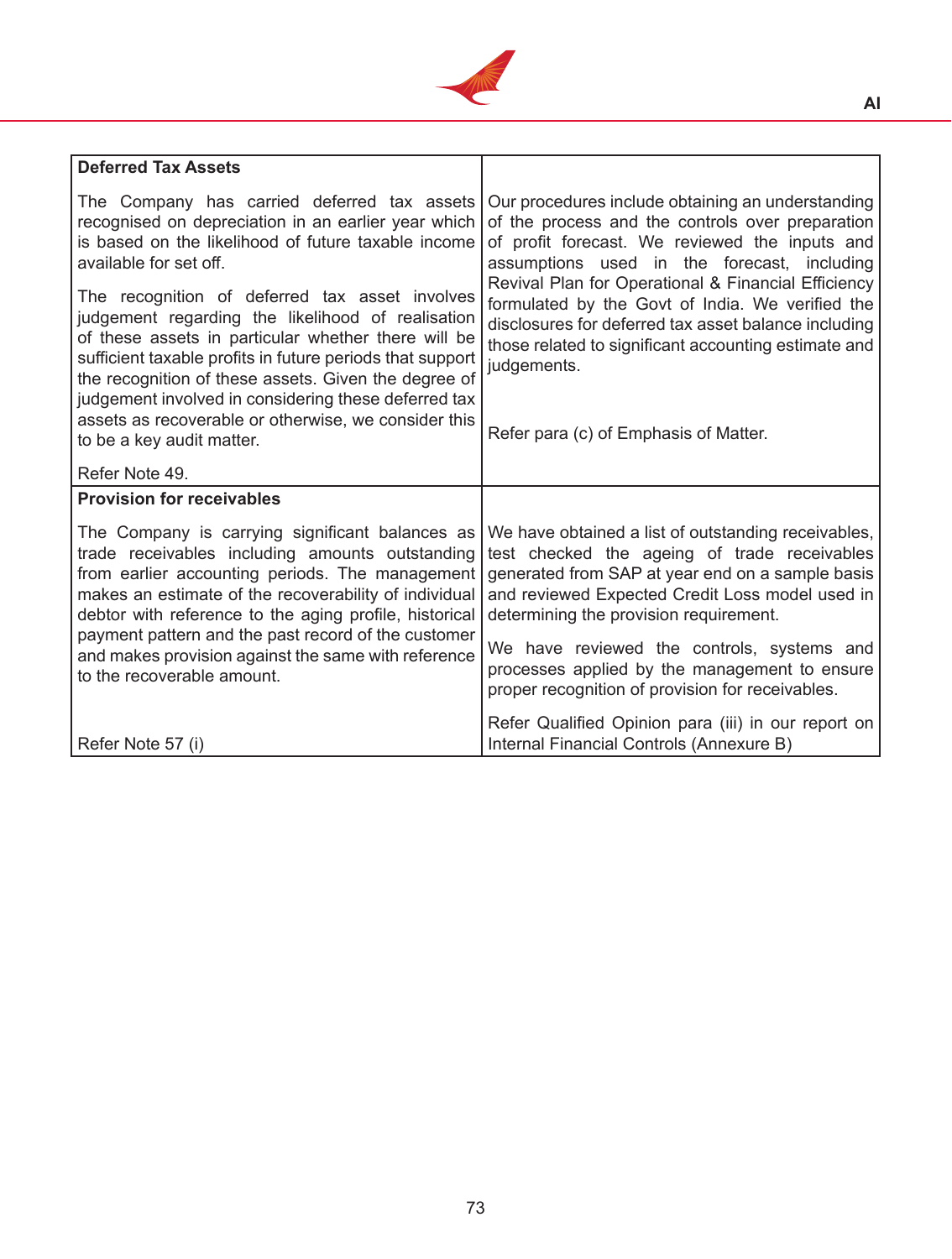

| <b>Accounting</b><br>&<br>disclosure<br>for<br>proposed<br>disinvestment                                                                                                                                                                                                                                                                                                                                                                            |                                                                                                                                                                                                                                                                                                                                                                                                                                                                                                                              |  |
|-----------------------------------------------------------------------------------------------------------------------------------------------------------------------------------------------------------------------------------------------------------------------------------------------------------------------------------------------------------------------------------------------------------------------------------------------------|------------------------------------------------------------------------------------------------------------------------------------------------------------------------------------------------------------------------------------------------------------------------------------------------------------------------------------------------------------------------------------------------------------------------------------------------------------------------------------------------------------------------------|--|
| Govt. of India has given approval for strategic<br>disinvestment of the Air India and its subsidiaries.<br>Accordingly, Strategic Revival Plan for Operational &<br>Financial Efficiency in Air India was formulated as per<br>which certain portion of debt along with certain assets,<br>including investments in three subsidiary companies<br>and advances given to them, were decided to be<br>transferred to an Special Purpose Vehicle (SPV) | We have reviewed the Framework agreement,<br>relevant minutes of meeting of Board of Air India<br>Limited as well as of the committees formed for<br>disinvestment and other relevant records made<br>available to us in this regard.<br>We have verified the transactions which have taken<br>place during the year 2020-21 with the SPV and<br>held discussions with the senior management of<br>the Company in order to obtain an understanding<br>of the present position of the various decision taken<br>for the same. |  |
| formed for the proposed disinvestment.<br>Necessary adjustments/ disclosures are made in the<br>financial Statements of Air India Limited based on the<br>present decisions and further adjustments would be<br>made after finalization of the same.                                                                                                                                                                                                |                                                                                                                                                                                                                                                                                                                                                                                                                                                                                                                              |  |
| Refer Note 28.                                                                                                                                                                                                                                                                                                                                                                                                                                      | We have reviewed the disclosures made in the<br>financial statements in this regard.                                                                                                                                                                                                                                                                                                                                                                                                                                         |  |
|                                                                                                                                                                                                                                                                                                                                                                                                                                                     | Refer para (g) of Emphasis of Matter.                                                                                                                                                                                                                                                                                                                                                                                                                                                                                        |  |

### **Information Other than the Standalone Financial Statements and Auditor's Report thereon**

The Company's Board of Directors is responsible for the other information. The other information comprises the information included in the Directors' Report, Management Discussion and Analysis Report and Report on Corporate Governance but does not include the standalone financial statements and our auditor's report thereon. These reports are expected to be made available to us after the date of this auditor's report.

Our opinion on the standalone financial statements does not cover the other information and we will not express any form of assurance conclusion thereon.

In connection with our audit of the standalone financial statements, our responsibility is to read the other information and, in doing so, consider whether the other information is materially inconsistent with the standalone financial statements or our knowledge obtained in the audit or otherwise appears to be materially misstated.

When we read the reports containing the other information, if we conclude that there is a material misstatement therein, we are required to communicate the matter to those charged with governance.

#### **Responsibilities of Management and Those Charged with Governance for the Standalone Financial Statements**

The Company's Management and Board of Directors are responsible for the matters stated in section 134(5) of the CompaniesAct, 2013 ("theAct") with respect to the preparation of these standalone financial statements that give a true and fair view of the financial position, financial performance, changes in equity and cash flows of the Company in accordance with the accounting principles generally accepted in India, including the Indian Accounting Standards specified under section 133 of the Act. This responsibility also includes maintenance of adequate accounting records in accordance with the provisions of the Act for safeguarding of the assets of the Company and for preventing and detecting frauds and other irregularities; selection and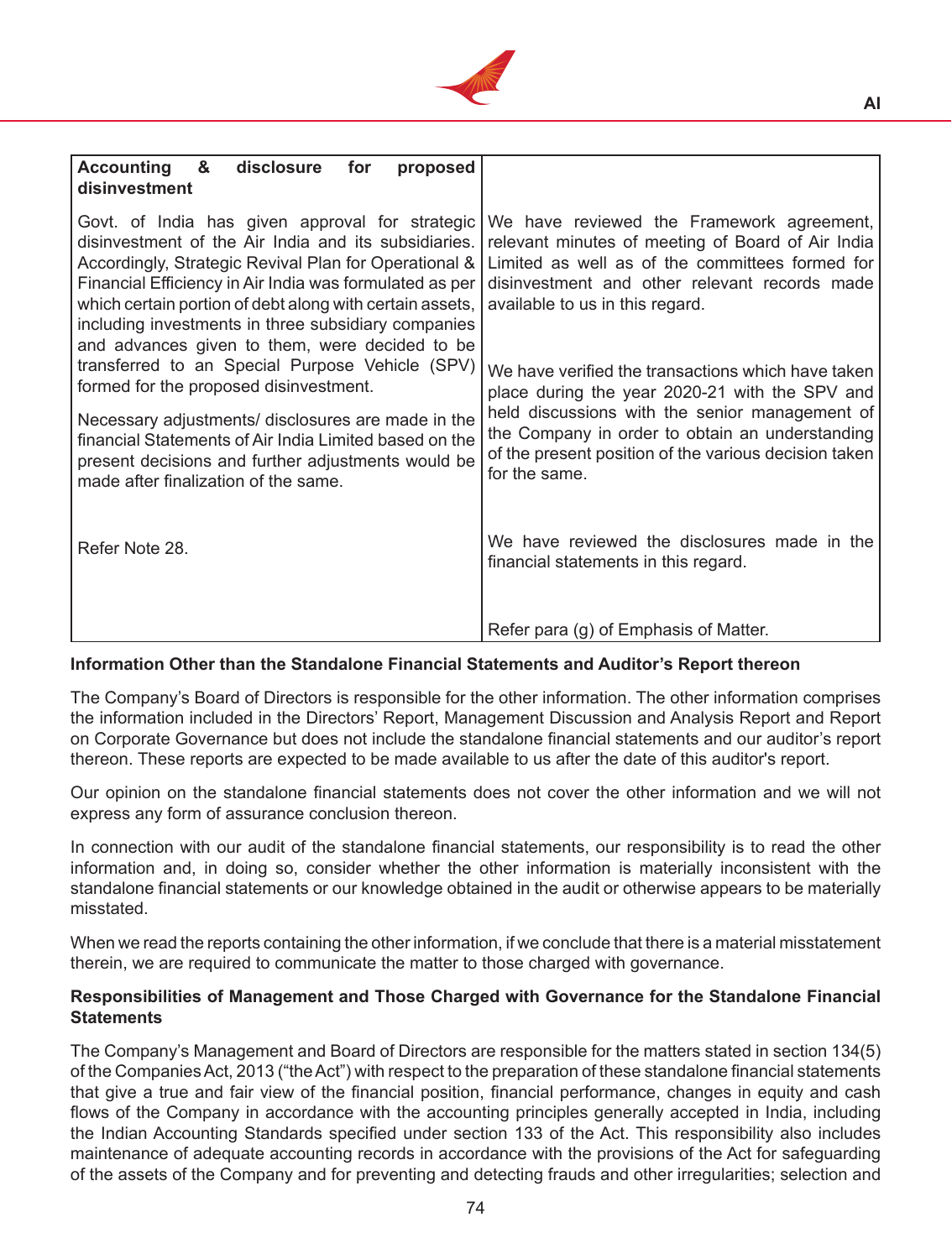

application of appropriate accounting policies; making judgments and estimates that are reasonable and prudent; and design, implementation and maintenance of adequate internal financial controls, that were operating effectively for ensuring the accuracy and completeness of the accounting records, relevant to the preparation and presentation of the standalone financial statements that give a true and fair view and are free from material misstatement, whether due to fraud or error.

In preparing the standalone financial statements, the Board of Directors is responsible for assessing the Company's ability to continue as a going concern, disclosing, as applicable, matters related to going concern and using the going concern basis of accounting unless the Board of Directors either intends to liquidate the Company or to cease operations, or has no realistic alternative but to do so.

Those Board of Directors are also responsible for overseeing the Company's financial reporting process.

### **Auditor's Responsibilities for the Audit of the Standalone Financial Statements**

Our objectives are to obtain reasonable assurance about whether the standalone financial statements as a whole are free from material misstatement, whether due to fraud or error, and to issue an auditor's report that includes our opinion. Reasonable assurance is a high level of assurance but is not a guarantee that an audit conducted in accordance with SAs will always detect a material misstatement when it exists. Misstatements can arise from fraud or error and are considered material if, individually or in the aggregate, they could reasonably be expected to influence the economic decisions of users taken on the basis of these standalone financial statements.

As part of an audit in accordance with SAs, we exercise professional judgment and maintain professional skepticism throughout the audit. We also:

- Identify and assess the risks of material misstatement of the standalone financial statements, whether due to fraud or error, design and perform audit procedures responsive to those risks, and obtain audit evidence that is sufficient and appropriate to provide a basis for our opinion. The risk of not detecting a material misstatement resulting from fraud is higher than for one resulting from error, as fraud may involve collusion, forgery, intentional omissions, misrepresentations, or the override of internal control.
- Obtain an understanding of internal control relevant to the audit in order to design audit procedures that are appropriate in the circumstances. Under section 143(3)(i) of the Companies Act, 2013, we are also responsible for expressing our opinion on whether the Company has adequate Internal Financial Controls over Financial Reporting in place and the operating effectiveness of such controls.
- Evaluate the appropriateness of accounting policies used and the reasonableness of accounting estimates and related disclosures made by management.
- Conclude on the appropriateness of management's use of the going concern basis of accounting and, based on the audit evidence obtained, whether a material uncertainty exists related to events or conditions that may cast significant doubt on the Company's ability to continue as a going concern. If we conclude that a material uncertainty exists, we are required to draw attention in our auditor's report to the related disclosures in the financial statements or, if such disclosures are inadequate, to modify our opinion. Our conclusions are based on the audit evidence obtained up to the date of our auditor's report. However, future events or conditions may cause the Company to cease to continue as a going concern.
- Evaluate the overall presentation, structure and content of the standalone financial statements, including the disclosures, and whether the standalone financial statements represent the underlying transactions and events in a manner that achieves fair presentation.

Materiality is the magnitude of misstatements in the standalone financial statements that, individually or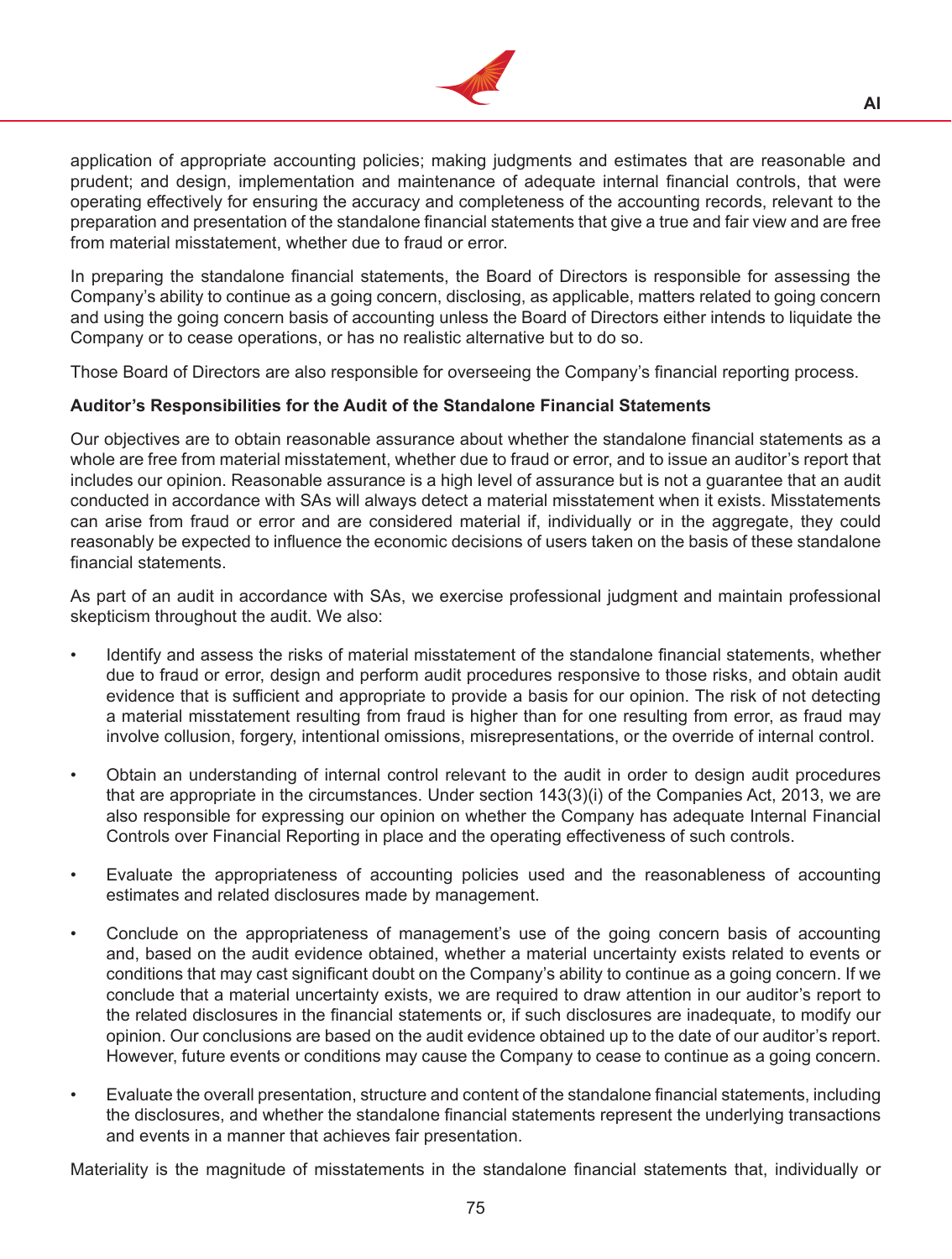

in aggregate, makes it probable that the economic decisions of a reasonably knowledgeable user of the standalone financial statements may be influenced. We consider quantitative materiality and qualitative factors in (i) planning the scope of our audit work and in evaluating the results of our work; and (ii) to evaluate the effect of any identified misstatements in the standalone financial statements.

We communicate with those charged with governance regarding, among other matters, the planned scope and timing of the audit and significant audit findings, including any significant deficiencies in internal control that we identify during our audit.

We also provide those charged with governance with a statement that we have complied with relevant ethical requirements regarding independence, and to communicate with them all relationships and other matters that may reasonably be thought to bear on our independence, and where applicable, related safeguards.

From the matters communicated with those charged with governance, we determine those matters that were of most significance in the audit of the standalone financial statements of the current period and are therefore the key audit matters. We describe these matters in our auditor's report unless law or regulation precludes public disclosure about the matter or when, in extremely rare circumstances, we determine that a matter should not be communicated in our report because the adverse consequences of doing so would reasonably be expected to outweigh the public interest benefits of such communication.

### **Report on Other Legal and Regulatory Requirements**

- 1. As required by the Companies (Auditor's Report) Order, 2016 ("the Order"), issued by the Central Government of India in terms of sub-section (11) of section 143 of the Companies Act, 2013, we give in the "Annexure A" a statement on the matters specified in paragraphs 3 and 4 of the Order, to the extent applicable
- 2. As required by Section 143(3) of the Act, we report that:
	- (a) We have sought and obtained all the information and explanations which to the best of our knowledge and belief were necessary for the purposes of our audit except as stated in Basis for Qualified Opinion and Para no. (h) of Emphasis of Matter section.
	- (b) Except for the possible effects of the matters described in the Basis of Qualified opinion section above, in our opinion, proper books of account as required by law have been kept by the Company so far as it appears from our examination of those books and proper returns adequate for the purposes of our audit have been received from branches not visited by us.
	- (c) With respect to foreign stations we have relied upon the management summary reports made available to us for the verification of transactions related to major foreign stations, which have been properly dealt by us in preparing this report.
	- (d) The Balance Sheet, Statement of Profit and Loss, the Statement of Changes in Equity and the Statement of Cash Flows dealt with by this Report are in agreement with the books of account.
	- (e) Except for the effects of the matter described in para No -1 & 3 of Basis for Qualified Opinion and para (f) & (h) Emphasis of Matter Section above, in our opinion, the aforesaid Standalone Financial Statements comply with the Indian Accounting Standards specified under Section 133 of the Act read with relevant rules issued thereunder;
	- (f) The matters described under Material Uncertainty in relation to Going Concern, Emphasis of matter para on COVID - 19 and Basis of Qualified Opinion section above, may, in our opinion have an adverse effect on the functioning of the Company;
	- $(g)$  We have been informed that the provisions of Section 164(2) of the Act in respect of disqualification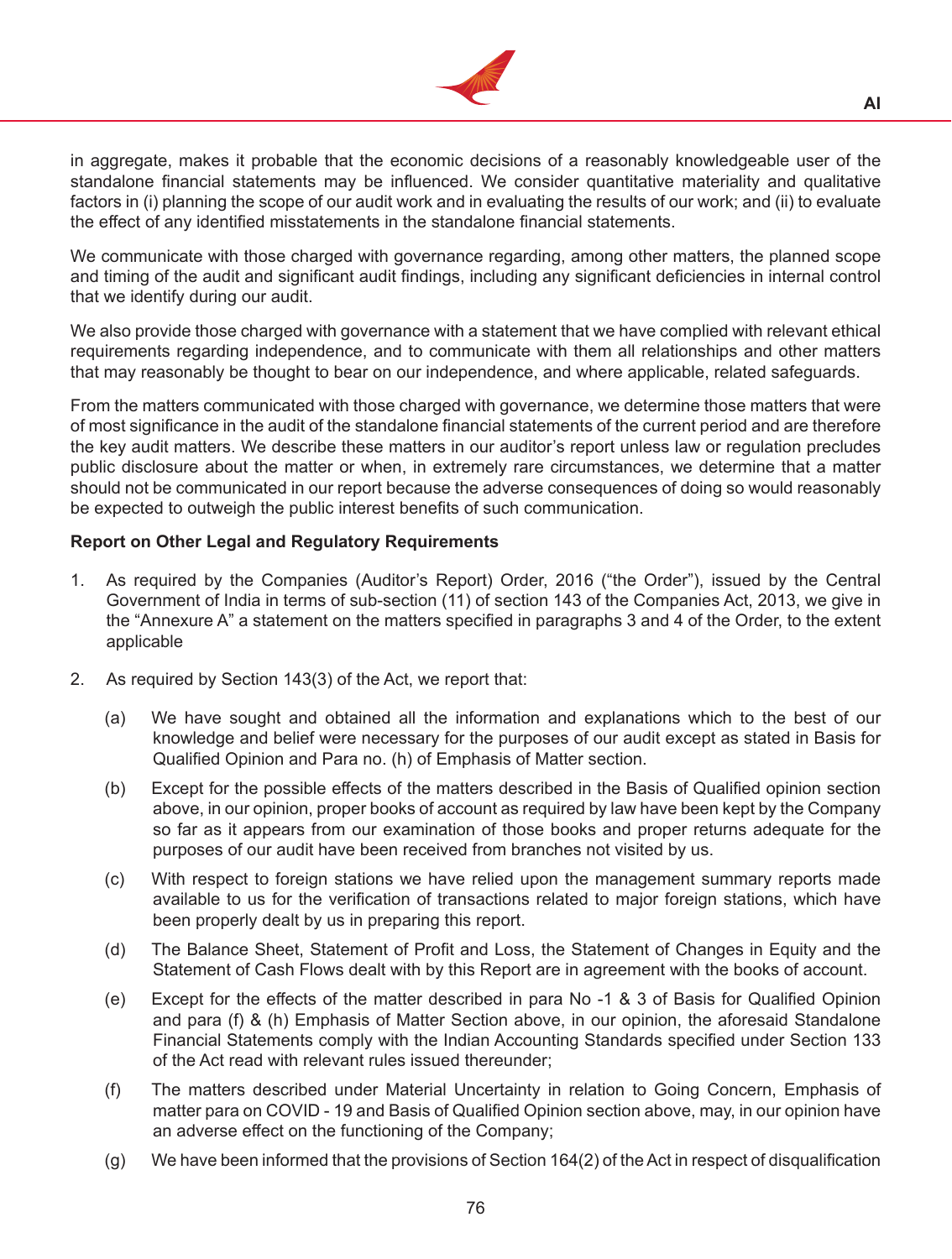

of directors are not applicable to the Company, being a Government Company in terms of notification no. G.S.R.463 (E) dated 5th June, 2015 issued by Ministry of Corporate Affairs (MCA), Government of India;

- (h) The qualification relating to the maintenance of accounts and other matters connected therewith are as stated in the Basis for Qualified Opinion section above;
- (i) With respect to the adequacy of Internal Financial Controls over Financial Reporting of the Company and the operating effectiveness of such controls, refer to our separate Report in "Annexure B". Our report expresses a qualified opinion on the adequacy and operating effectiveness of the Company's Internal Financial Controls over Financial Reporting.
- (i) With respect to the other matters to be included in the Auditor's Report in accordance with the requirements of section 197(16) of the Act, as amended, we report that, in terms of MCA Notification no. G.S.R. 463 (E) dated 5th June 2015 provisions of section 197 of the Act are not applicable to the company.
- (k) With respect to the other matters to be included in the Auditor's Report in accordance with Rule 11 of the Companies (Audit and Auditors) Rules, 2014, in our opinion and to the best of our information and according to the explanations given to us:
	- i. The Company has disclosed the impact of pending litigations on its financial position in its standalone financial statements - Refer Note No. 26 & 60 (a) & 60 (b) to the standalone financial statements;
	- ii. The Company has made provisions, as required under the applicable laws or Indian Accounting Standards, for material foreseeable losses, if any, on long-term contracts including derivative contracts that have been entered into by the Company;
	- iii. there were no amounts which were required to be transferred to the Investor Education and Protection Fund by the Company.
- 3. We are enclosing our report in terms of Section 143 (5) of the Act, on the directions / sub-directions issued by the Comptroller and Auditor General of India, on the basis of such checks of the books and records of the Company as we considered appropriate and according to the information and explanations given to us, in Annexure- C.

| For and on Behalf of            | For and on Behalf of            | For and on Behalf of                   |
|---------------------------------|---------------------------------|----------------------------------------|
| Jagdish Chand & Co.             | <b>Khandelwal Jain &amp; Co</b> | <b>PKF Sridhar &amp; Santhanam LLP</b> |
| <b>Chartered Accountants</b>    | <b>Chartered Accountants</b>    | <b>Chartered Accountants</b>           |
| <b>FRN: 000129N</b>             | <b>FRN: 105049W</b>             | FRN.003990S/S200018                    |
|                                 |                                 |                                        |
|                                 |                                 |                                        |
| Pawan Kumar                     | Narendra Jain                   | Ramanarayanan J                        |
| Partner                         | Partner                         | Partner                                |
| M No. 511057                    | M No. 048725                    | M No. 220369                           |
| <b>UDIN: 21511057AAAACC9421</b> | <b>UDIN: 21048725AAAADO8453</b> | <b>UDIN: 21220369AAAAMK7941</b>        |

Place: New Delhi Date: 14<sup>th</sup> October 2021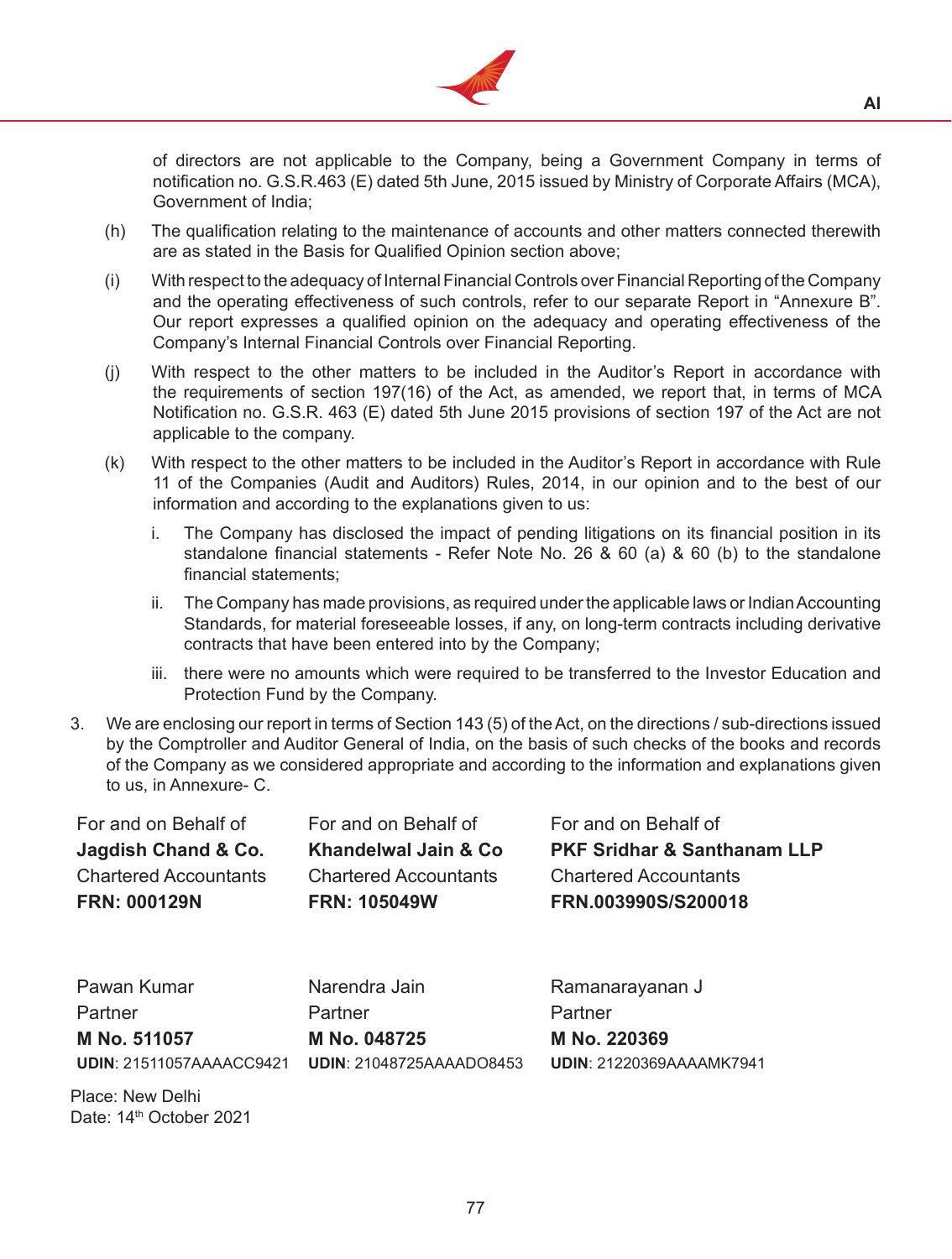

## **ANNEXURE 'A' REFERRED TO IN PARAGRAPH UNDER THE HEADING REPORT ON "OTHER LEGAL AND REGULATORY REQUIREMENTS" OF OUR INDEPENDENT AUDITORS' REPORT OF EVEN DATE ON THE STANDALONE FINANCIAL STATEMENTS OF AIR INDIA LIMITED (THE "COMPANY") FOR THE YEAR ENDED 31ST MARCH 2021:**

(i)

- a. The Company is maintaining proper records showing full particulars, including quantitative details and situation of fixed assets except in case of certain items which are carried in the fixed asset register on block level as one line item and some of the assets (other than major assets) in respect of which full particulars, including quantitative details and situation of such assets have not been updated.
- b. The Company has a programme of verification of fixed assets as per which the verification of all major assets is conducted annually, and the verification of other assets are covered over a biennial period which, in our opinion, is reasonable having regard to the size of the Company and the nature of its Assets. Accordingly, as per the information and explanations furnished to us, physical verification of major items of fixed assets has been conducted by the Management during the year and no material discrepancies were noticed on such verification. In case of fixed assets, which are carried on block level as one line item, physical verification reconciliation has not been done during the year. In respect of other items of fixed assets, physical verification for 2018-2020 biennial period was completed in the previous year, although pending reconciliation no effect has been given in respect of discrepancies noticed estimated to be Rs 111.7 million. Refer Note 33(i) (b)
- c. Based on our examination of the books and records of the Company, the title/ lease deeds of immovable properties (included under Property, Plant and Equipment Investment properties, Right of Use Assets, and Assets held for Sale) are held in the name of the Company except to the extent mentioned below [Refer note 30 (i) and 31]:

| SI.<br><b>No</b> | Type                        | Area (Sq Mtrs) | Net Block (Rs in million) |
|------------------|-----------------------------|----------------|---------------------------|
|                  | Land & Building - Freehold  | 17,606.2       | 0.01                      |
| $^{\circ}$ 2.    | Land & Building - Leasehold | 1,53,642.7     | 56,170.5                  |
|                  | Total                       | 1,71,248.9     | 56,170.5                  |

 In addition to above, title deeds in respect of certain Land & Building - Freehold having Net Block of Rs. 2,643.1 million as at 31.03.2021 and Land & Building - Leasehold having Net Block of Rs. 785.0 million as at 31.03.2021 could not be verified in original due to mortgage with banks (in few cases confirmation from the bank/ financial institution in relation to holding of title deed has not been furnished to us) and financial institutions/ Covid-19 situation (as informed these were lying at multiple locations) / properties were subsequently sold in financial year 2021-2022 original deed were not available and only photocopies were available.

(ii) According to the information and explanation given to us, the inventory has been physically verified by the management in phased manner (biennial) at reasonable intervals. The physical verification process (except inventory lying with the third parties, inventory of phased out fleet of B-737-200 and some inventory lying in engineering workshops) for biennial period 2020-2022 has been completed by the company and shortage of Rs 3.4 million and excesses of Rs. 1.7 million have been observed. Pending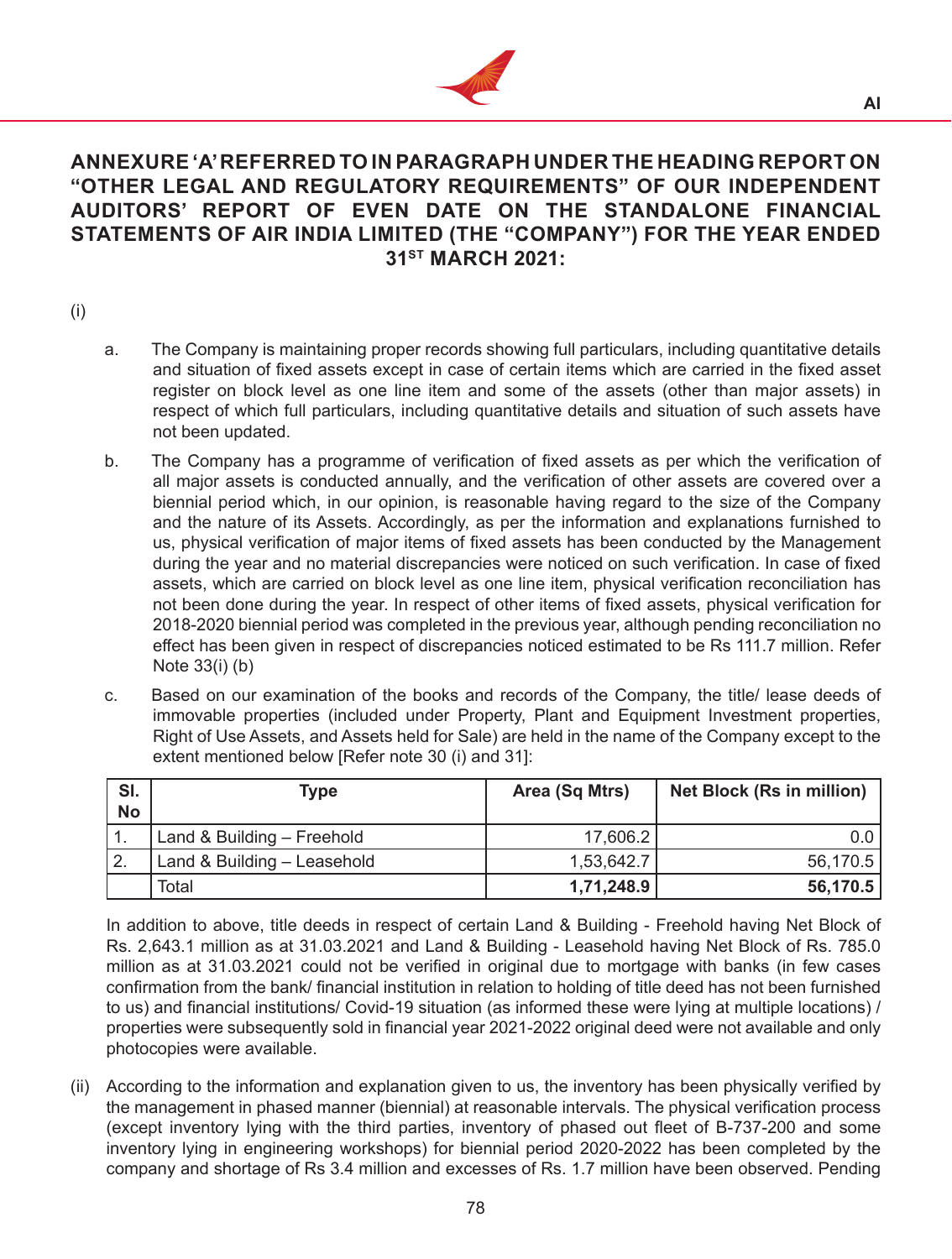

approval from the Competent Authority a provision amounting to Rs.3.4 million for shortages have been made. Refer Note 33(ii)

**AI**

- (iii) According to the information and explanations given to us, the Company has not granted any loans, secured or unsecured, during the year, to any companies, firms, limited liability partnerships or other parties covered in register maintained under Section 189 of the Companies Act, 2013. In view of above, the clauses  $3$  (iii)(a),  $3$  (iii)(b) and  $3$  (iii)(c) of the Order are not applicable.
- (iv) As per information and explanations given to us, Company has not granted any loans or given any guarantee and security covered under section 185 of the Companies Act 2013.Further, the Company is exempted from the provisions of section 186 as it is engaged in the business of providing infrastructure facilities as defined in Schedule-VI of the Companies Act, 2013.
- (v) On the basis of the examination of the books of accounts, the Company has not accepted deposits under the provisions of Section 73 to 76 or any other provisions of Companies Act, 2013 and the Rules framed thereunder.
- (vi) The maintenance of cost records has not been prescribed by the Central Government of India under sub-section (1) of Section 148 of the Companies Act, 2013, in respect of services of the Company.

(vii)

a. According to the information and explanations given to us and on the basis of our examinations of the Books of Account, undisputed Statutory dues, including Provident Fund, Employees State Insurance Fund, duty of Custom, duty of Excise, Sales Tax, Value Added Tax, TDS, Goods and Services Tax, Cess and any other material Statutory Dues, as applicable, have not been regularly deposited with the appropriate authorities and there have been delays in a large number of cases.

 As per the information and explanations, and subject to the facts stated in Note No. 35(iii), undisputed statutory liabilities outstanding for more than six months as on  $31<sup>st</sup>$  March 2021 are as under;

| Sr.<br>No.     | <b>Name of the Statute</b>     | Nature of dues                        | <b>Amount in</b><br><b>Rs. millions</b> | Period to which the<br>amount relates |
|----------------|--------------------------------|---------------------------------------|-----------------------------------------|---------------------------------------|
|                | Goods and Service Tax<br>(GST) | Interest on GST                       |                                         | 365.9 July 2017 to Sept 2019          |
| $\overline{2}$ | Finance Act, 1994              | Interest on Service<br>Tax            |                                         | 374.7   April 2009 to Mar 2012        |
| l 3            | Income Tax Act, 1961           | TDS/ Interest on<br><b>Salary TDS</b> |                                         | 226.4   Apr 2016 to Sept 2020         |

b. According to the information and explanations given to us and as per the books of accounts, there are no dues outstanding of Sales Tax, Wealth Tax, Custom Duty, Excise Duty, Value Added Tax, Service Tax, Goods and Service tax and Cess which have not been deposited as on 31<sup>st</sup> March 2021 by the Company, on account of any dispute, except for the following: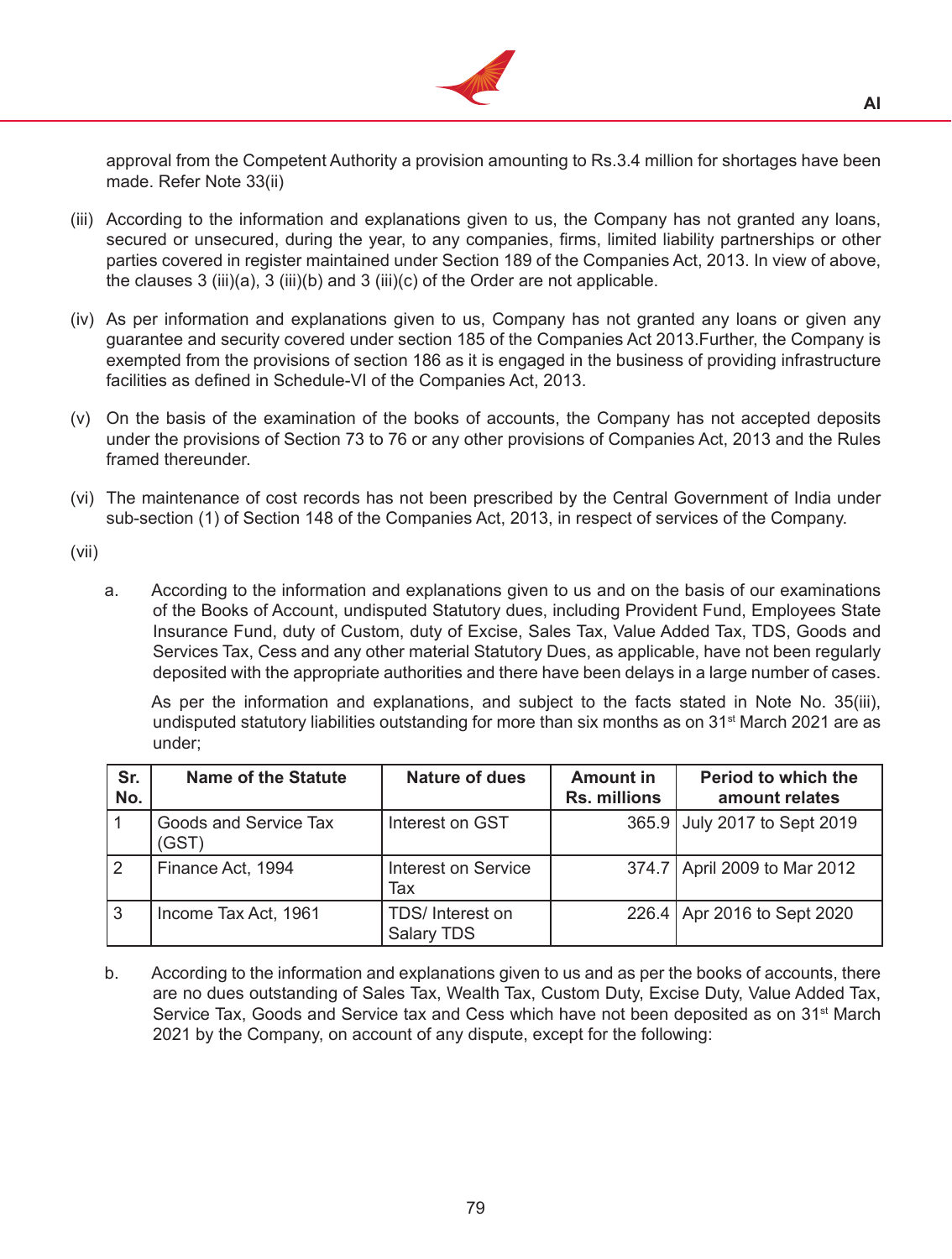

| SI<br>No.      | <b>Name of Statute</b>             | <b>Nature of</b><br>dues | <b>Amount</b><br>involved (Rs<br>in Million) | <b>Period to</b><br>which the<br>amount relates<br>(Financial Year) | Forum where<br>dispute is pending                         |
|----------------|------------------------------------|--------------------------|----------------------------------------------|---------------------------------------------------------------------|-----------------------------------------------------------|
| $\mathbf{1}$   | <b>Indian Customs</b><br>Act, 1962 | <b>Custom Duty</b>       | 41.4                                         | 2005-2016                                                           | Commissioner of<br><b>Central Excise &amp;</b><br>Customs |
| $\overline{2}$ | <b>Indian Customs</b><br>Act, 1962 | <b>Custom Duty</b>       | 5.3                                          | 1997-2004                                                           | Central Board of<br><b>Excise &amp; Customs</b>           |
| 3              | <b>Indian Customs</b><br>Act, 1962 | <b>Custom Duty</b>       | 582.6                                        | 2001-03 & 2004-<br>05                                               | Commissioner of<br>Customs (Appeals)                      |
| $\overline{4}$ | <b>Indian Customs</b><br>Act, 1962 | <b>Custom Duty</b>       | 1.0                                          | 2017-19                                                             | Assistant<br>Commissioner of<br>Customs                   |
| 5              | <b>Indian Customs</b><br>Act, 1962 | <b>Custom Duty</b>       | 332.5                                        | 2000-2017                                                           | <b>CESTAT</b>                                             |
| 6              | <b>Indian Customs</b><br>Act, 1962 | <b>Custom Duty</b>       | 31.5                                         | 2002-2006                                                           | <b>Supreme Court</b>                                      |
| $\overline{7}$ | Finance Act, 1994                  | <b>Service Tax</b>       | 11,176.9                                     | 1997-98 & 2003-<br>15                                               | <b>CESTAT</b>                                             |
| 8              | Finance Act,<br>1994               | <b>Service Tax</b>       | 17.8                                         | 2003-2011                                                           | <b>Supreme Court</b>                                      |
| 9              | Finance Act,<br>1994               | <b>Service Tax</b>       | 2,453.0                                      | 2007-08 and<br>2010-11                                              | <b>CESTAT</b>                                             |
| 10             | <b>Indian Customs</b><br>Act, 1962 | <b>Custom Duty</b>       | 3.9                                          | 2003-14 & 2017-<br>19                                               | Commissioner of<br>Customs/ (Appeals)                     |
| 11             | Finance Act, 1994                  | <b>Service Tax</b>       | 8.6                                          | 2017-2018                                                           | Dy. Commissioner of<br><b>Service Tax</b>                 |
| 12             | <b>Indian Customs</b><br>Act, 1962 | <b>Custom Duty</b>       | 1.0                                          | 2017-2020                                                           | <b>Joint Commissioner</b><br>of Custom                    |
| 13             | Income Tax Act,<br>1961            | Income Tax               | 25.2                                         | 2012-2015                                                           | Deputy<br>Commissioner of<br>Income Tax                   |
| 14             | Income Tax Act,<br>1961            | Income Tax               | 158.2                                        | 2015-16 to 2019-<br>20                                              | Commissioner<br>of Income Tax<br>(Appeals)                |
| 15             | Value Added Tax,<br>Telangana      | VAT                      | 123.3                                        | 2011-2016                                                           | <b>Commercial Tax</b><br>Office, Govt of<br>Telangana     |
| 16             | Value Added Tax,<br>West Bengal    | <b>VAT</b>               | 0.5                                          | 2015-2016                                                           | Revisional Board,<br><b>West Bengal</b>                   |
| 17             | Value Added Tax,<br>West Bengal    | <b>Entry Tax</b>         | 41.5                                         | 2012-2017                                                           | Tribunal                                                  |
| 18             | Sales Tax Act,<br>Delhi            | <b>Sales Tax</b>         | 3.6                                          | 1989-2004                                                           | Delhi High Court                                          |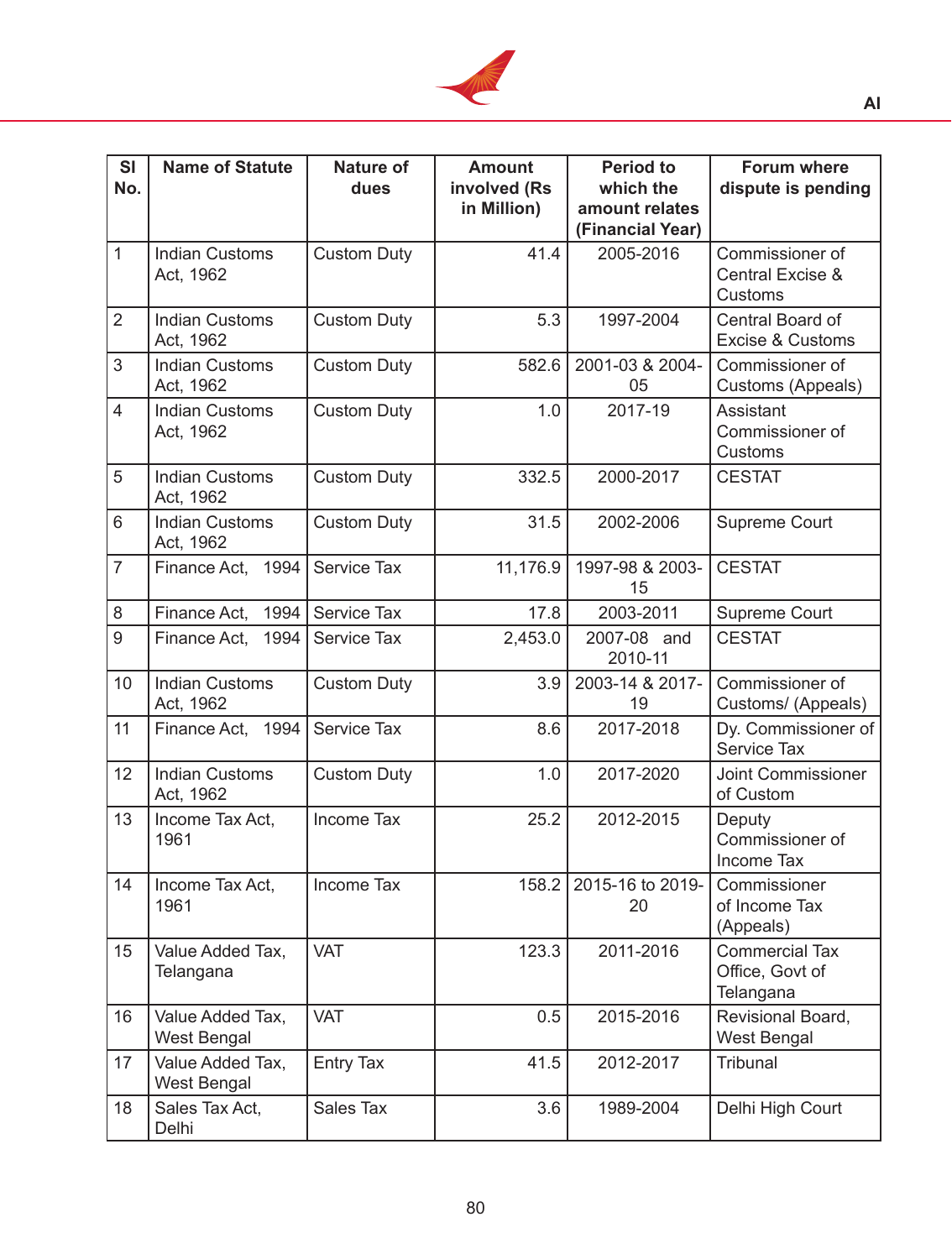

| <b>SI</b><br>No. | <b>Name of Statute</b> | <b>Nature of</b><br>dues                              | <b>Amount</b><br>involved (Rs<br>in Million) | <b>Period to</b><br>which the<br>amount relates<br>(Financial Year) | <b>Forum where</b><br>dispute is pending |
|------------------|------------------------|-------------------------------------------------------|----------------------------------------------|---------------------------------------------------------------------|------------------------------------------|
| 19               | <b>Other Statutes</b>  | Tax<br>Property<br>Octroi, Foreign<br>Tax & Entry Tax | 471.2                                        | 2000-2018                                                           | Concerned<br>Department                  |

 The above does not include disputed Income Tax Dues of Rs. 719.0 Million which was settled subsequently under Vivad se Vishwas Scheme for Rs. 381.4 Million and provided for by the Company as on 31st March 2021.

- (viii) According to the information and explanations given to us, the Company has defaulted in repayment of dues to Banks/ Government and there is an overdue Interest of Rs 11,519.4 million outstanding for payment as at the year-end [Refer footnotes to Note 15]. The period and amount of default including lender wise details for the same has not been provided to us in view of the fact stated in the Note No. 18 and Note No. 13.3 of the Standalone Financial Statements.
- (ix) The Company has not raised any money by way of initial public offer or further public offer (including debts instruments) and hence the application of such money for the specified purposes is not applicable. The Company has applied the Term Loans for the purpose for which the Loans were obtained.
- (x) During the course of our examination of the books and records of the Company, carried out in accordance with the generally accepted auditing practices in India, and according to the information and explanations given to us, except for an instance where an employee of the company, misappropriated the cash sale proceeds of Rs. 2.0 million. (Refer Note 61 of standalone financial statements), we have neither come across any instance of material fraud by the Company or on the Company by its officers or employees, noticed or reported during the year, nor have we been informed of such case by the Management.
- (xi) As informed, the provisions of Section 197 relating to managerial remuneration are not applicable to the Company, being a Government Company, in terms of MCA Notification no. G.S.R. 463 (E) dated 5th June 2015.
- (xii) The Company is not a Nidhi Company. Accordingly, the reporting requirements under clause 3(xii) of the Order are not applicable.
- (xiii) In our opinion and according to the information and explanations given to us, transactions with related parties are in compliance with sections 177 and 188 of the Companies Act, 2013, where applicable. The details of Related Party Transactions have been disclosed in the Standalone Financial Statements, as required by the applicable Ind AS [Refer Note 41].
- (xiv) The Company has not made any preferential allotment or private placement of shares or fully or partly convertible debentures during the year under review and as such the clause is not applicable to the Company.
- (xv) As per the records of the Company and information and explanation provided to us, the Company has not entered into any non-cash transactions with directors or persons connected with them and hence, the clause is not applicable.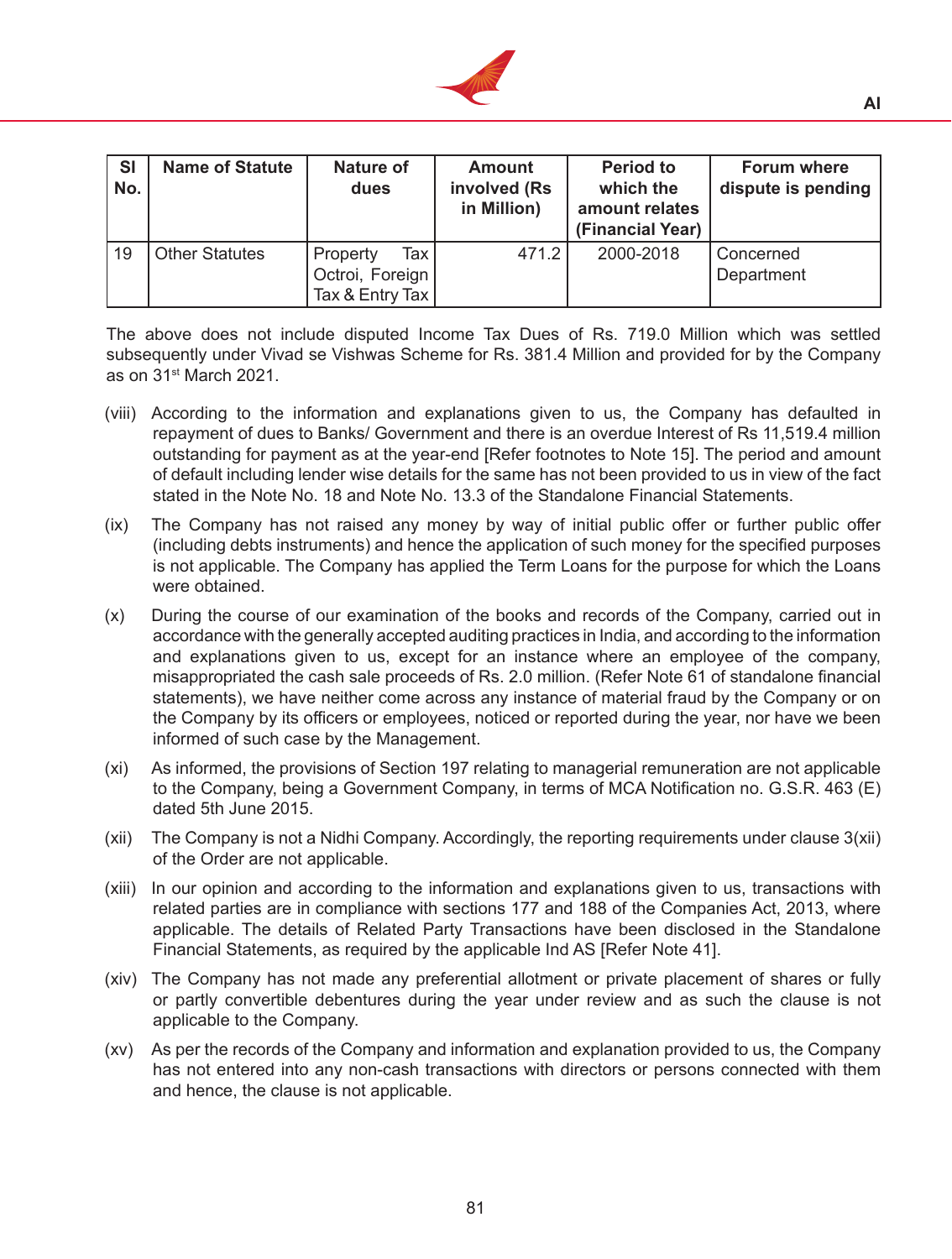

(xvi) According to the information and explanations given to us and the records of the Company examined by us, the company is not required to be registered under section 45-IA of the Reserve Bank of India Act, 1934. Accordingly, the reporting requirement under clause 3(xvi) of the Order is not applicable.

| For and on Behalf of         |
|------------------------------|
| Jagdish Chand & Co.          |
| <b>Chartered Accountants</b> |
| <b>FRN: 000129N</b>          |
|                              |

For and on Behalf of For and on Behalf of **Jagdish Chand & Co. Khandelwal Jain & Co PKF Sridhar & Santhanam LLP** Chartered Accountants Chartered Accountants Chartered Accountants **FRN: 000129N FRN: 105049W FRN.003990S/S200018**

| Pawan Kumar              | Narendra Jain                   | Ramanarayanan J                 |
|--------------------------|---------------------------------|---------------------------------|
| Partner                  | Partner                         | Partner                         |
| M No. 511057             | M No. 048725                    | M No. 220369                    |
| UDIN: 21511057AAAACC9421 | <b>UDIN: 21048725AAAADO8453</b> | <b>UDIN: 21220369AAAAMK7941</b> |
|                          |                                 |                                 |

Place : New Delhi

Date: 14<sup>th</sup> October 2021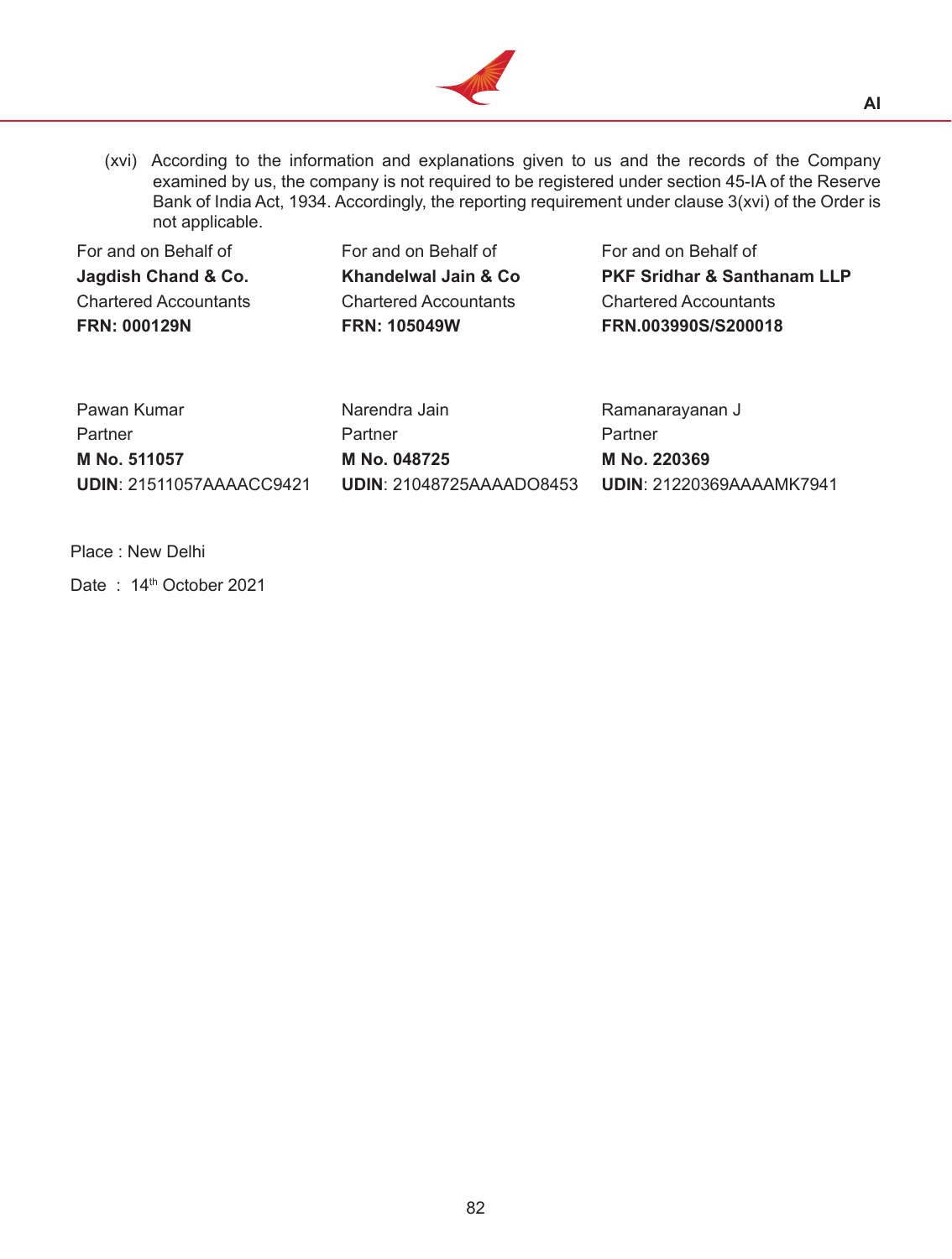

# **ANNEXURE 'B' REFERRED TO IN PARAGRAPH UNDER THE HEADING "REPORT ON OTHER LEGAL AND REGULATORY REQUIREMENTS" OF OUR INDEPENDENT AUDITORS' REPORT OF EVEN DATE ON THE STANDALONE FINANCIAL STATEMENTS OF AIR INDIA LIMITED FOR THE YEAR ENDED 31ST MARCH 2021:**

#### **Report on the Internal Financial Controls under Clause (i) of Sub-section 3 of Section 143 of the Companies Act, 2013 ("the Act")**

We have audited the internal financial controls over financial reporting of Air India Limited ("the Company") as of 31<sup>st</sup> March 2021 in conjunction with our audit of the standalone financial statements of the Company for the year ended on that date.

### **Management's Responsibility for Internal Financial Controls**

The Company's management is responsible for establishing and maintaining internal financial controls based on the internal control over financial reporting criteria established by the Company considering the essential components of internal control stated in the Guidance Note on Audit of Internal Financial Controls over Financial Reporting issued by the Institute of Chartered Accountants of India. These responsibilities include the design, implementation and maintenance of adequate internal financial controls that were operating effectively for ensuring the orderly and efficient conduct of its business, including adherence to company's policies, the safeguarding of its assets, the prevention and detection of frauds and errors, the accuracy and completeness of the accounting records, and the timely preparation of reliable financial information, as required under the Companies Act, 2013.

### **Auditors' Responsibility**

Our responsibility is to express an opinion on the Company's Internal Financial Controls over Financial Reporting based on our audit. We conducted our audit in accordance with the Guidance Note on Audit of Internal Financial Controls Over Financial Reporting (the "Guidance Note") issued by the Institute of Chartered Accountants of India and the Standards on Auditing, prescribed under section 143(10) of the Companies Act, 2013, to the extent applicable to an audit of internal financial controls. Those Standards and the Guidance Note require that we comply with ethical requirements and plan and perform the audit to obtain reasonable assurance about whether adequate Internal Financial Controls over Financial Reporting was established and maintained and if such controls operated effectively in all material respects.

Our audit involves performing procedures to obtain audit evidence about the adequacy of the Internal Financial Controls over Financial Reporting and their operating effectiveness. Our audit of Internal Financial Controls over Financial Reporting included obtaining an understanding of Internal Financial Controls over Financial Reporting, assessing the risk that a material weakness exists, and testing and evaluating the design and operating effectiveness of internal control based on the assessed risk. The procedures selected depend on the auditor's judgement, including the assessment of the risks of material misstatement of the standalone financial statements, whether due to fraud or error.

We believe that the audit evidence we have obtained is sufficient and appropriate to provide a basis for our qualified audit opinion on the Company's Internal Financial Controls over Financial Reporting.

### **Meaning of Internal Financial Controls over Financial Reporting**

A company's Internal Financial Control over Financial Reporting is a process designed to provide reasonable assurance regarding the reliability of financial reporting and the preparation of financial statements for external purposes in accordance with generally accepted accounting principles. A company's Internal Financial control over Financial Reporting includes those policies and procedures that (1) pertain to the maintenance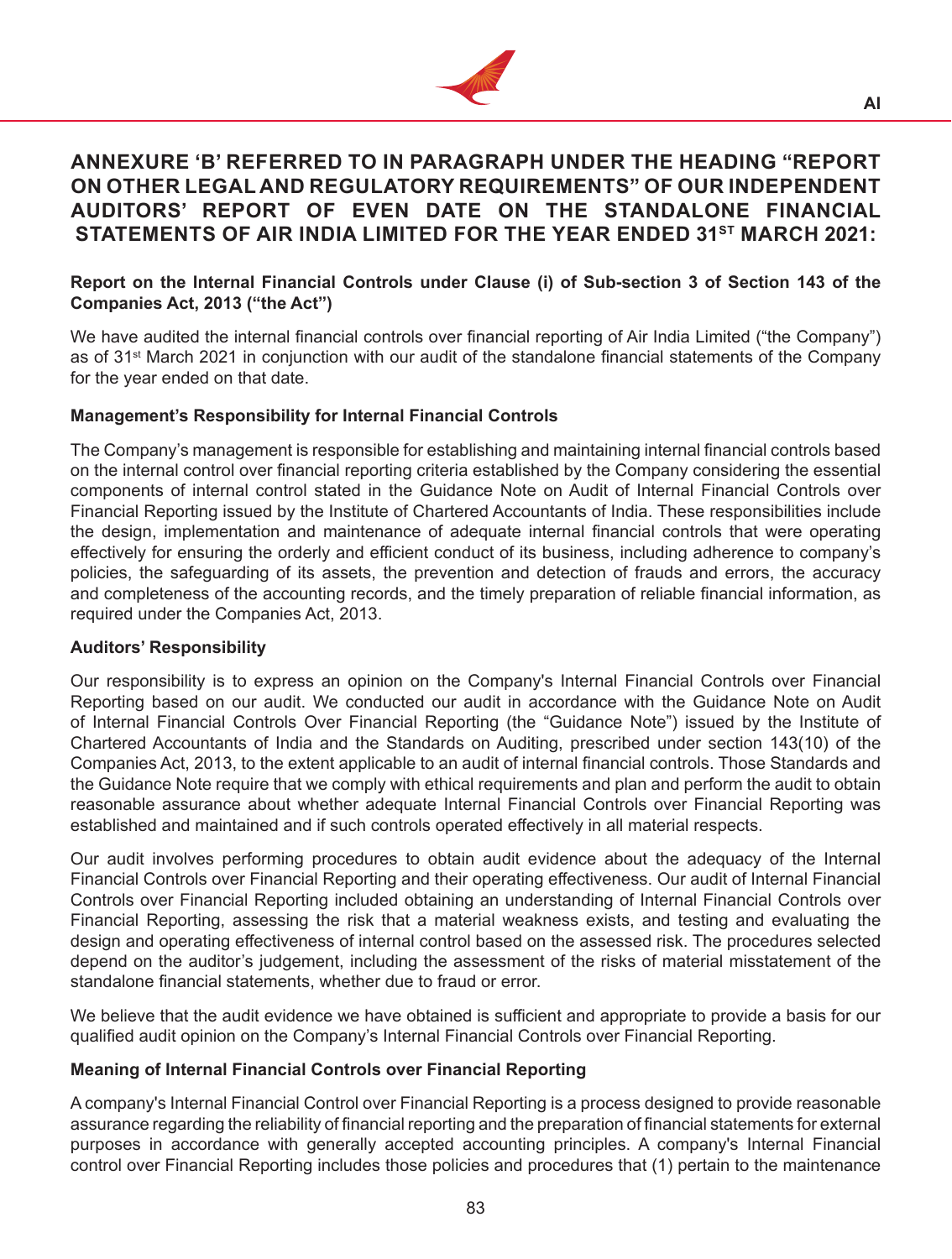

of records that, in reasonable detail, accurately and fairly reflect the transactions and dispositions of the assets of the company; (2) provide reasonable assurance that transactions are recorded as necessary to permit preparation of financial statements in accordance with generally accepted accounting principles, and that receipts and expenditures of the company are being made only in accordance with authorisations of management and directors of the company; and (3) provide reasonable assurance regarding prevention or timely detection of unauthorised acquisition, use, or disposition of the company's assets that could have a material effect on the financial statements.

### **Inherent Limitations of Internal Financial Controls over Financial Reporting**

Because of the inherent limitations of Internal Financial Controls over Financial Reporting, including the possibility of collusion or improper management override of controls, material misstatements due to error or fraud may occur and not be detected. Also, projections of any evaluation of the Internal Financial Controls over Financial Reporting to future periods are subject to the risk that the Internal Financial control over Financial Reporting may become inadequate because of changes in conditions, or that the degree of compliance with the policies or procedures may deteriorate.

### **Qualified Opinion**

According to the information and explanations given to us and based on our audit, the following material weaknesses have been identified for the year ended 31<sup>st</sup> March 2021:

- i) The Company did not have an appropriate internal control system for reconciliation of Control Accounts in relation to the Sales / Revenue, Inventory and Payroll.
- ii) The Company did not have an appropriate internal control system for deduction, timely deposit and reconciliation of statutory dues.
- iii) The Company did not have an appropriate internal control system for obtaining confirmation of balances on a periodic basis, ageing and reconciliation of Receivables, Payables, (including certain staff related accounts and suspense / control accounts), inventory lying with third parties, certain bank accounts, fixed deposit with Bank and statutory dues.
- iv) The Company did not have an effective internal audit system commensurate with the size, nature and complexities of the business.
- v) The Company did not have an effective Information Systems Audit to evaluate and test the IT general controls, which may affect the completeness, accuracy and reliability of the reports generated from IT System.
- vi) The Company did not have an effective system for timely accounting of entries including delay in accounting of cash collection/disbursement & approval thereof in IT System.
- vii) The Company did not determine the fair value of the Company's investments in its subsidiaries carried as assets held for sale.

A 'material weakness' is a deficiency, or a combination of deficiencies, in Internal Financial control over Financial Reporting, such that there is a reasonable possibility that a material misstatement of the company's annual or interim financial statements will not be prevented or detected on a timely basis.

In our opinion, except for the effects/possible effects of the material weaknesses described above on the achievement of the objectives of the control criteria, the Company has maintained, in all material respects, adequate Internal Financial Controls over Financial Reporting and such Internal Financial Controls over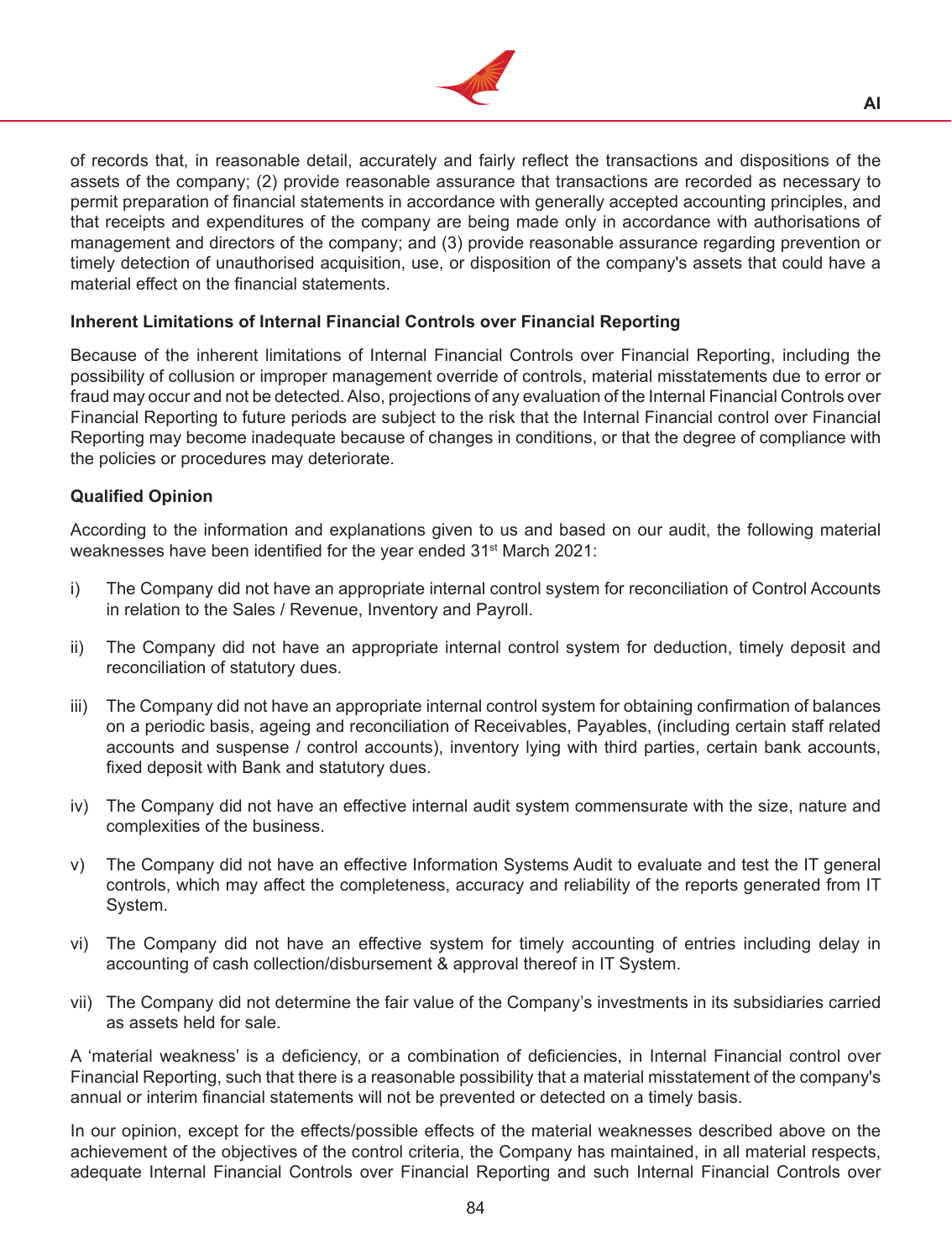

Financial Reporting were operating effectively during the year ended 31<sup>st</sup> March 2021, based on the internal control over financial reporting criteria established by the Company considering the essential components of internal control stated in the Guidance Note on Audit of Internal Financial Controls Over Financial Reporting issued by the Institute of Chartered Accountants of India.

We have considered the material weaknesses identified and reported above in determining the nature, timing, and extent of audit tests applied in our audit of the standalone financial statements of the Company as at and for the year ended 31<sup>st</sup> March 2021, and these material weaknesses have affected our opinion on the standalone financial statements of the Company and we have issued a qualified opinion on the standalone financial statements.

| For and on Behalf of            | For and on Behalf of            | For and on Behalf of                   |
|---------------------------------|---------------------------------|----------------------------------------|
| Jagdish Chand & Co.             | Khandelwal Jain & Co            | <b>PKF Sridhar &amp; Santhanam LLP</b> |
| <b>Chartered Accountants</b>    | <b>Chartered Accountants</b>    | <b>Chartered Accountants</b>           |
| <b>FRN: 000129N</b>             | <b>FRN: 105049W</b>             | FRN: 003990S/S200018                   |
|                                 |                                 |                                        |
| Pawan Kumar                     | Narendra Jain                   | Ramanarayanan J                        |
| Partner                         | Partner                         | Partner                                |
| M No. 511057                    | M No. 048725                    | M No. 220369                           |
| <b>UDIN: 21511057AAAACC9421</b> | <b>UDIN: 21048725AAAADO8453</b> | <b>UDIN: 21220369AAAAMK7941</b>        |
| <b>PU NU PU!</b>                |                                 |                                        |

Place: New Delhi Date: 14<sup>th</sup> October 2021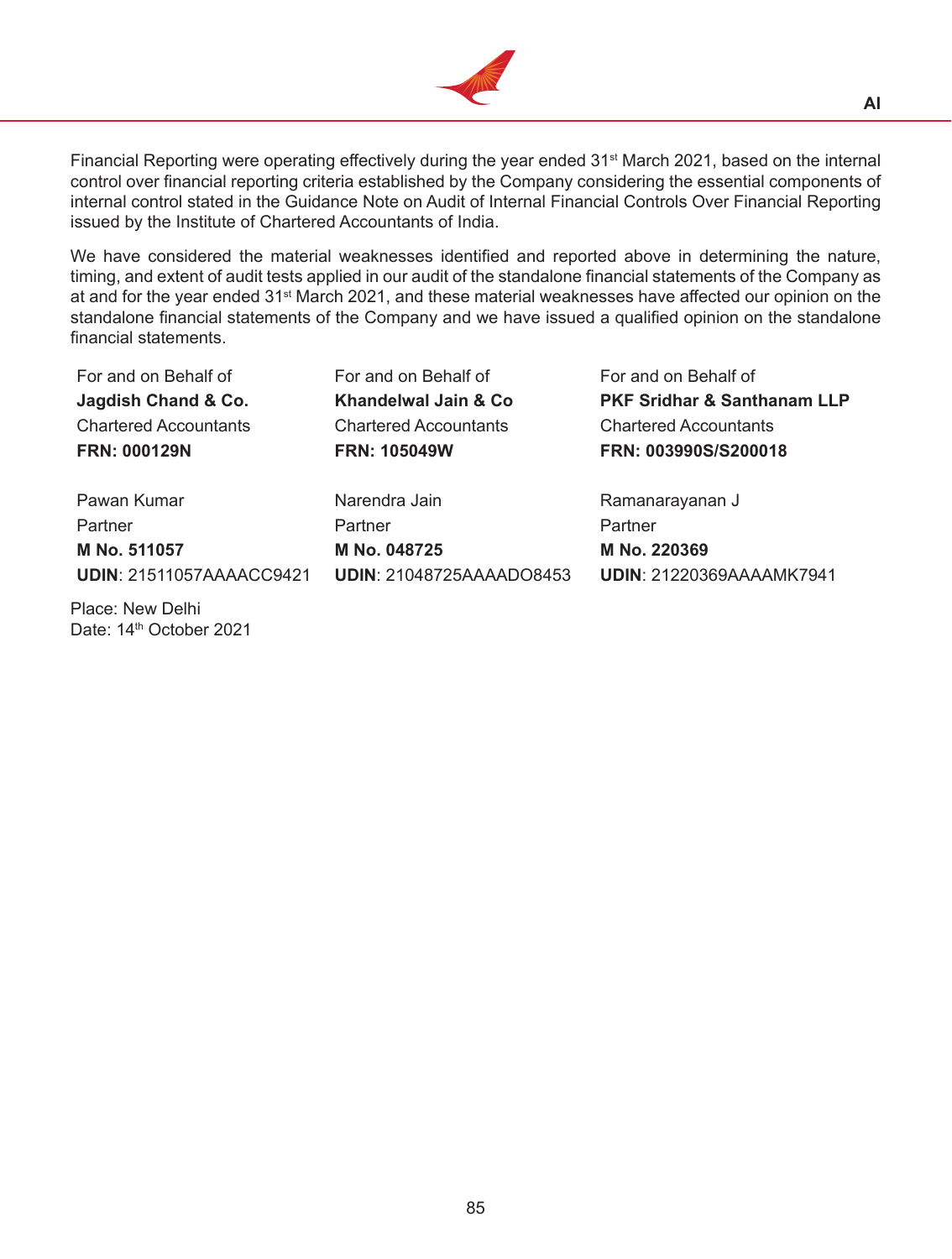

# **ANNEXURE "C" REFERRED TO IN PARAGRAPH UNDER THE HEADING "REPORT ON OTHER LEGAL AND REGULATORY REQUIREMENTS" OF OUR INDEPENDENT AUDITORS' REPORT OF EVEN DATE ON THE STANDALONE FINANCIAL STATEMENTS OF AIR INDIA LIMITED (THE "COMPANY") FOR THE YEAR ENDED 31ST MARCH 2021:**

| <b>SI</b><br><b>No</b> | Directions under section 143(5) of<br><b>Companies Act 2013</b>                                                                                                                                                                                        | <b>Response</b>                                                                                                                                                                                                                                                                                                                                         |
|------------------------|--------------------------------------------------------------------------------------------------------------------------------------------------------------------------------------------------------------------------------------------------------|---------------------------------------------------------------------------------------------------------------------------------------------------------------------------------------------------------------------------------------------------------------------------------------------------------------------------------------------------------|
| 1.                     | Whether the Company has system in place<br>to process all the accounting transactions<br>through IT system? If yes, the implications of<br>processing accounting transactions outside                                                                  | The Company has an ERP system in place for<br>processing all accounting transactions through IT<br>systems except for accounting of trade and other<br>receivables which is recorded manually.                                                                                                                                                          |
|                        | IT system on the integrity of the accounts<br>along with the financial implications, if any,<br>may be stated                                                                                                                                          | Some of the activities have been outsourced by the<br>company to outside vendors viz.                                                                                                                                                                                                                                                                   |
|                        |                                                                                                                                                                                                                                                        | a. Transportation revenue                                                                                                                                                                                                                                                                                                                               |
|                        |                                                                                                                                                                                                                                                        | b. Cargo Revenue                                                                                                                                                                                                                                                                                                                                        |
|                        |                                                                                                                                                                                                                                                        | c. Processing of crew allowances                                                                                                                                                                                                                                                                                                                        |
|                        |                                                                                                                                                                                                                                                        | Some manual intervention is necessitated for various<br>closing entries; however accounting entries for the<br>same are also processed through ERP.                                                                                                                                                                                                     |
|                        |                                                                                                                                                                                                                                                        | Based on our audit procedures, on test basis, wherever<br>the accounting transactions are based on workings<br>outside IT system, no instances of lack of integrity<br>of accounts and no financial implications have been<br>noted /reported.                                                                                                          |
|                        |                                                                                                                                                                                                                                                        | However, we have noted certain internal control<br>weaknesses in processing of transactions, our<br>comments on which have been given in Qualified<br>Opinion para (i), (ii), (iii) & (v) of Annexure B of this<br>audit Report.                                                                                                                        |
| 2.                     | Whether there is any restructuring of an<br>existing loan or cases of waiver /write off of<br>debts/loans/interest etc. made by a lender to<br>the Company due to the Company's inability                                                              | As per the information and explanation furnished to us,<br>there has been no case of restructuring of existing loan<br>or waiver /write off of debts/loans/interest etc. made by<br>a lender to the Company during the year.                                                                                                                            |
|                        | to repay the loan? If yes, the financial impact<br>may be stated. Whether such cases are<br>properly accounted for (In case, lender is a<br>Government Company, then this direction is<br>also applicable for statutory auditor of lender<br>company). | However, as described in detail in Note no.28, the<br>Company has repaid the debt from the proceeds<br>received from AIAHL and is in the process of<br>implementing financial restructuring plan in line with<br>the Framework Agreement. The financial impact of the<br>same on the standalone financial statements is given<br>in note $28(iii)(m)$ . |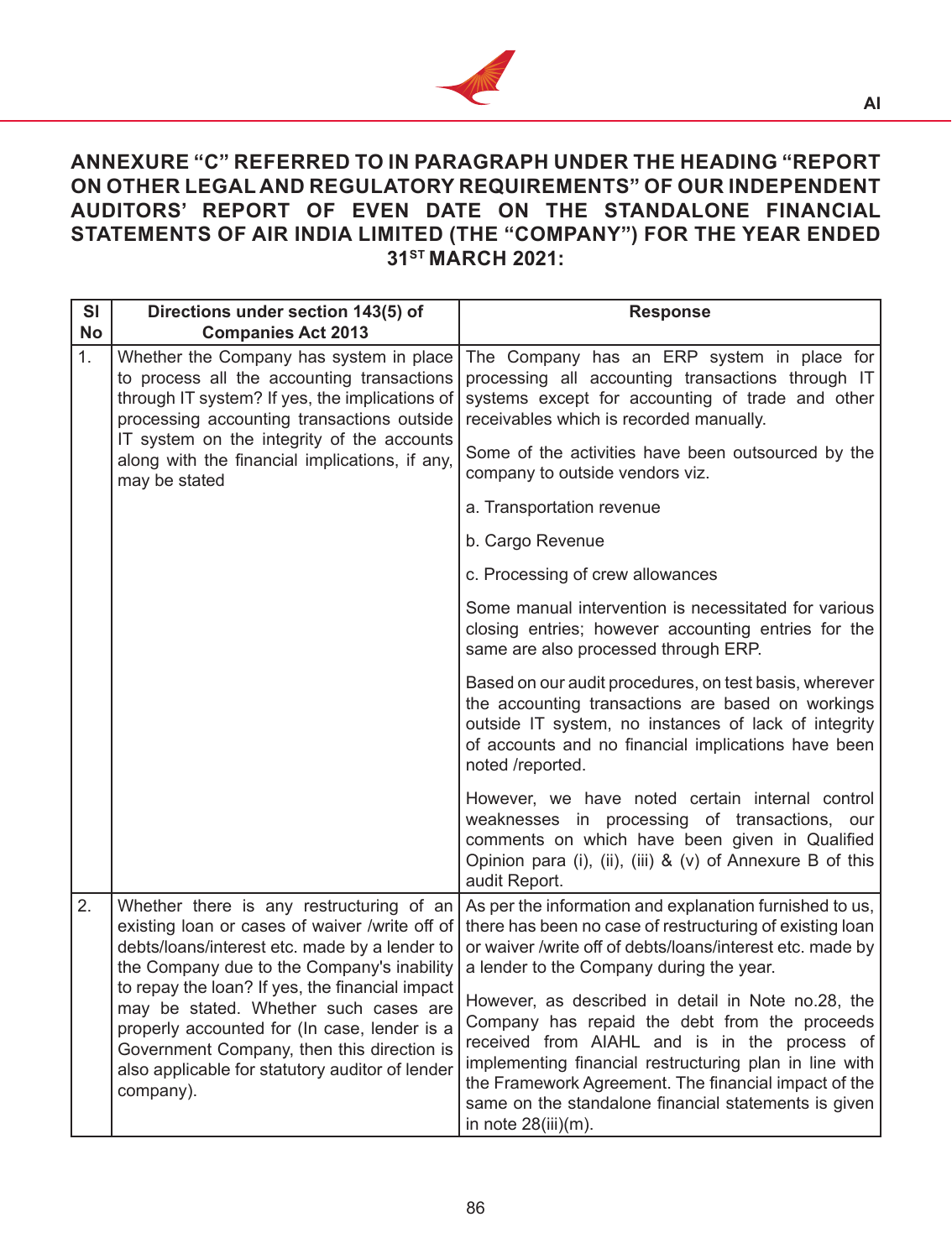

| <b>SI</b><br><b>No</b> | Directions under section 143(5) of<br><b>Companies Act 2013</b>                 | <b>Response</b>                                                                                                                                                                                                                                                                                                                                                                                                             |
|------------------------|---------------------------------------------------------------------------------|-----------------------------------------------------------------------------------------------------------------------------------------------------------------------------------------------------------------------------------------------------------------------------------------------------------------------------------------------------------------------------------------------------------------------------|
| 3.                     | its term and condition? List the cases of financial year 2020-21.<br>deviation. | Whether funds (grants/subsidy etc) received/   To the best of our information and checks applied by<br>receivables for specific schemes from $\vert$ us during the course of our audit, we are of the opinion<br>Central/State Government or its agencies   that no funds received/ receivable for specific schemes<br>were properly accounted for/utilized as per   from Central/ State Government or its agencies for the |

| For and on Behalf of            | For and on Behalf of            | For and on Behalf of                   |
|---------------------------------|---------------------------------|----------------------------------------|
| Jagdish Chand & Co.             | Khandelwal Jain & Co            | <b>PKF Sridhar &amp; Santhanam LLP</b> |
| <b>Chartered Accountants</b>    | <b>Chartered Accountants</b>    | <b>Chartered Accountants</b>           |
| <b>FRN: 000129N</b>             | <b>FRN: 105049W</b>             | FRN: 003990S/S200018                   |
|                                 |                                 |                                        |
| Pawan Kumar                     | Narendra Jain                   | Ramanarayanan J                        |
| Partner                         | Partner                         | Partner                                |
| M No. 511057                    | M No. 048725                    | M No. 220369                           |
| <b>UDIN: 21511057AAAACC9421</b> | <b>UDIN: 21048725AAAADO8453</b> | <b>UDIN: 21220369AAAAMK7941</b>        |
| Place: New Delhi                |                                 |                                        |

Place: New Delhi Date: 14<sup>th</sup> October 2021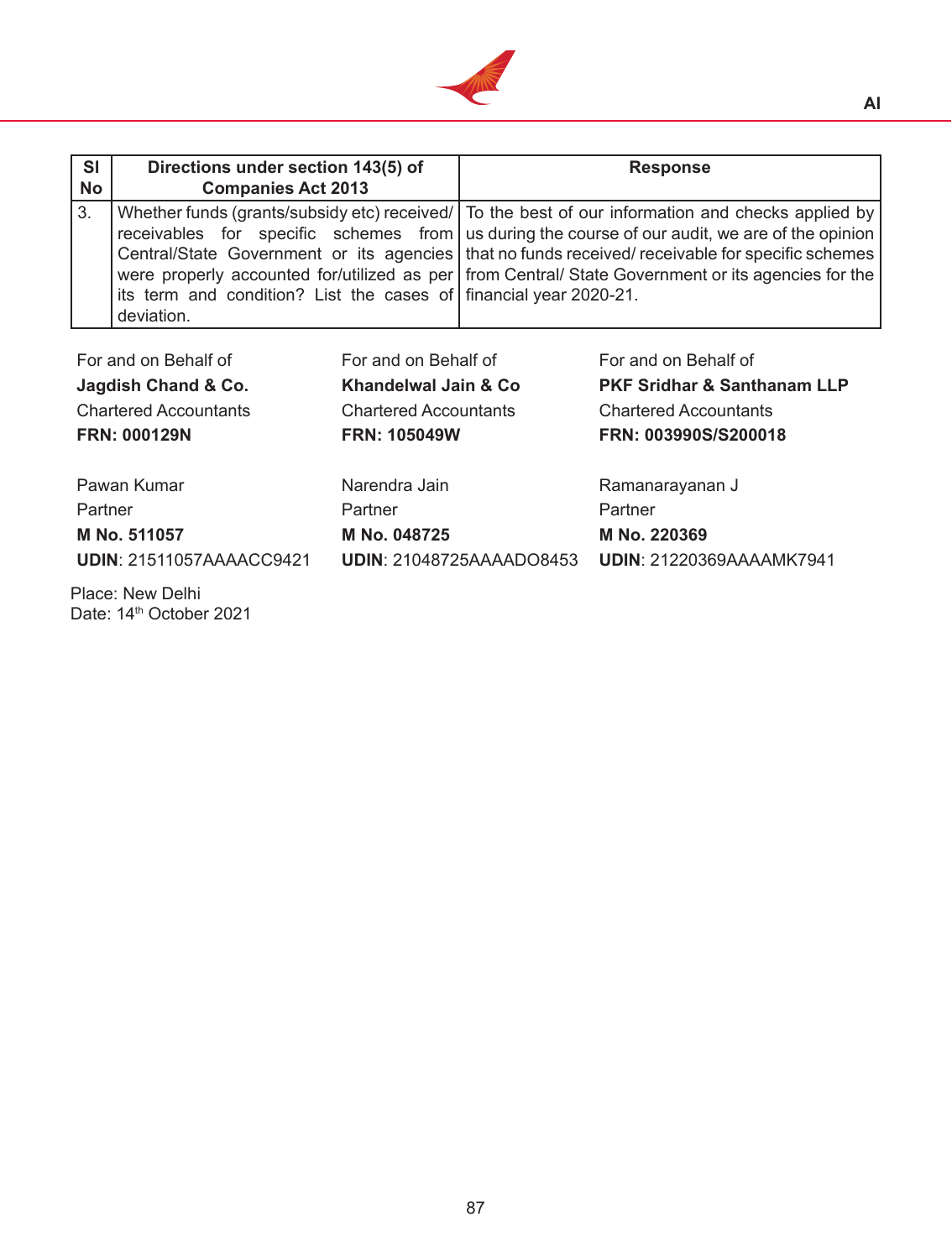

# **COMPLIANCE CERTIFICATE**

We have conducted our audit of accounts of M/S Air India Limited for the year ended 31<sup>st</sup> March 2021 in accordance with the Directions / Sub Directions issued by C&AG of India u/s 143(5) of the Companies Act 2013 and certify that we have complied with all the Directions / Sub Directions issued to us.

For and on Behalf of For and on Behalf of For and on Behalf of

Chartered Accountants Chartered Accountants Chartered Accountants

Pawan Kumar **Narendra Jain** Ramanarayanan J Partner Partner Partner Partner Partner **M No. 511057 M No. 048725 M No. 220369**

**Jagdish Chand & Co. Khandelwal Jain & Co PKF Sridhar & Santhanam LLP FRN: 000129N FRN: 105049W FRN: 003990S/S200018**

**UDIN**: 21511057AAAACC9421 **UDIN**: 21048725AAAADO8453 **UDIN**: 21220369AAAAMK7941

Place: New Delhi Date: 14<sup>th</sup> October 2021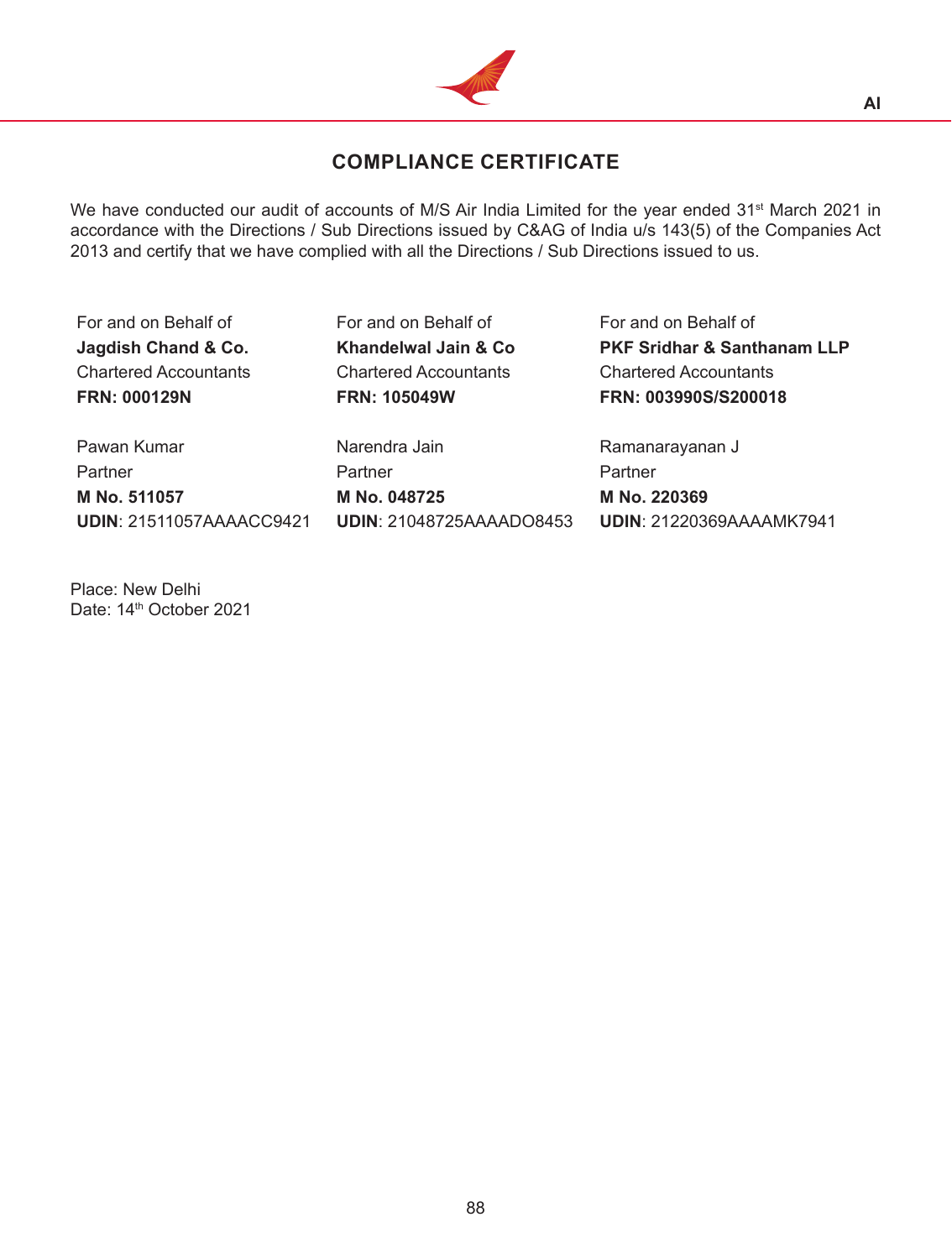

# **MANAGEMENT REPLIES TO THE INDEPENDENT AUDITORS' REPORT ON THE STANDALONE FINANCIAL STATEMENTS OF AIR INDIA LTD FOR THE FINANCIAL YEAR 2020-21**

| <b>No</b> | <b>AUDIT OBSERVATIONS</b>                                                                                                                                                                                                                                                                                                                                                                                                                                                                                                                                                                                                                                                                                                                                                                   | <b>MANAGEMENT COMMENTS</b>                                                                                                                                                                                                                  |
|-----------|---------------------------------------------------------------------------------------------------------------------------------------------------------------------------------------------------------------------------------------------------------------------------------------------------------------------------------------------------------------------------------------------------------------------------------------------------------------------------------------------------------------------------------------------------------------------------------------------------------------------------------------------------------------------------------------------------------------------------------------------------------------------------------------------|---------------------------------------------------------------------------------------------------------------------------------------------------------------------------------------------------------------------------------------------|
|           | audited the standalone financial<br>We<br>have<br>statements of Air India Limited ("the Company"),<br>which comprise the Balance Sheet as at 31 <sup>st</sup><br>March 2021, the Statement of Profit and Loss<br>(including Other Comprehensive Income), the<br>Statement of Changes in Equity and the Statement<br>of Cash Flows for the year then ended, and notes<br>to the financial statements, including a summary<br>of significant accounting policies and other<br>explanatory information (hereinafter referred to as<br>Standalone Financial Statements).                                                                                                                                                                                                                        |                                                                                                                                                                                                                                             |
|           | In our opinion and to the best of our information<br>and according to the explanations given to us,<br>except for the possible effects of the matters<br>described in the Basis for Qualified Opinion<br>section of our report, the aforesaid Standalone<br>Financial Statements give the information (other<br>than certain information mentioned in Para (h) of<br>Emphasis of Matter), required by the Companies<br>Act, 2013, in the manner so required and give a<br>true and fair view in conformity with the accounting<br>principles generally accepted in India, of the state<br>of affairs of the Company as at 31 <sup>st</sup> March, 2021,<br>its loss (including other comprehensive income),<br>the changes in equity and its cash flows for the<br>year ended on that date. |                                                                                                                                                                                                                                             |
|           | <b>Basis for Qualified Opinion</b>                                                                                                                                                                                                                                                                                                                                                                                                                                                                                                                                                                                                                                                                                                                                                          |                                                                                                                                                                                                                                             |
| 1.        | Adjustments on account of reduction in fair value,<br>if any, in the carrying value of Investments in<br>three Subsidiary Companies classified as Assets<br>held for Sale, namely, Hotel Corporation of India<br>Limited, Alliance Air Aviation Limited (Formerly                                                                                                                                                                                                                                                                                                                                                                                                                                                                                                                           | The company has already disclosed in Note No<br>46 that in the opinion of the Management there<br>is no diminution in the carrying value of the<br>investments in Subsidiary Cos.                                                           |
|           | Airline Allied Services Limited) and Air India<br>Engineering Services Limited (Carrying Value of<br>Investments aggregating to Rs. 6,795.2 million),<br>for which net-worth have fully eroded, have not<br>been determined and provided in the accounts as                                                                                                                                                                                                                                                                                                                                                                                                                                                                                                                                 | Detailed write up on the current status of both<br>AASL and AIESL has been given in the subject<br>Note highlighting that these companies are<br>steadily improving their Financial and Operational<br>performance over the past few years. |
|           | required by Ind AS 105. Refer Note 46.                                                                                                                                                                                                                                                                                                                                                                                                                                                                                                                                                                                                                                                                                                                                                      | Despite the effect of the pandemic across the<br>globe and on aviation related companies in<br>particular the performance of the Subsidiary                                                                                                 |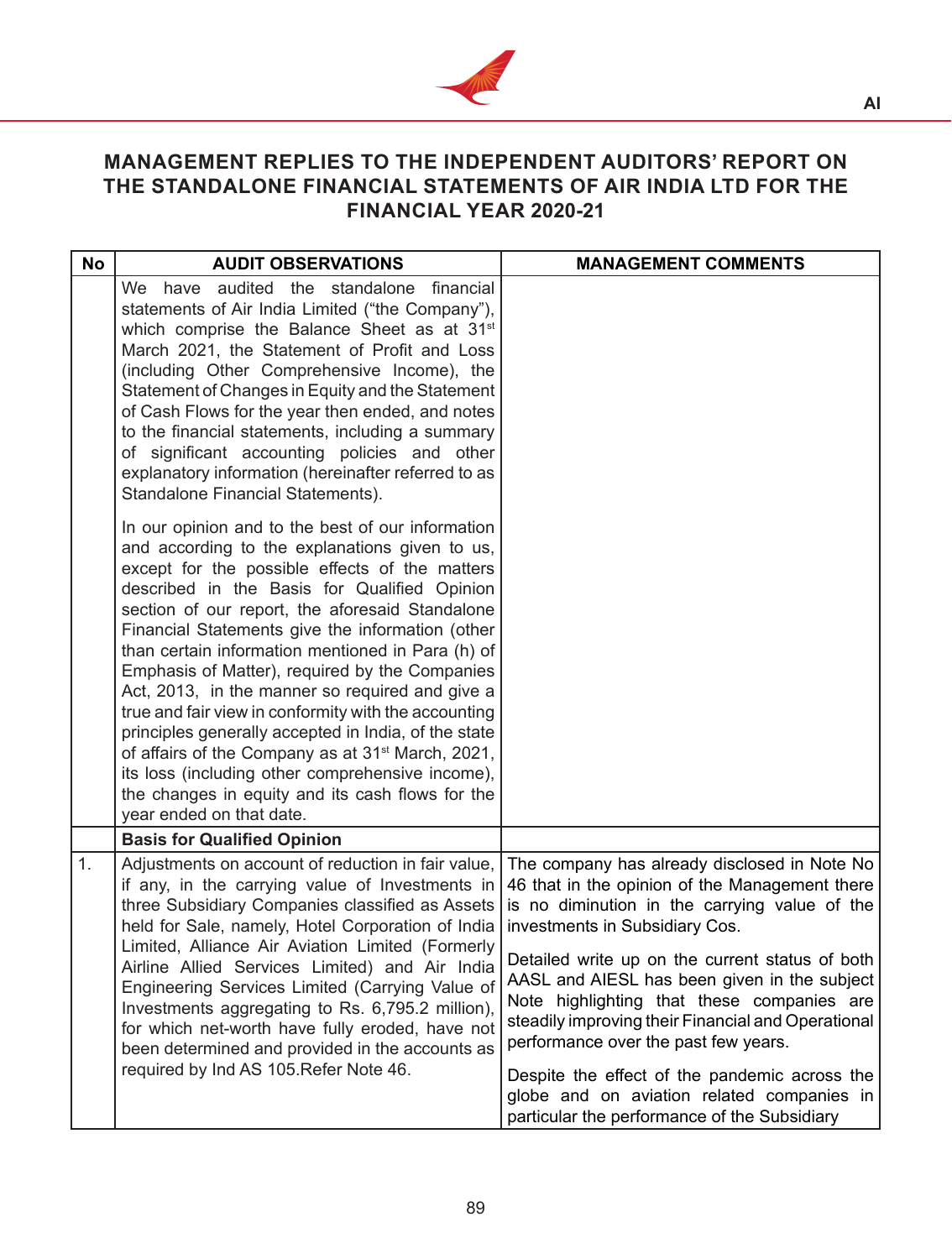

| <b>No</b> | <b>AUDIT OBSERVATIONS</b> | <b>MANAGEMENT COMMENTS</b>                                                                                                                                                                                                                                                                                                                                                                                                                                                                                                                                                                                                                                                                                                                                                                                     |
|-----------|---------------------------|----------------------------------------------------------------------------------------------------------------------------------------------------------------------------------------------------------------------------------------------------------------------------------------------------------------------------------------------------------------------------------------------------------------------------------------------------------------------------------------------------------------------------------------------------------------------------------------------------------------------------------------------------------------------------------------------------------------------------------------------------------------------------------------------------------------|
|           |                           | Companies namely AAAL, AIESL and HCI<br>during the year 2020-21 has been quite better as<br>discussed below:                                                                                                                                                                                                                                                                                                                                                                                                                                                                                                                                                                                                                                                                                                   |
|           |                           | (a) <b>AAAL</b>                                                                                                                                                                                                                                                                                                                                                                                                                                                                                                                                                                                                                                                                                                                                                                                                |
|           |                           | The company (being a wholly-owned subsidiary<br>of Air India) has the full support of the Gol<br>and expects improvement in Operational and<br>Financial Performance in the future. Hence,<br>the financial statements of the company have<br>been prepared on the "Going Concern" basis<br>in spite of having accumulated losses and net-<br>worth being eroded.                                                                                                                                                                                                                                                                                                                                                                                                                                              |
|           |                           | The company has emerged as a major player<br>in the Government of India's premier scheme<br>UDAN, which connects to various Tier II and<br>Tier III cities with the development of unserved<br>/ underserved airports. The growth in Tier II and<br>Tier III cities is still largely untapped and Alliance<br>Air is likely to emerge as one of the largest<br>players with its young ATR 72-600 fleet suitable<br>for serving these smaller airports.                                                                                                                                                                                                                                                                                                                                                         |
|           |                           | The company has strategized itself to invest<br>major resources in Government of India's<br>UDAAN scheme. The performance of the airline<br>under UDAAN has been excellent wherein the<br>company has been operationally positive. The<br>total UDAAN routes won by the Company now<br>stands at 109. Out of allotted routes, the company<br>operated 73 routes as on 31st March 2021, which<br>were 61 routes till 31st March 2020. Out of the<br>total route operated by AAAL in 2020-21, around<br>56% were under UDAN scheme. Alliance Air by<br>deploying more resources on UDAAN sectors is<br>moving towards profitability as AAAL has been<br>achieving Operating Profits on operation under<br>UDAAN scheme. The Company has actively<br>participated in UDAAN - 4.1 and awaiting final<br>allotment. |
|           |                           | Alliance Air is in the threshold of turnaround and<br>poised to lead the regional connectivity in India in<br>the next decade and be a leading regional carrier<br>of Asia. Alliance Air is on its way to reverse the<br>trend of adverse financial parameters in this<br>financial year 2021-22 and<br>thereafter further<br>consolidate the gains.                                                                                                                                                                                                                                                                                                                                                                                                                                                           |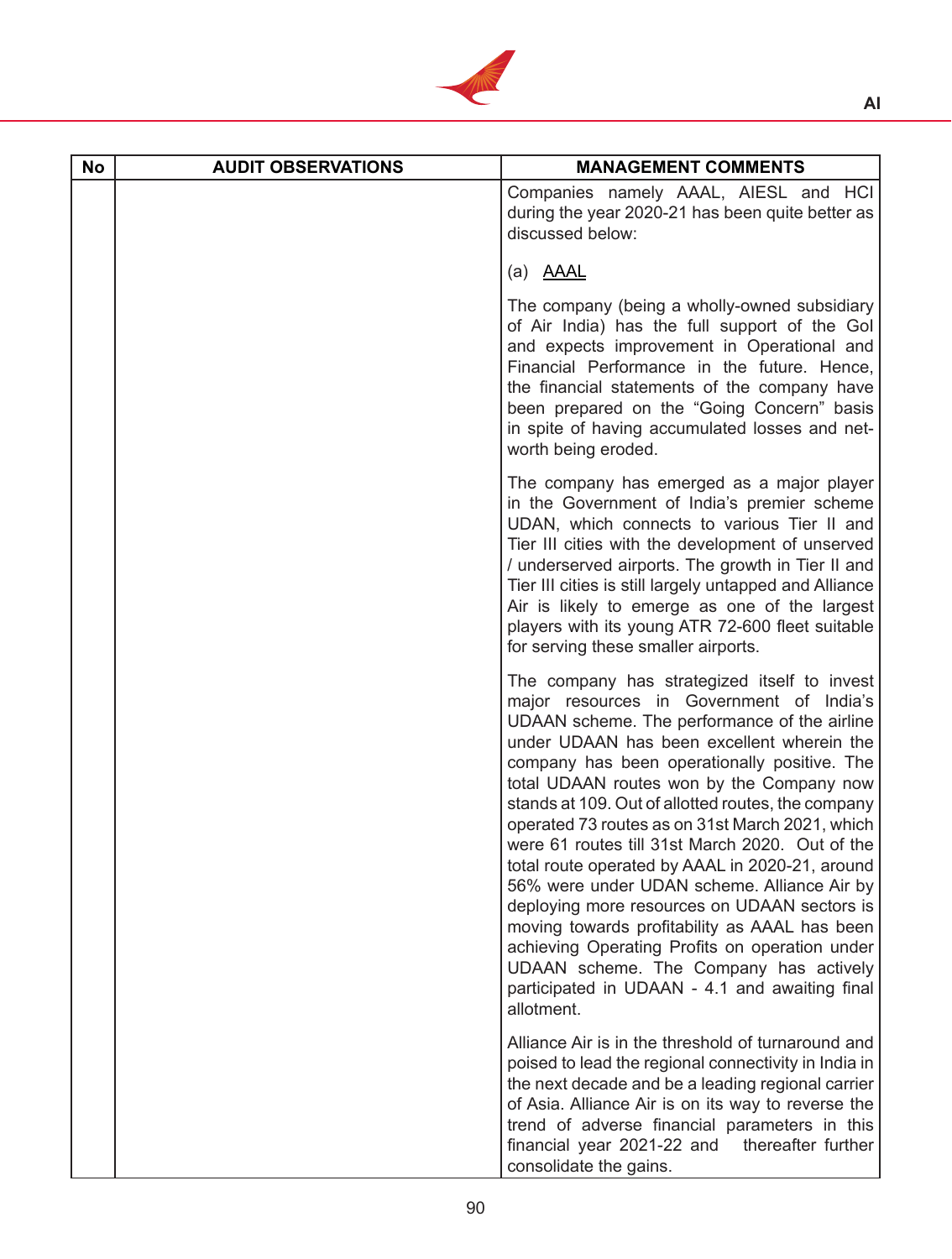

| <b>No</b> | <b>AUDIT OBSERVATIONS</b> | <b>MANAGEMENT COMMENTS</b>                                                                                                                                                                                                                                                                                                                                                                                                                                                                                                                                                                                                                                                                                                                                      |
|-----------|---------------------------|-----------------------------------------------------------------------------------------------------------------------------------------------------------------------------------------------------------------------------------------------------------------------------------------------------------------------------------------------------------------------------------------------------------------------------------------------------------------------------------------------------------------------------------------------------------------------------------------------------------------------------------------------------------------------------------------------------------------------------------------------------------------|
|           |                           | $(b)$ AIESL                                                                                                                                                                                                                                                                                                                                                                                                                                                                                                                                                                                                                                                                                                                                                     |
|           |                           | AIESL is the largest MRO set up in India that<br>can serve as a one-stop-shop for all aircraft<br>engineering requirements. At present, in India,<br>major checks of every commercial wide body<br>aircraft of Indian Operators are being done by<br>AIESL. The Company has got hangar facilities<br>available in all major airports in Mumbai, Delhi,<br>Chennai, Hyderabad, Kolkata, Trivandrum<br>and Nagpur. AIESL commenced its operations<br>from January 2015 after receiving its DGCA<br>License.                                                                                                                                                                                                                                                       |
|           |                           | Further to the above, Government of India under<br>its recent initiatives under its 'Make in India'<br>program, has reduced the GST rate from 18% to<br>5% w.e.f. 1 <sup>st</sup> April, 2021, which is likely to boost<br>up the revenue from MRO Services.                                                                                                                                                                                                                                                                                                                                                                                                                                                                                                    |
|           |                           | During the Financial Year 2020-21, the MRO<br>Revenue from outside parties (i.e. other than<br>revenue from group companies) has increased<br>from Rs. 1,836.4 million in 2019-20 to Rs. 4,075.8<br>million in 2020-21, resulting an increase of 122%<br>as compared to previous year.                                                                                                                                                                                                                                                                                                                                                                                                                                                                          |
|           |                           | AIESL has posted a Net Profit (including OCI) of<br>Rs 119.4 million in FY 2020-21, as compared to<br>the Net Profit (including OCI) of Rs 242.4 million<br>(Re-casted) in FY 2019-20. Hence, in spite of<br>impact due to pandemic, the company could<br>maintain its profitability. With the Make in India<br>thrust of the Govt. of India which will ensure that<br>maintenance of aircraft is within the country, the<br>rapid growth of Aviation in the country and large<br>number of aircraft orders by Indian carriers, AIESL<br>is best poised for taking advantage of the growth<br>in maintenance activities and MRO business<br>within India. In view of this AIESL is likely to earn<br>enhanced revenues and be profitable in the near<br>future. |
|           |                           | $(c)$ HCI                                                                                                                                                                                                                                                                                                                                                                                                                                                                                                                                                                                                                                                                                                                                                       |
|           |                           | HCI is primarily engaged in the business of<br>owning, operating & managing Hotels and Flight<br>Catering services. The Company has been facing                                                                                                                                                                                                                                                                                                                                                                                                                                                                                                                                                                                                                 |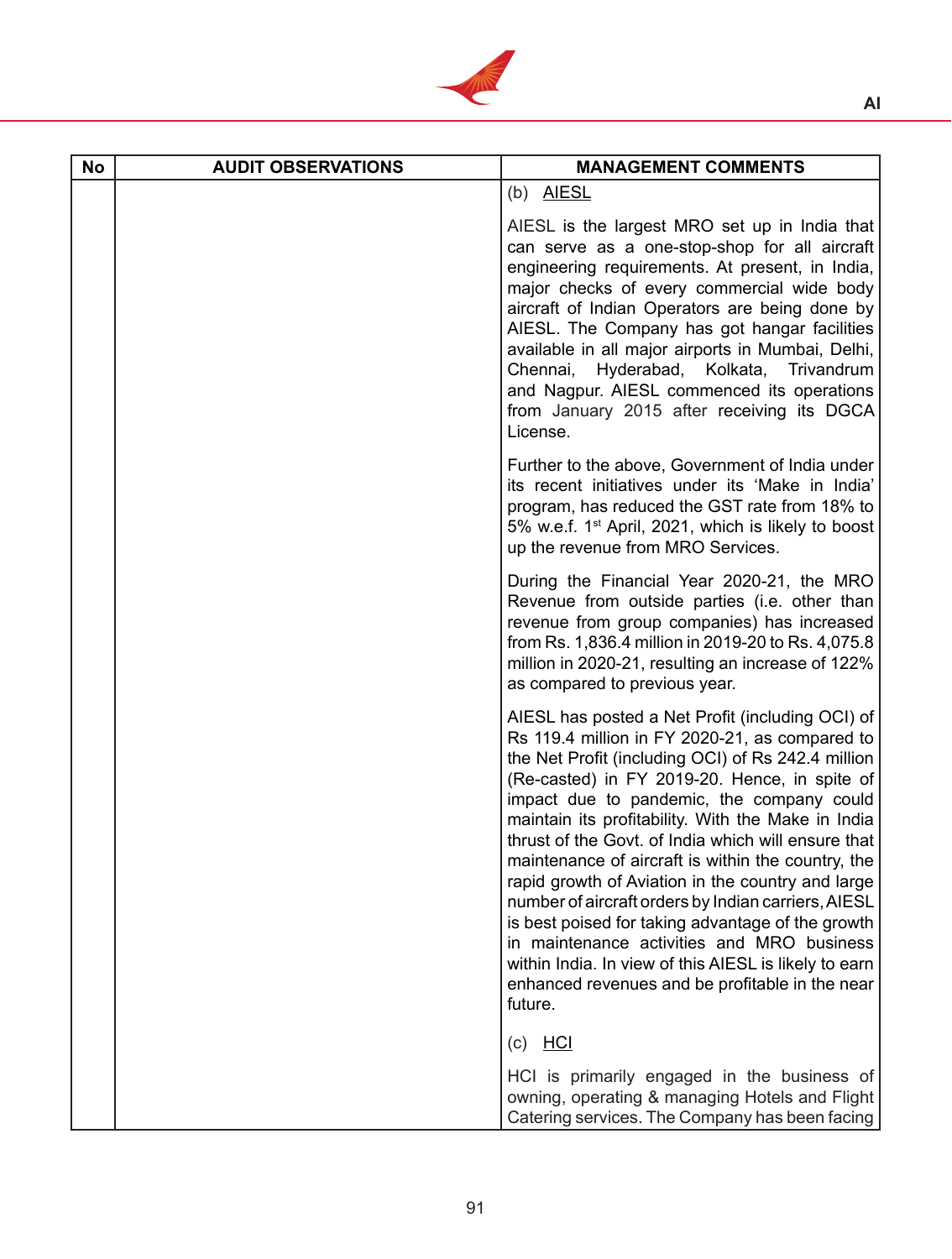

| <b>No</b> | <b>AUDIT OBSERVATIONS</b> | <b>MANAGEMENT COMMENTS</b>                                                                                                                                                                                                                                                                                                                                                                                                                                                                                                                                                            |
|-----------|---------------------------|---------------------------------------------------------------------------------------------------------------------------------------------------------------------------------------------------------------------------------------------------------------------------------------------------------------------------------------------------------------------------------------------------------------------------------------------------------------------------------------------------------------------------------------------------------------------------------------|
|           |                           | severe liquidity crunch and its financial and<br>operating performance has been affected in<br>recent years due to a number of external and<br>internal factors.                                                                                                                                                                                                                                                                                                                                                                                                                      |
|           |                           | The Company faces significant uncertainties<br>due to COVID-19 which have impacted the<br>operations of the Company adversely starting<br>from the month of March 2020. Management has<br>assessed the impact of existing and anticipated<br>effects of COVID-19.                                                                                                                                                                                                                                                                                                                     |
|           |                           | However, in spite of the negative Net Worth of<br>the Company as at 31 <sup>st</sup> March 2021, considering<br>the continuous support of the Holding Company<br>and the Government, the Company is and will<br>continue to be able to meet its financial obligations<br>as they fall due. Accordingly, the Company has<br>prepared its accounts on a "Going Concern"<br>basis. Various initiatives have also been taken by<br>the management for improving the operational<br>performance of the Company and increasing<br>the revenues of the Company which are given<br>hereunder: |
|           |                           | The Holding Company, Air India Limited (AIL)<br>a)<br>and Government of India is continuously<br>supporting the Company by way of financial<br>assistance in the form of equity infusion and<br>providing financial assistance as and when<br>required by HCI.                                                                                                                                                                                                                                                                                                                        |
|           |                           | AIL has been continuously supporting<br>b)<br>the Company by giving business which<br>contributes to the operational revenue of<br>the Company - nearly 80% of the revenue<br>earned by the Company is from AIL and this<br>would continue in the future also. T                                                                                                                                                                                                                                                                                                                      |
|           |                           | The Company has signed Service Level<br>C)<br>Agreements (SLA) for its various units in<br>Delhi, Mumbai and Srinagar with Air India for<br>providing various services to Air India which<br>are valid upto 31.12.2024. The Company<br>is also in the process of signing a Master<br>Service Agreement (MSA) with Air India.<br>The signed SLAs will form part of the MSA.                                                                                                                                                                                                            |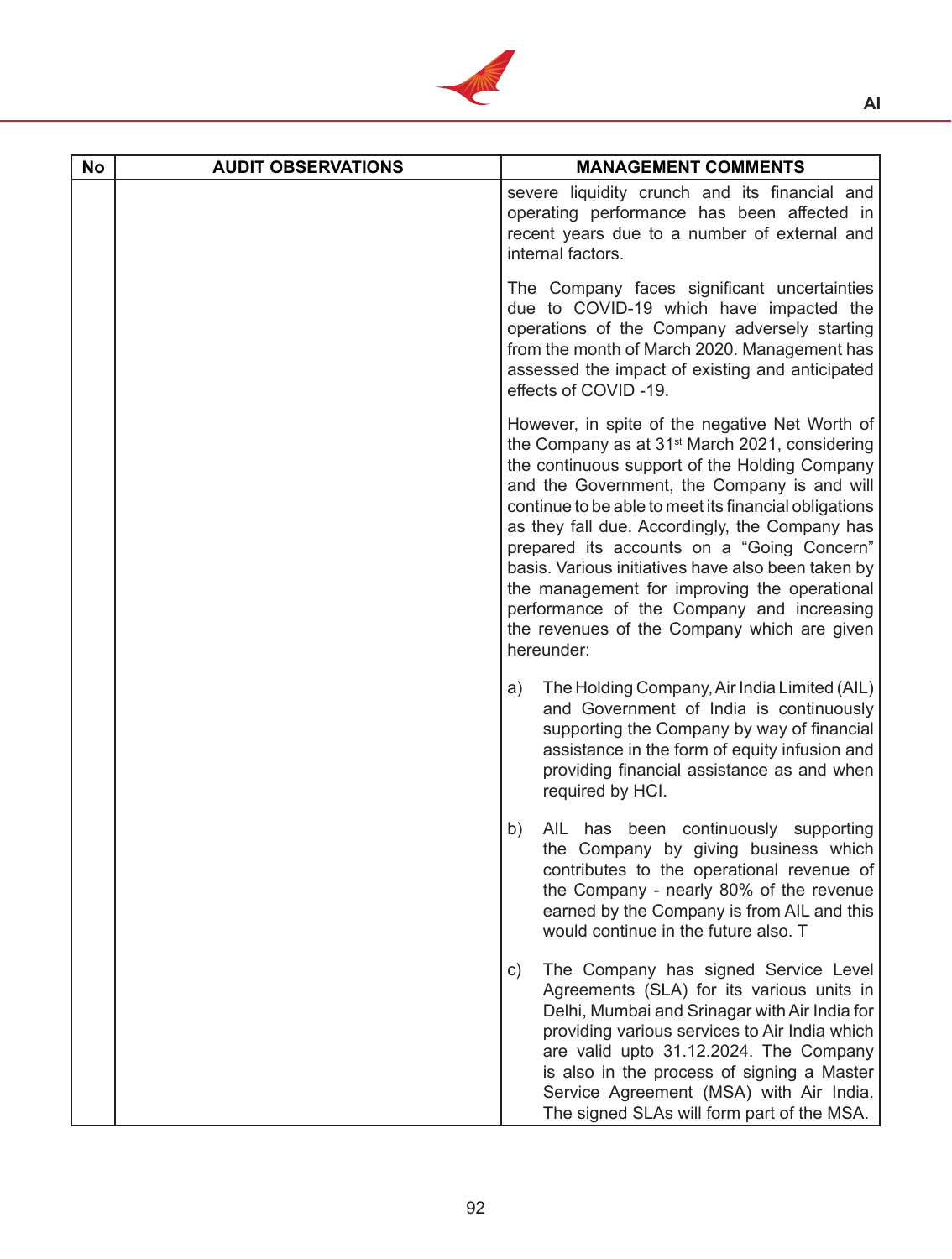

| <b>No</b> | <b>AUDIT OBSERVATIONS</b>                                                                                                                                                                                                                                                                                                                                             | <b>MANAGEMENT COMMENTS</b>                                                                                                                                                                                                                                                                                                                                                                                                                                                                                                                                                                                                                                                                                                                      |
|-----------|-----------------------------------------------------------------------------------------------------------------------------------------------------------------------------------------------------------------------------------------------------------------------------------------------------------------------------------------------------------------------|-------------------------------------------------------------------------------------------------------------------------------------------------------------------------------------------------------------------------------------------------------------------------------------------------------------------------------------------------------------------------------------------------------------------------------------------------------------------------------------------------------------------------------------------------------------------------------------------------------------------------------------------------------------------------------------------------------------------------------------------------|
|           |                                                                                                                                                                                                                                                                                                                                                                       | Also, in the process of disinvestment of<br>d)<br>AIL, HCI is one of the subsidiaries of AIL<br>which would not be divested and would<br>be transferred to AIAHL. Accordingly, upon<br>disinvestment of AIL, the Company would<br>be administered by AIAHL.                                                                                                                                                                                                                                                                                                                                                                                                                                                                                     |
|           |                                                                                                                                                                                                                                                                                                                                                                       | It can be seen from the above that all the three<br>Subsidiary Companies during FY 2020-21 have<br>posted improvements in various areas despite the<br>COVID-19 impact and accordingly it is expected<br>that AI will be able to realize its Investments<br>made in these companies and hence there is no<br>need to provide for any diminution in investments<br>made in these Companies.                                                                                                                                                                                                                                                                                                                                                      |
|           |                                                                                                                                                                                                                                                                                                                                                                       | In addition to the above, the investment of Air<br>India in all the three Subsidiary Companies are<br>proposed to be transferred to the newly formed<br>SPV i.e. AIAHL as a part of the restructuring of<br>Air India Ltd for the purposes of disinvestment.<br>A Framework Agreement has been signed by Air<br>India Ltd with AIAHL in this regard. Under this<br>Framework Agreement and as per the decision<br>of the Gol, AIAHL has already transferred to Air<br>India Rs 220,640.0 million towards repayment of<br>Al Loans. As a part of Al's obligations under the<br>Agreement these three Subsidiary Companies<br>viz AAAL, AIESL and HCI are to be transferred to<br>AIAHL at book value and the process of transfer<br>is underway. |
| 2.        | Non- reconciliation/non-confirmation of certain<br>receivables, payables (including certain staff<br>related accounts and suspense / control accounts),<br>inventory lying with third parties, certain bank<br>accounts/ Loans/ fixed deposit with banks and<br>others including direct confirmation for certain<br>cases and statutory dues. Refer Note 35, 36 & 39. | In this regard it may be stated that the company<br>has been addressing the issue of reconciliation<br>of various Receivables & Payables as well as<br>other such related items.<br>In this regard it may be noted that there is a<br>steady and considerable improvement in this<br>area as compared to previous years as can be<br>seen from the following:<br>All major Borrowings, Bank Balances and<br>a)                                                                                                                                                                                                                                                                                                                                  |
|           |                                                                                                                                                                                                                                                                                                                                                                       | Loan Balances have been confirmed and<br>reconciled.<br>In respect of Receivables/Payables also, all<br>b)<br>major parties such as dues of Oil Companies<br>(both in India and abroad), Lessors, Airport                                                                                                                                                                                                                                                                                                                                                                                                                                                                                                                                       |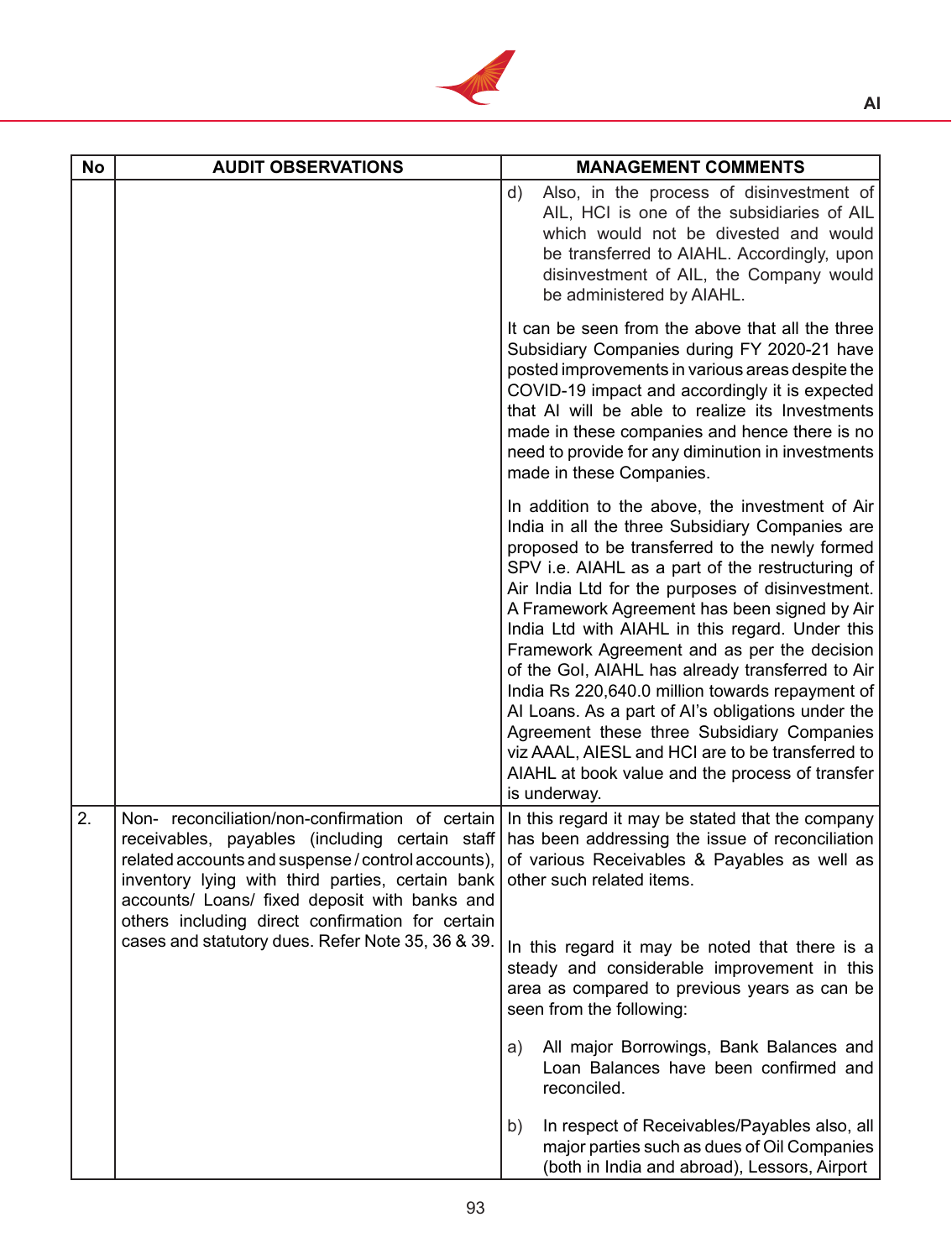

| <b>No</b> | <b>AUDIT OBSERVATIONS</b>                                                                                                                                                                             | <b>MANAGEMENT COMMENTS</b>                                                                                                                                                                                                                                                                                                                                                                                                                                                                                                                                                                                                                                                                                                                                                                                      |
|-----------|-------------------------------------------------------------------------------------------------------------------------------------------------------------------------------------------------------|-----------------------------------------------------------------------------------------------------------------------------------------------------------------------------------------------------------------------------------------------------------------------------------------------------------------------------------------------------------------------------------------------------------------------------------------------------------------------------------------------------------------------------------------------------------------------------------------------------------------------------------------------------------------------------------------------------------------------------------------------------------------------------------------------------------------|
|           |                                                                                                                                                                                                       | Operators, Aircraft Repairs and Spare<br>Vendors, Pax/Cargo Receivables and dues<br>for VVIP Charters have been confirmed<br>by parties and reconciled for differences,<br>if any. These parties in fact constitute a<br>major portion of the total Receivables and<br>Payables of the company.                                                                                                                                                                                                                                                                                                                                                                                                                                                                                                                 |
|           |                                                                                                                                                                                                       | Further, in the current year due to the<br>C)<br>disinvestment of Air India Ltd, the company<br>has undertaken an exercise to adjust/writing<br>off the old advances and receivables which<br>were lying unsettled/unadjusted since long<br>and for the settlement of which not much<br>practical feasibility was left and the same<br>remained unsettled either due to non-<br>availability records or despite of best efforts<br>taken to realize the same. All these debts are<br>treated as doubtful in the books of accounts<br>and Provision for Doubtful Advances for the<br>same were also created in the books<br>The company during the current year also<br>continues to take necessary action to further<br>streamline the process of reconciliation and<br>confirmation of Receivables & Payables. |
| 3.        | Non- Recognition of right of use assets and<br>corresponding lease liabilities for leases (other<br>than Aircrafts, Engines and Leasehold Land), as<br>required under IND AS 116 "Leases". Refer Note | In this regard it is stated that the major leased<br>asset class of the company are aircrafts and land<br>which have already been taken into effect for the<br>transition to Ind AS 116.                                                                                                                                                                                                                                                                                                                                                                                                                                                                                                                                                                                                                        |
|           | 44.                                                                                                                                                                                                   | The leases other than aircraft and land are<br>primarily for leasing of office space, residential<br>space, airport land space etc. In the case of<br>land taken from AAI at different airports, these<br>leases are primarily covered under the "Umbrella<br>Agreement" and the same is cancellable and<br>hence not taken under Ind AS 116. Leases other<br>than that in India and foreign stations are for<br>renting of office space and residential space etc<br>which also in most cases are cancellable and not<br>material enough.<br>In view of the above, only leases pertaining                                                                                                                                                                                                                      |
|           |                                                                                                                                                                                                       | to aircraft and land have been considered for<br>reclassification under Ind AS 116.                                                                                                                                                                                                                                                                                                                                                                                                                                                                                                                                                                                                                                                                                                                             |
|           | The impact of the above qualifications on the<br>Standalone Financial Statements, if any, is not<br>ascertainable.                                                                                    |                                                                                                                                                                                                                                                                                                                                                                                                                                                                                                                                                                                                                                                                                                                                                                                                                 |

94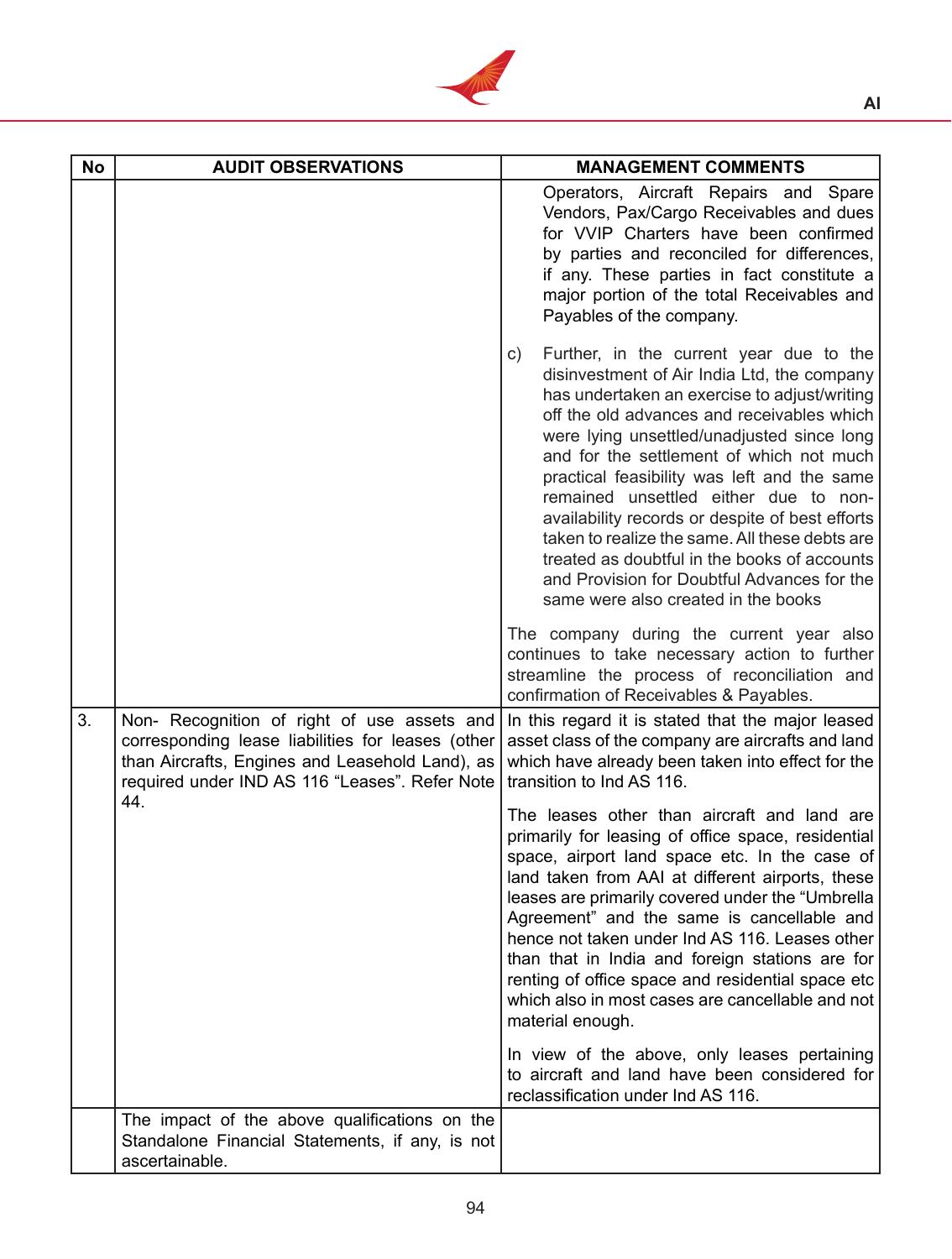

| <b>No</b> | <b>AUDIT OBSERVATIONS</b>                                                                                                                                                                                                                                                                                                                                                                                                                                                                                                                                                                                                                                                                                                                                                                                                                                                                                                                   | <b>MANAGEMENT COMMENTS</b>                                                                                                                                                                                                                                                                                                                                                                                                                                                                                                                                                                                                                                                                                                                                      |
|-----------|---------------------------------------------------------------------------------------------------------------------------------------------------------------------------------------------------------------------------------------------------------------------------------------------------------------------------------------------------------------------------------------------------------------------------------------------------------------------------------------------------------------------------------------------------------------------------------------------------------------------------------------------------------------------------------------------------------------------------------------------------------------------------------------------------------------------------------------------------------------------------------------------------------------------------------------------|-----------------------------------------------------------------------------------------------------------------------------------------------------------------------------------------------------------------------------------------------------------------------------------------------------------------------------------------------------------------------------------------------------------------------------------------------------------------------------------------------------------------------------------------------------------------------------------------------------------------------------------------------------------------------------------------------------------------------------------------------------------------|
|           | We conducted our audit in accordance with the<br>Standards on Auditing (SAs) specified under<br>section 143(10) of the Companies Act, 2013. Our<br>responsibilities under those Standards are further<br>described in the Auditor's Responsibilities for the<br>Audit of the Standalone Financial Statements<br>section of our report. We are independent of the<br>Company in accordance with the Code of Ethics<br>issued by the Institute of Chartered Accountants of<br>India (ICAI) together with the ethical requirements<br>that are relevant to our audit of the standalone<br>financial statements under the provisions of the<br>Companies Act, 2013 and we have fulfilled our<br>other ethical responsibilities in accordance with<br>these requirements and the ICAI's Code of Ethics.<br>We believe that the audit evidence we have<br>obtained is sufficient and appropriate to provide a<br>basis for our qualified opinion. |                                                                                                                                                                                                                                                                                                                                                                                                                                                                                                                                                                                                                                                                                                                                                                 |
|           | Material Uncertainty in relation to Going<br>Concern<br>The Company has incurred a net loss of Rs.<br>70,174.2 Million during the year ended 31st March<br>2021 and, as of that date, the Company's current<br>liabilities exceeded its current assets by Rs.<br>573,166.8 Million and it has accumulated losses<br>of Rs. 779,529.5 Million which has resulted in<br>complete erosion of the net worth of the Company.<br>In spite of these events or conditions which may<br>cast a doubt on the ability of the Company to<br>continue as a going concern, the management<br>is of the opinion that going concern basis of<br>accounting is appropriate in view of the continued<br>support of the Government of India and having<br>regard to the other facts mentioned in Note 53.<br>Our opinion is not modified in respect of this<br>matter.                                                                                         | The Company has received continuous support<br>from the Government of India (GoI) initially<br>through the introduction of the Turnaround<br>Plan (TAP)/Financial Restructuring Plan (FRP)<br>approved in 2012 and then under the Strategic<br>Revival Plan in FY 2018-19 which has helped the<br>Company to improve its operating and financial<br>parameters.<br>The objective of the Strategic Revival Plan<br>was to establish a strong competitive and self-<br>sustaining airline which can be strategically<br>divested or listed in the next few years. Focus on<br>increasing the operational efficiencies whereby<br>substantial increase in revenue or cost saving<br>can be achieved. The Revival Plan contained the<br>following major components: |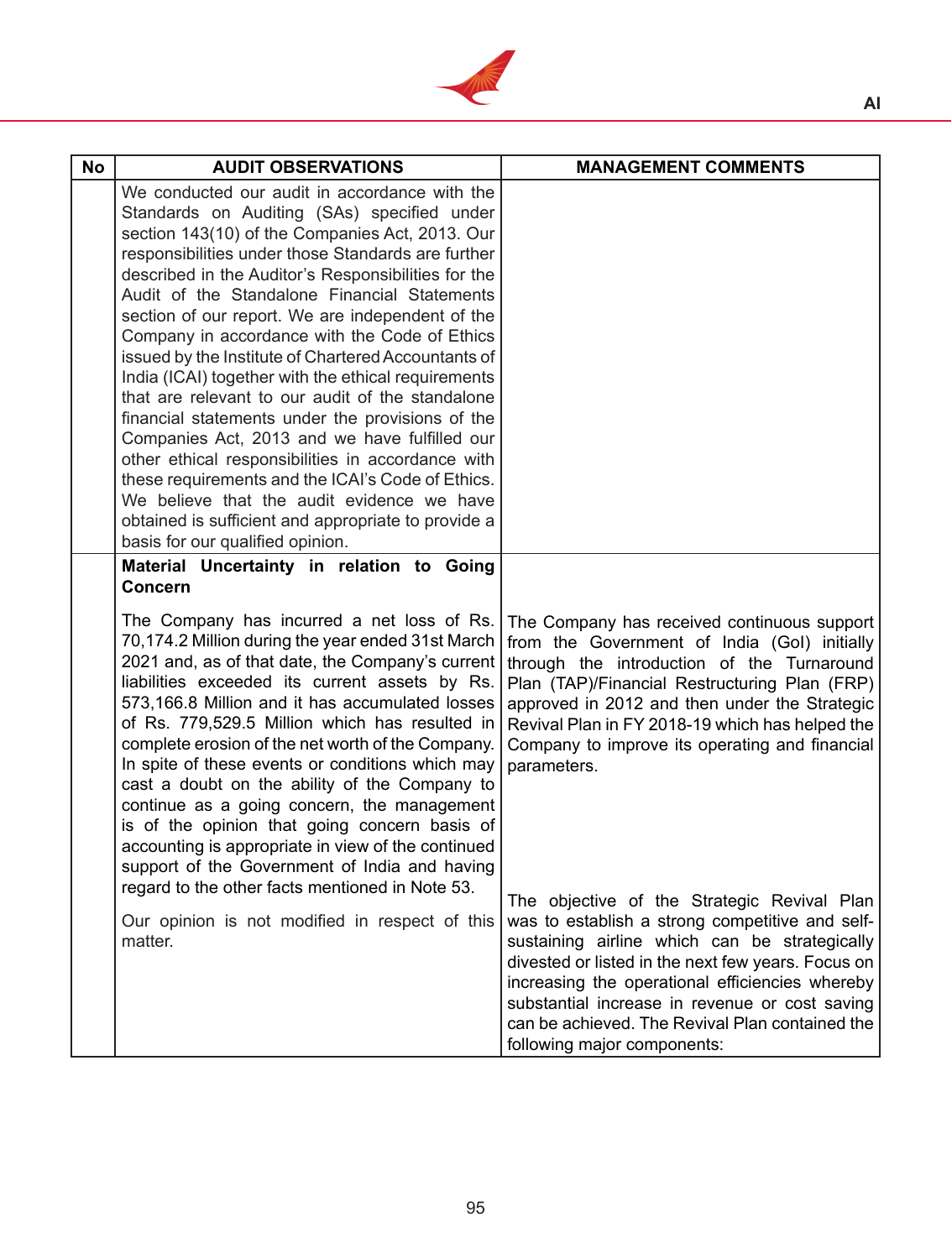

| <b>No</b> | <b>AUDIT OBSERVATIONS</b> | <b>MANAGEMENT COMMENTS</b>                                                                                                                                                                                                                                                                                                                                                                                              |
|-----------|---------------------------|-------------------------------------------------------------------------------------------------------------------------------------------------------------------------------------------------------------------------------------------------------------------------------------------------------------------------------------------------------------------------------------------------------------------------|
|           |                           | <b>Organizational Reforms</b><br>$\bullet$                                                                                                                                                                                                                                                                                                                                                                              |
|           |                           | <b>Financial Package</b><br>$\bullet$                                                                                                                                                                                                                                                                                                                                                                                   |
|           |                           | Disinvestment of Subsidiaries<br>$\bullet$                                                                                                                                                                                                                                                                                                                                                                              |
|           |                           | Sale of non-core Assets<br>$\bullet$                                                                                                                                                                                                                                                                                                                                                                                    |
|           |                           | <b>Improving Internal Efficiencies</b><br>$\bullet$                                                                                                                                                                                                                                                                                                                                                                     |
|           |                           | Tapping the human resource potential to the<br>$\bullet$<br>fullest                                                                                                                                                                                                                                                                                                                                                     |
|           |                           | The Govt. of India has continued to support<br>Air India in various ways to partly ameliorate<br>the strained financial position of the company<br>under the Strategic Revival Plan and also during<br>the COVID Pandemic. This support has been<br>extended in the following measures:                                                                                                                                 |
|           |                           | Loans of Air India Ltd amounting to Rs<br>$\bullet$<br>294,640.0 million have been approved to be<br>transferred to the Air India Assets Holding<br>Ltd (AIAHL) under the disinvestment plan<br>of Air India Ltd. Out of this amount Loans<br>amounting to Rs 220,640.0 million have<br>already been paid off in FY 2019-20 and the<br>process of transferring the balance amount<br>of Rs 74,000.0million is underway. |
|           |                           | The Govt has during FY 2020-21 renewed<br>$\bullet$<br>the Gol Guarantee Support for various<br>existing AIL Working Capital Loans and<br>the Govt has issued fresh Govt support for<br>raising new Working Capital Loans from<br>Banks and NSSF amounting to Rs 59,640.0<br>million. The Govt has continued its support<br>during FY 2021-22.                                                                          |
|           |                           | The Govt has further renewed the Gol<br>$\bullet$<br>Guarantee for USD 819 million (Rs<br>61,500.0million) for aircraft bridge loans for<br>7 aircraft in December 2020.                                                                                                                                                                                                                                                |
|           |                           | Further, the Govt during the COVID period<br>$\bullet$<br>asked AI to operate Passenger Flights to<br>international destinations under the Vande<br>Bharat Mission and therefore Air India Ltd<br>and its Subsidiary Companies got much<br>needed relief and liquidity.                                                                                                                                                 |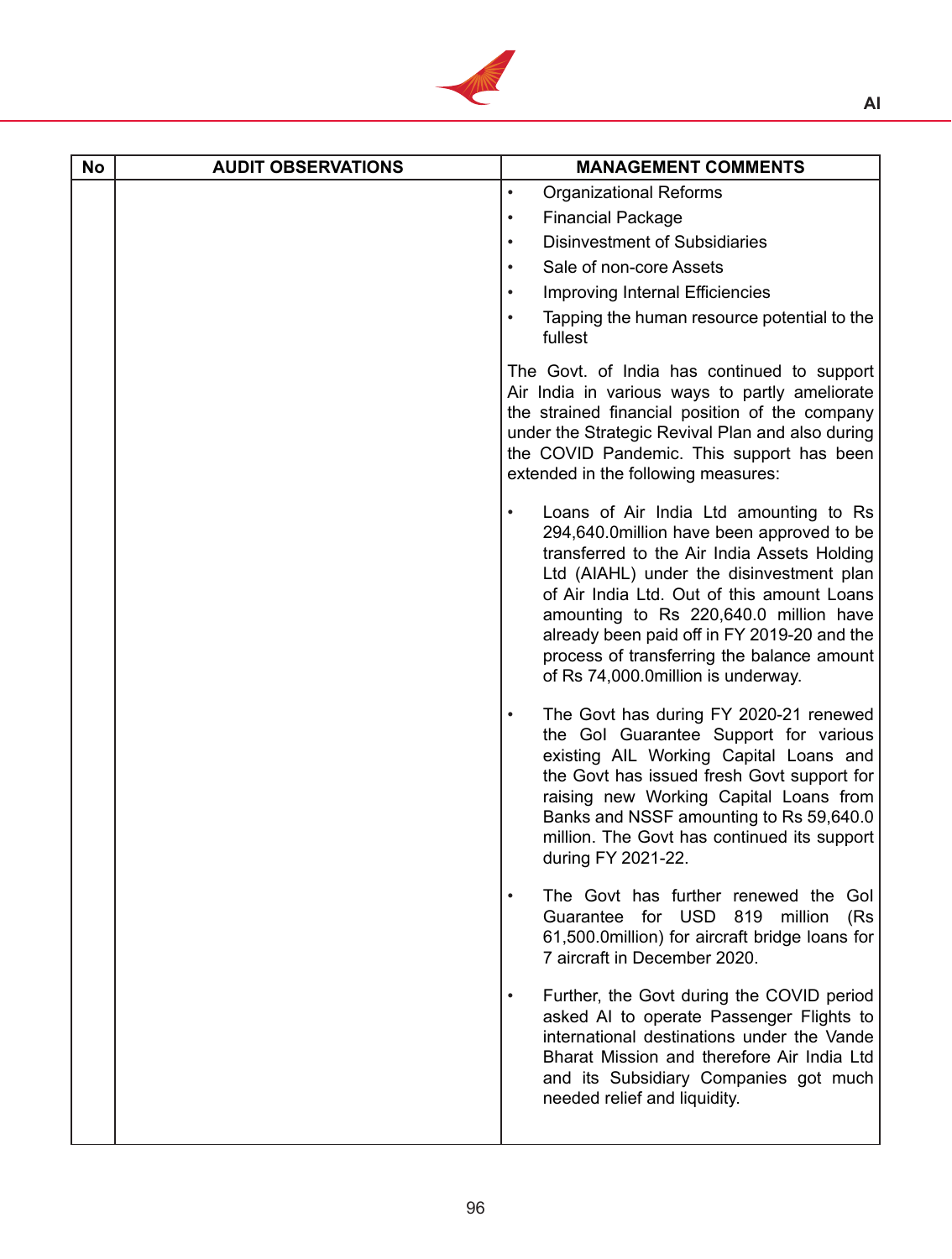

| <b>No</b> | <b>AUDIT OBSERVATIONS</b>                                                                                                                                                                       | <b>MANAGEMENT COMMENTS</b>                                                                                                                                                                                                                                                                                                                                                                                                                                                                                                                                                                                                                                                                                                     |
|-----------|-------------------------------------------------------------------------------------------------------------------------------------------------------------------------------------------------|--------------------------------------------------------------------------------------------------------------------------------------------------------------------------------------------------------------------------------------------------------------------------------------------------------------------------------------------------------------------------------------------------------------------------------------------------------------------------------------------------------------------------------------------------------------------------------------------------------------------------------------------------------------------------------------------------------------------------------|
|           |                                                                                                                                                                                                 | It can be seen from the above that the Company<br>has regularly received Equity Infusion from the<br>Gol. Hence, it is evident that the Gol is committed<br>to pursue the path of disinvestment and through<br>various steps taken above is aiding the Company<br>in clearing its balance sheet and as mentioned<br>in the PIM for disinvestment there may be<br>further re-allocation of debts and liabilities of the<br>Company. Further steps taken by the Company<br>and also the Gol in light of the process of<br>disinvestment have been discussed in detail in<br>Note 28. All these steps are aimed at creating a<br>positive environment for the Disinvestment of the<br>company, which is in a very advanced stage. |
|           |                                                                                                                                                                                                 | In view of the above and the financial support<br>from the Govt of India and various measures<br>taken by the Company to improve its operational<br>efficiencies and revenue enhancing measures,<br>cost control measures undertaken etc. the<br>Company expects improvement in its Operational<br>and Financial Performance, in the near future and<br>hence, the Financial Statements of the Company<br>have been prepared on the 'Going Concern'<br>basis.                                                                                                                                                                                                                                                                  |
|           |                                                                                                                                                                                                 | It is also pertinent to note that the Gol support<br>to Air India continues in the current FY 2021-22<br>also.                                                                                                                                                                                                                                                                                                                                                                                                                                                                                                                                                                                                                 |
|           |                                                                                                                                                                                                 | In view of the above and the financial support<br>from the Govt of India and various measures<br>taken by the Company to improve its operational<br>efficiencies, various revenue enhancing<br>measures, cost control measures undertaken<br>etc. the Company expects improvement in its<br>operational and financial performance, in the<br>near future and hence, the financial statements<br>of the Company have been prepared on the<br>'Going Concern' basis.                                                                                                                                                                                                                                                             |
|           | <b>Emphasis of Matter</b>                                                                                                                                                                       |                                                                                                                                                                                                                                                                                                                                                                                                                                                                                                                                                                                                                                                                                                                                |
|           | We draw attention to;                                                                                                                                                                           |                                                                                                                                                                                                                                                                                                                                                                                                                                                                                                                                                                                                                                                                                                                                |
| а.        | Note 29 regarding the possible effects of The effect of COVID-19 pandemic on the<br>uncertainties relating to COVID-19 on Company's<br>operations and results as assessed by the<br>management. | operations as well as financials of the company<br>has been discussed and elaborated in detail in<br>Note No 29.                                                                                                                                                                                                                                                                                                                                                                                                                                                                                                                                                                                                               |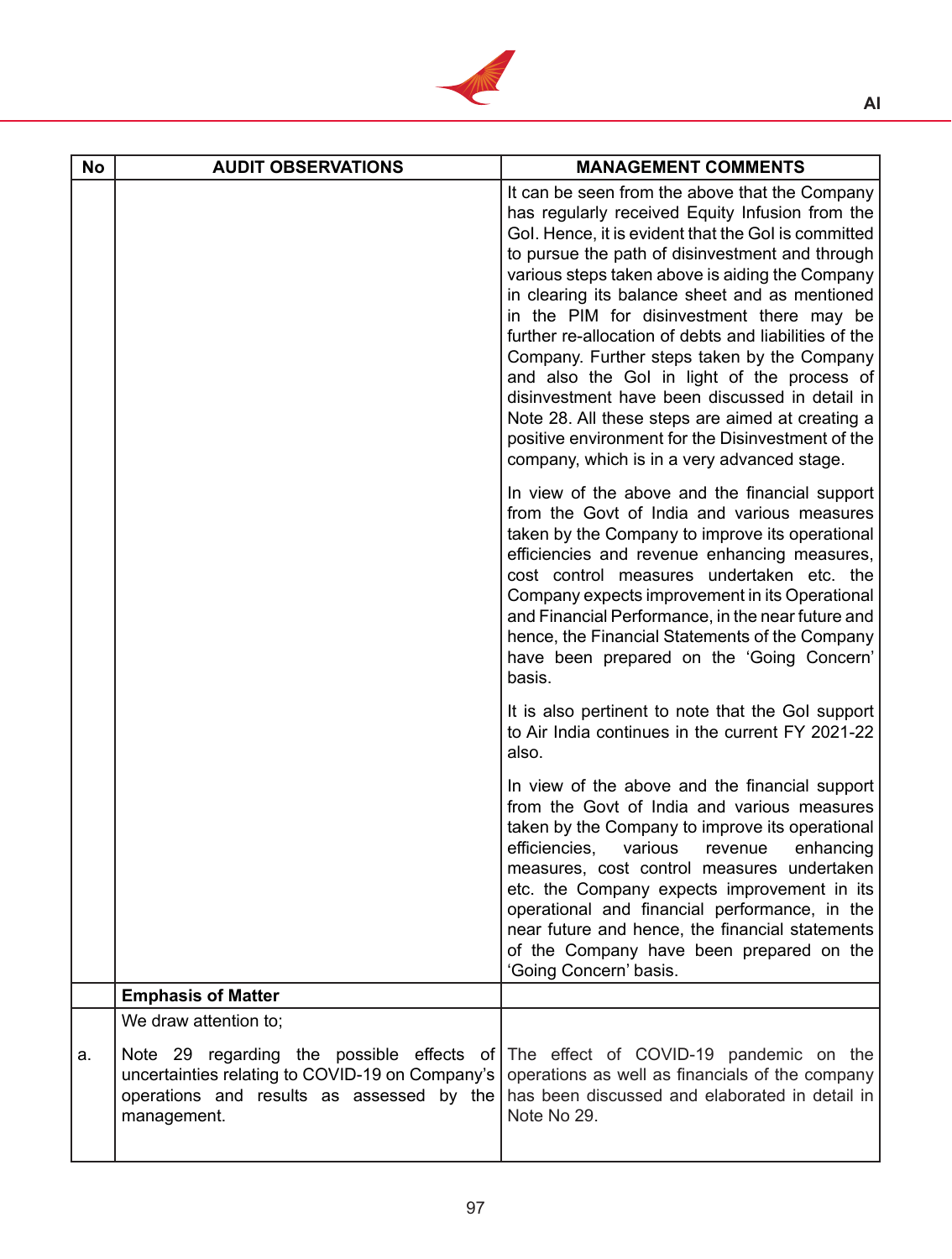

| <b>No</b> | <b>AUDIT OBSERVATIONS</b>                                                                                                                                                                                                                                                                                       | <b>MANAGEMENT COMMENTS</b>                                                                                                                                                                                                                                                                                                                                                                                                                                                                                                                                                                                                                                                                                        |
|-----------|-----------------------------------------------------------------------------------------------------------------------------------------------------------------------------------------------------------------------------------------------------------------------------------------------------------------|-------------------------------------------------------------------------------------------------------------------------------------------------------------------------------------------------------------------------------------------------------------------------------------------------------------------------------------------------------------------------------------------------------------------------------------------------------------------------------------------------------------------------------------------------------------------------------------------------------------------------------------------------------------------------------------------------------------------|
| b.        | Note 26 regarding non-provision of penal charges<br>on delayed payment of Guarantee Fee amounting<br>to Rs. 24,123.0 Million, for reasons stated therein<br>and Note No. 51 regarding non-provision of<br>interest on delayed payments to Micro and Small<br>enterprises wherein the amount is not ascertained. | In this regard it is stated that due to the highly<br>stressed liquidity position of the company, which<br>has further been worsened due to the Covid 19<br>impact and also due to the ongoing Disinvestment<br>process of the company, the matter of waiver of<br>the Additional Guarantee Fees owed to the Gol<br>has already been taken up with the Gol, along<br>with waiver of the unpaid normal guarantee fees.<br>As per the PIM issued for the Disinvestment<br>of Air India the Current Liabilities in excess of<br>the Current Assets will be allocated to AIAHL.<br>However, a Contingent Liability for an amount<br>of Rs 24,123.0 million has been disclosed in the<br>Notes to Accounts Note No 26. |
|           |                                                                                                                                                                                                                                                                                                                 | As regards the non-provision of interest on<br>delayed payments of Small and Micro enterprises<br>is concerned, it is stated that all efforts are made<br>by the company to clear such dues in a timely<br>manner.                                                                                                                                                                                                                                                                                                                                                                                                                                                                                                |
|           |                                                                                                                                                                                                                                                                                                                 | However, in spite of the best efforts of the<br>company there may have been delays in making<br>payments to some of these enterprises, however,<br>in the opinion of the management the interest is<br>not expected to be material. A due disclosure to<br>this effect has also been given in Note No 51.                                                                                                                                                                                                                                                                                                                                                                                                         |
| C.        | Note 49 regarding Deferred Tax Asset of Rs.<br>28,425.2 Million carried in the accounts in view<br>of the reasons stated therein, the realization of<br>which would depend on generation of sufficient                                                                                                          | The company has given the detailed status of<br>Deferred Tax in Note No 49.                                                                                                                                                                                                                                                                                                                                                                                                                                                                                                                                                                                                                                       |
|           | profits in the future as anticipated /projected by<br>the management.                                                                                                                                                                                                                                           | It may be noted that in view of the clarifications<br>given in Note No 53 regarding the Going Concern<br>status of AI, there is a reasonable certainty that<br>the company will be able to realize its DTA from<br>future taxable profits. The same is evident from<br>the following:                                                                                                                                                                                                                                                                                                                                                                                                                             |
|           |                                                                                                                                                                                                                                                                                                                 | The Govt of India approved the Revival Plan<br>a)<br>of the Company through which a series of<br>measures were introduced to improve the<br>operational and financial efficiencies as<br>detailed in Note 28 and Note No 53.                                                                                                                                                                                                                                                                                                                                                                                                                                                                                      |
|           |                                                                                                                                                                                                                                                                                                                 | The Company is under the disinvestment<br>b)<br>process as approved by the Govt of India<br>which is currently in progress.                                                                                                                                                                                                                                                                                                                                                                                                                                                                                                                                                                                       |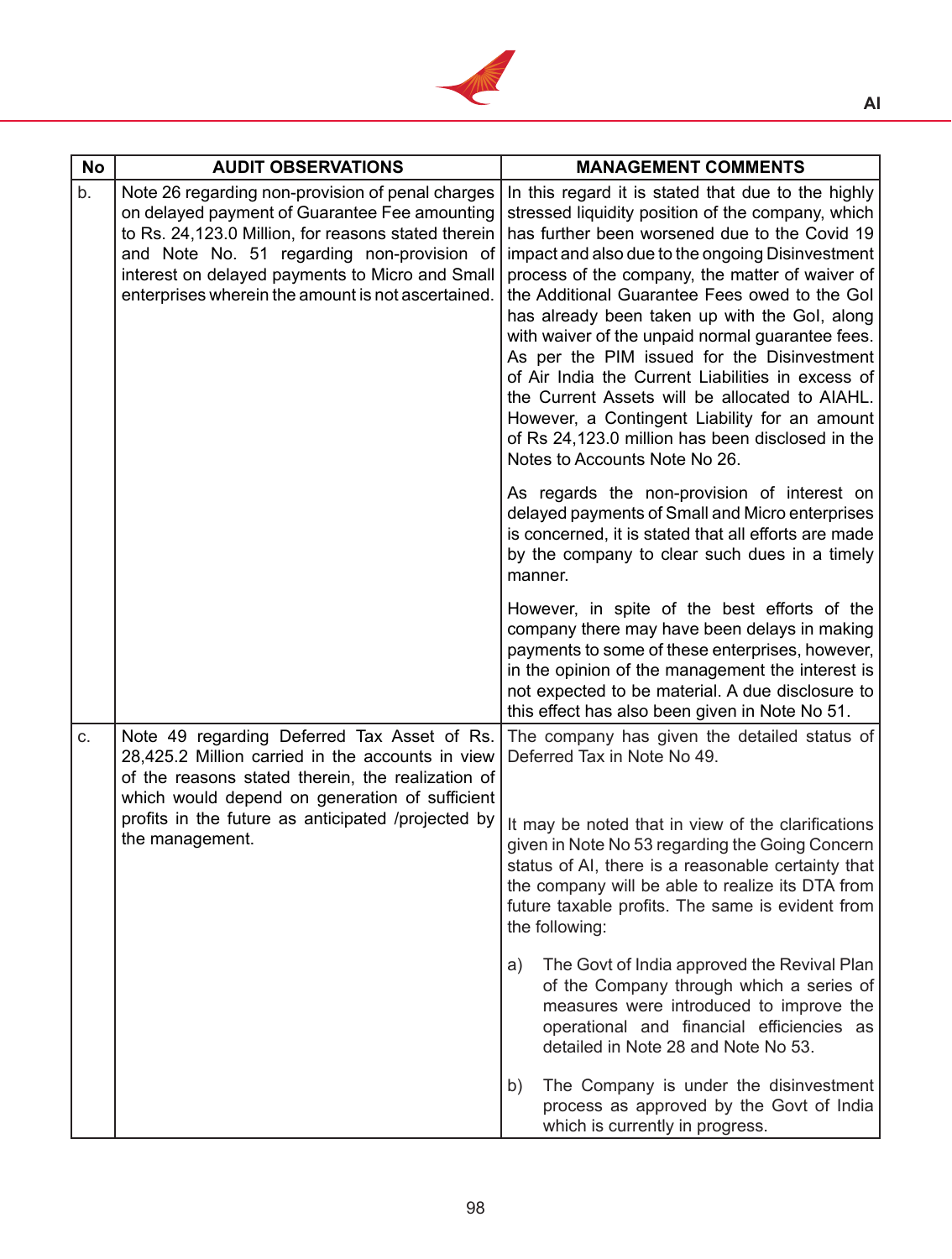

| <b>No</b> | <b>AUDIT OBSERVATIONS</b>                                                                                                                                                                                                                                                                                                                                                                                              | <b>MANAGEMENT COMMENTS</b>                                                                                                                                                                                                                                                                                                                                                                                                                             |
|-----------|------------------------------------------------------------------------------------------------------------------------------------------------------------------------------------------------------------------------------------------------------------------------------------------------------------------------------------------------------------------------------------------------------------------------|--------------------------------------------------------------------------------------------------------------------------------------------------------------------------------------------------------------------------------------------------------------------------------------------------------------------------------------------------------------------------------------------------------------------------------------------------------|
|           |                                                                                                                                                                                                                                                                                                                                                                                                                        | There is a huge amount of unabsorbed<br>c)<br>depreciation amount available with the<br>company against which the subject DTA has<br>been recognized and these depreciation<br>losses can be carried forward indefinitely in<br>terms of the Income Tax Act provisions.                                                                                                                                                                                |
|           |                                                                                                                                                                                                                                                                                                                                                                                                                        | The Company is therefore hopeful of<br>d)<br>showing improved performance in the future<br>and accordingly, has reasonable certainty<br>that the Deferred Tax assets recognized will<br>be realized against future taxable profits.<br>Further, the Deferred Tax Assets have been<br>primarily created against carry forward<br>Depreciation losses which are available<br>to the Company indefinitely as per the<br>provisions of the Income Tax Act. |
|           |                                                                                                                                                                                                                                                                                                                                                                                                                        | Moreover, the adoption of Ind-AS from FY<br>e)<br>2017-18 by AI, further provides an additional<br>leverage to the company for carrying forward<br>of DTA as from "virtual certainty" of realization<br>of DTA against future taxable profits as per<br>Indian GAAP, Ind AS now talks of only the<br>reasonable probability of realization of DTA<br>against future taxable profits.                                                                   |
|           |                                                                                                                                                                                                                                                                                                                                                                                                                        | In view of the above, AI has decided to carry<br>forward the DTA only to the extent of Rs 28,425.2<br>crores in its books of accounts as on 31 <sup>st</sup> March<br>2021.                                                                                                                                                                                                                                                                            |
| d.        | Note 46 read with Note 2.1.1 and Note 5<br>regarding the management's opinion that there is<br>no decline in the carrying value of investment in a<br>Subsidiary - Air India Express Limited (Carrying<br>Value of Investments aggregating to Rs. 7,800.0<br>million) and advances (including interest) of Rs<br>12,567.6 Million to the said subsidiary company<br>even though the net worth is fully eroded, for the | Management is of the firm view that there is no<br>decline in the carrying value of investments of<br>Air India in Air India Express Ltd (AIXL). In fact,<br>AIXL has been profitable over the past four years<br>despite adverse market conditions prevalent in<br>the aviation industry.                                                                                                                                                             |
|           | reasons stated therein.                                                                                                                                                                                                                                                                                                                                                                                                | During FY 2020-21, AIXL has continued its<br>profitable performance as can be seen from the<br>following:                                                                                                                                                                                                                                                                                                                                              |
|           |                                                                                                                                                                                                                                                                                                                                                                                                                        | The Company has recorded a net profit<br>$\bullet$<br>(including profit from insurance<br>claim<br>Rs.2,501.0 million) of Rs. 1,001.0 million<br>during the FY 2020-21. The Company had<br>achieved a net profit of Rs. 4,999.3 million<br>during the previous year FY 2019-20.                                                                                                                                                                        |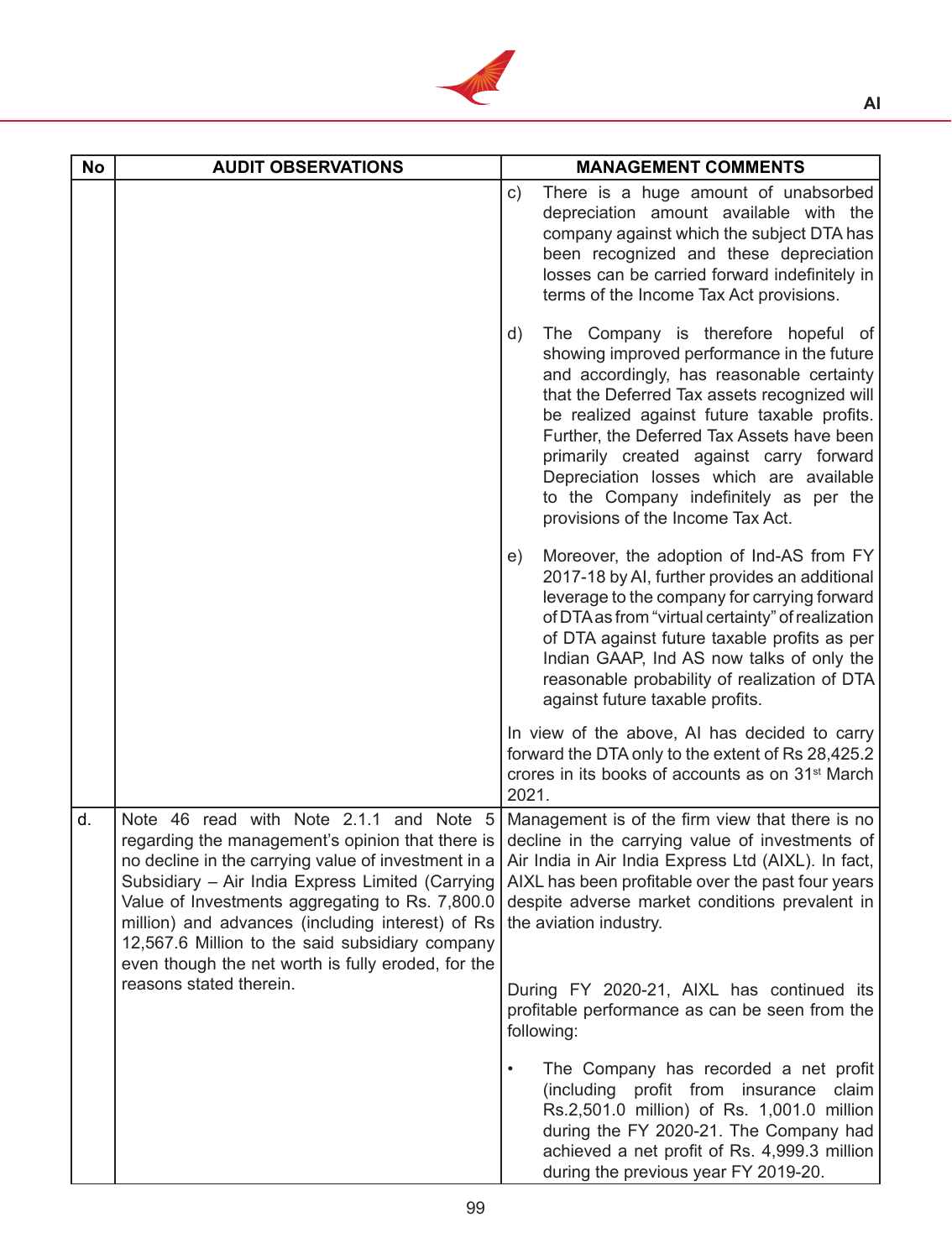

| <b>No</b> | <b>AUDIT OBSERVATIONS</b>                                                                                                                                                                                                                                      | <b>MANAGEMENT COMMENTS</b>                                                                                                                                                                                                                                                                                                                                                                                                                      |
|-----------|----------------------------------------------------------------------------------------------------------------------------------------------------------------------------------------------------------------------------------------------------------------|-------------------------------------------------------------------------------------------------------------------------------------------------------------------------------------------------------------------------------------------------------------------------------------------------------------------------------------------------------------------------------------------------------------------------------------------------|
|           |                                                                                                                                                                                                                                                                | With the finalization of Accounts for FY<br>$\bullet$<br>2020-21, the Company has recorded Cash<br>profit including profit from insurance claim<br>of Rs.5,013.2 million and Operating profit of<br>Rs.748.8 million during the year.                                                                                                                                                                                                           |
|           |                                                                                                                                                                                                                                                                | The Company has initiated several cost-<br>$\bullet$<br>cutting measures to cope with the drastically<br>reduced opportunities to operate scheduled<br>services on account of travel<br>bans<br>implemented by most countries especially<br>those in which the Airline has significant on-<br>line presence.                                                                                                                                    |
|           |                                                                                                                                                                                                                                                                | Commencing from 7 <sup>th</sup> May 2020, the Airline<br>$\bullet$<br>had operated repatriation flights aimed at<br>bringing distressed Indian nationals back to<br>their homes under the Vande Bharat Mission<br>(VBM) and through Air Bubble arrangement<br>between countries.                                                                                                                                                                |
|           |                                                                                                                                                                                                                                                                | The Company has adequate funds at its<br>$\bullet$<br>disposal and the Management is confident of<br>securing additional financing, as required, for<br>the next 12 months to enable the Company<br>to meet its debts and obligations as they fall<br>due. Accordingly, the financial statements<br>of the Company have been prepared on a<br>Going Concern basis.                                                                              |
|           |                                                                                                                                                                                                                                                                | A detailed disclosure for the same has been<br>given in Note No 46 (i).                                                                                                                                                                                                                                                                                                                                                                         |
| e.        | Note.28(iii)(h) read with Note No. 46 & Note 10.1<br>regarding realizability of advances to Subsidiary<br>Companies (including interest) of Rs. 39,722.8<br>Million classified as 'Asset Held for Sale' as the<br>same is being transferred at carrying value. | As explained in detail in Note Nos 28, as per the<br>Disinvestment Plan of Air India, at the time of<br>issuance of Preliminary Information Memorandum<br>(PIM), all Receivables and Payables of these<br>Subsidiary Companies are eventually going to<br>be transferred to the entirely Govt owned SPV-<br>AIAHL, hence affording a sure security for AIL for<br>the realization of Investments/Receivables due<br>from them to Air India Ltd. |
|           |                                                                                                                                                                                                                                                                | As per the Framework Agreement signed<br>between Air India and AIAHL, it has been stated<br>that all Receivables of Subsidiary Companies<br>namely AIESL, AAAL, AIASL and HCI shall<br>be transferred to AIAHL. AIAHL has already<br>transferred Rs 220,640.0 million to Air India,<br>which the company has used to repay the loans                                                                                                            |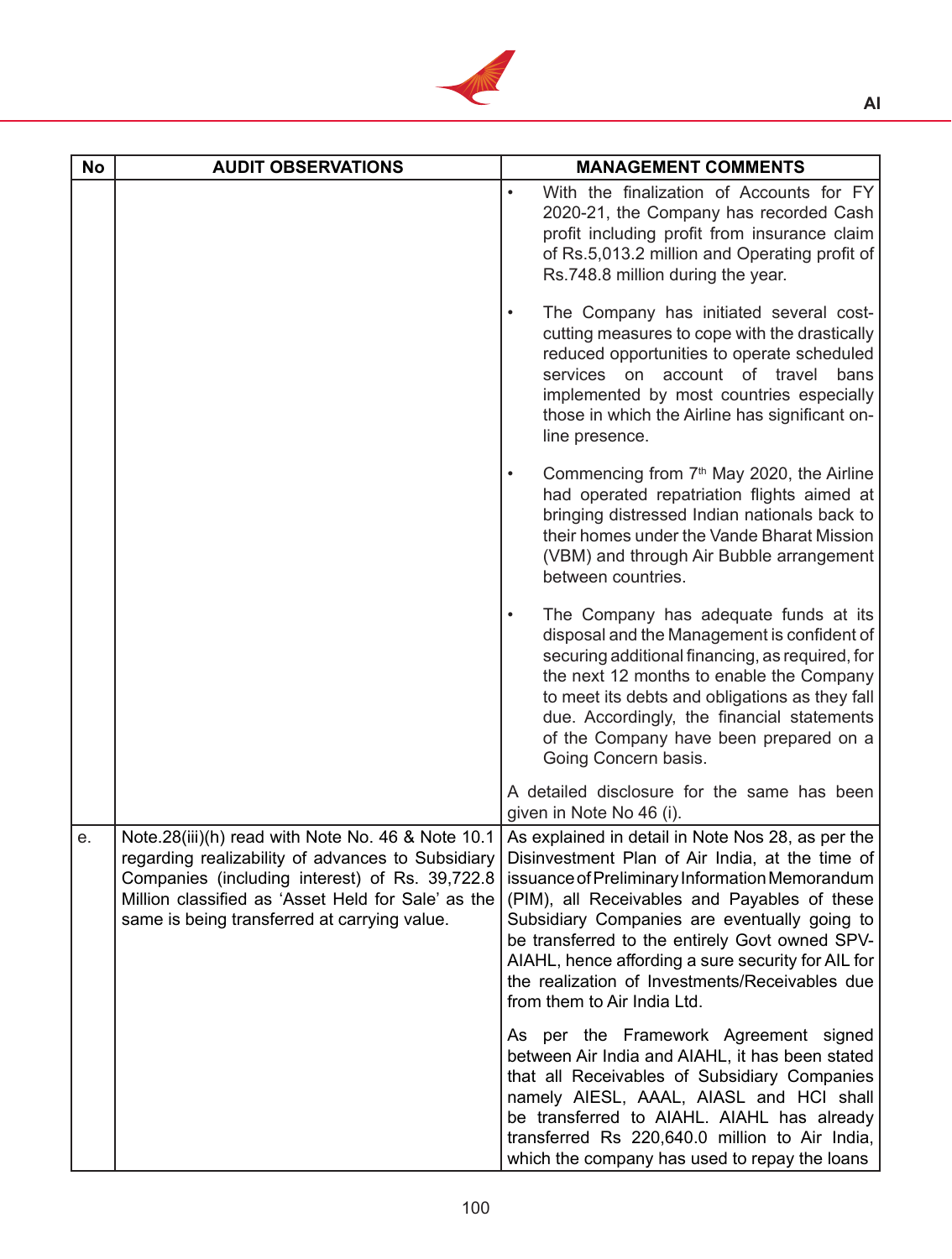

| <b>No</b> | <b>AUDIT OBSERVATIONS</b>                                                                                                                                                                                                                                             | <b>MANAGEMENT COMMENTS</b>                                                                                                                                                                                                                                                                      |
|-----------|-----------------------------------------------------------------------------------------------------------------------------------------------------------------------------------------------------------------------------------------------------------------------|-------------------------------------------------------------------------------------------------------------------------------------------------------------------------------------------------------------------------------------------------------------------------------------------------|
|           |                                                                                                                                                                                                                                                                       | which is higher than the carrying value of the<br>Assets and Investments in Subsidiaries held for<br>transfer to AIAHL.                                                                                                                                                                         |
|           |                                                                                                                                                                                                                                                                       | In view of the above, the company has no<br>doubt in the realizability of the Advances made<br>to Subsidiary Companies and hence, the same<br>have not been provided for by the company.                                                                                                        |
| f.        | Note 34(ii) regarding non-application of Appendix<br>B to Ind AS 21- "The effect of changes in Foreign<br>Exchange rates" in respect of advances received<br>or paid in foreign currency.                                                                             | This fact has been duly disclosed in Note No 34<br>(ii). However, it may be noted that the impact on<br>this account is not likely to be material.                                                                                                                                              |
| g.        | Note.28 (iii) (f), (h) (k) & (m) read with Note 19, 20,<br>23 & 25 regarding;                                                                                                                                                                                         |                                                                                                                                                                                                                                                                                                 |
|           | $\mathsf{i}$<br>receipts from Air India Assets Holding Limited<br>(AIAHL) Towards Restructuring (RFATR) of<br>Rs 2,17,549,5 million (net of payments) being<br>disclosed separately from the Company's<br>Equity and Liabilities on the face of the<br>balance sheet: | All details regarding the transactions with the<br>AIAHL have been disclosed in detail in Note<br>No 28. The note gives detailed disclosures with<br>respect to the modalities and reasons adopted<br>by the company for accounting the transactions<br>with AIAHL.                             |
|           | accounting for reimbursement of Rs 6,688.2<br>ii)<br>Million for the Financial Year 2020 - 2021 by<br>AIAHL towards interest and other loan related<br>costs paid by the Company on the identified<br>loans, as a reduction from finance cost;                        | The Framework Agreement executed between AI<br>and AIAHL lists out the obligations of both the<br>parties. The legal transfer of the Subsidiaries and<br>non-core assets would follow the due process<br>and requires approvals of the relevant authorities.                                    |
|           | accounting of Rental Income of Rs. 1,211.1<br>iii)<br>from<br>identified<br>million<br>properties<br>and<br>Revenue Sharing Income of Rs. 213.6 Million<br>from Subsidiaries for the year net of related<br>cost of Rs. 36.2 Million recoverable from                 | It is agreed by both parties that on completion of<br>all the obligations by AI listed in the Framework<br>Agreement, would be full and adequate<br>consideration for the obligations of AIAHL.                                                                                                 |
|           | AIAHL has been shown as adjustment from<br>Statement of Profit & Loss.                                                                                                                                                                                                | As the entire process of transfer of Subsidiaries,<br>Assets and novation of NCDs is not completed<br>in the FY 2020-21, the receipt of funds from                                                                                                                                              |
|           | classification of certain identified properties<br>iv)<br>amounting to Rs 68,961.7 million as Assets<br>held for sale and certain identified properties<br>amounting to Rs 4,373.7 million as Investment<br>Property;                                                 | AIAHL and the proceeds of Assets monetized<br>have been accounted in the new Account<br>"Receipts from AIAHL Towards Restructuring<br>A/c" (RFATR). The balance in this account of Rs<br>2,17,549,5 million has been shown as a separate<br>line item between "Equity" and "Liabilities" in the |
|           | classification of investment in subsidiaries<br>V)<br>amounting to Rs 8,179.4 million along with<br>receivables amounting to Rs 39,722.8 million<br>of the subsidiaries as Assets held for sale<br>and                                                                | Financial Statements. After the entire transaction<br>is completed the balance in the RFATR A/c will<br>be transferred to "Other Equity".                                                                                                                                                       |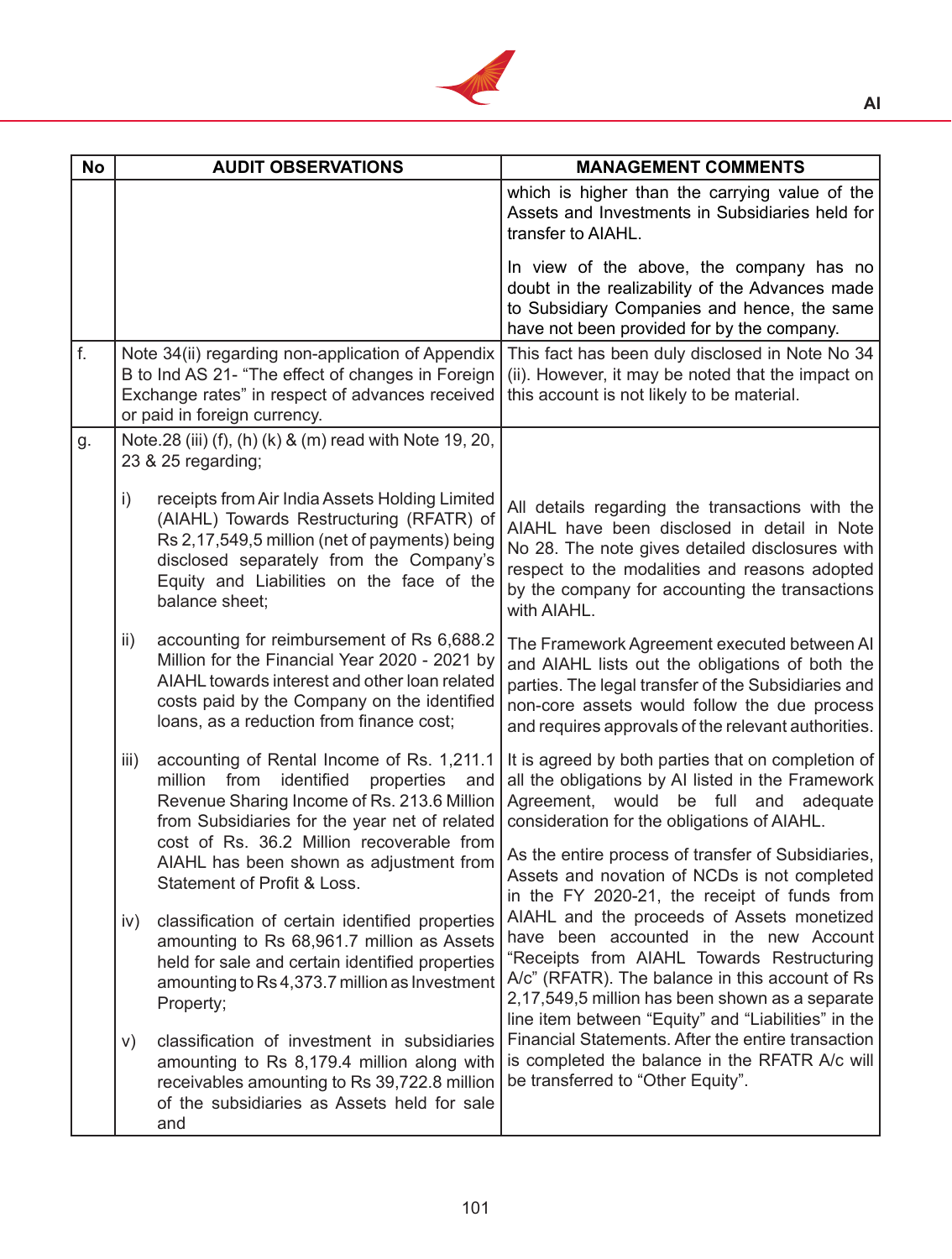

| <b>No</b> | <b>AUDIT OBSERVATIONS</b>                                                                                                                                                                                                             | <b>MANAGEMENT COMMENTS</b>                                                                                                                                                                                                                                                                                                                                                                                                                                                          |
|-----------|---------------------------------------------------------------------------------------------------------------------------------------------------------------------------------------------------------------------------------------|-------------------------------------------------------------------------------------------------------------------------------------------------------------------------------------------------------------------------------------------------------------------------------------------------------------------------------------------------------------------------------------------------------------------------------------------------------------------------------------|
|           | recognizing gain/loss on identified assets<br>vi)<br>which have been sold during the year.                                                                                                                                            | Similarly, the net amount Payable by AI to AIAHL<br>has also been kept in the AIAHL Intermediary<br>Settlement A/c as per which the net amount<br>payable to AIAHL is Rs 5,879.5 million.                                                                                                                                                                                                                                                                                           |
|           |                                                                                                                                                                                                                                       | The broad breakup of all transactions in both the<br>above stated accounts has also been given in<br>Note No 28 (iii) (k)                                                                                                                                                                                                                                                                                                                                                           |
| h.        | Non-Disclosure of certain information in the<br>standalone financial statements as required by<br>Schedule-III of the Companies Act 2013, and<br>Indian Accounting Standards (Ind AS):                                                |                                                                                                                                                                                                                                                                                                                                                                                                                                                                                     |
| (i)       | Terms of repayment, nature of Security separately<br>for each case of borrowings and period & amount<br>of continuing default in respect of borrowings and<br>interest thereon in respect of each borrowing -<br>Refer Note 13.3 & 18 | This is a statement of fact. Due to the confidential<br>nature of the agreements entered into with<br>the consortium of banks wherein the terms of<br>payments, rates of interest, the nature of security<br>has been clearly specified, it has not been<br>disclosed. However, the same is available with<br>the company, the important extracts of which are<br>already disclosed in the accounts.                                                                                |
| (ii)      | Foreign Currency Fluctuation under Finance<br>Cost- Refer Note No. 23(a)                                                                                                                                                              | As stated in Note No 23 (a), the exchange rate<br>differences in the nature of interest cost on foreign<br>currency borrowings has not been classified due<br>to the complexity of transactions. However, the<br>impact of the same is not likely to be material.                                                                                                                                                                                                                   |
| iii)      | Information regarding interest to Micro & Small<br>Enterprises, if any, included in Trade Payable-<br>Refer Note 51                                                                                                                   | A detailed Note has been given regarding MSME<br>dues in Note No 51. It has already been stated<br>that payments to such undertakings covered<br>under the Micro Small and Medium Enterprises<br>Development Act (to the extent identified) have<br>been made within the prescribed time limit/date<br>agreed upon with the supplier and hence, no<br>interest is payable on delayed payments. In other<br>cases, necessary compliance/disclosure will be<br>ensured in due course. |
| iv)       | Fair Value of Investment Properties as required<br>in Ind AS 40 "Investment property" - Refer Note.<br>30 (iii)                                                                                                                       | As stated in Note No 30 (iv) under disinvestment<br>plan, monetization of the identified properties<br>is in the process, hence fair value of the<br>investment properties could not be disclosed as<br>a confidentiality measure.                                                                                                                                                                                                                                                  |
| V)        | Expenses relating to short-term leases and low<br>value assets as required in Ind AS 116 "Leases"<br>Our Opinion is not modified in respect of above                                                                                  | As stated in Accounting Policy VII the company<br>has recognized the lease payments on short term<br>leases and also low value assets as an operating<br>expense on a straight-line basis over the term of<br>the lease or another systematic basis which is                                                                                                                                                                                                                        |
|           | matters.                                                                                                                                                                                                                              | more representative of the pattern of use of the<br>underlined assets.                                                                                                                                                                                                                                                                                                                                                                                                              |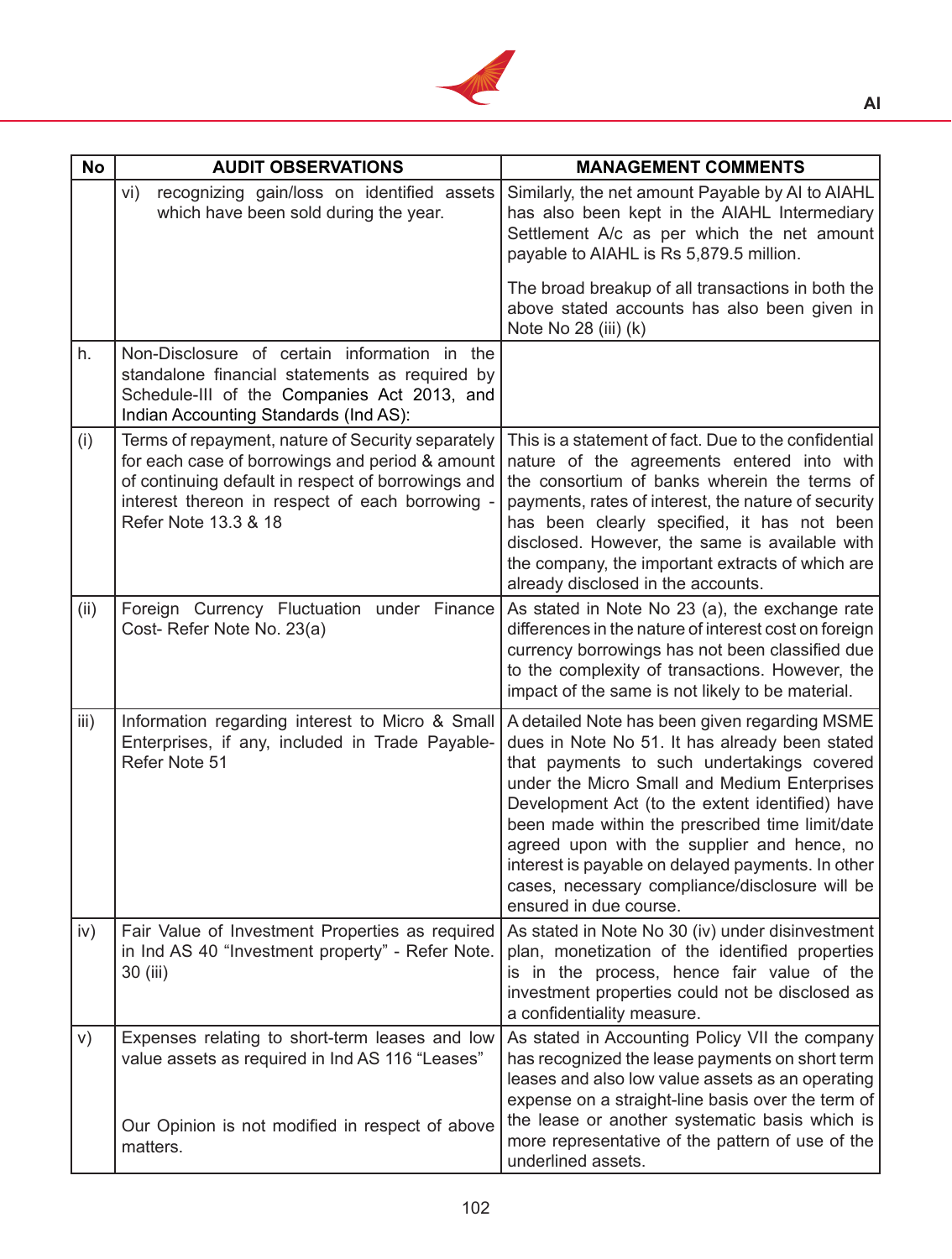

### **Key Audit Matters**

Key audit matters are those matters that in our professional judgement, were of most significance in our audit of the standalone financial statements of the current period. These matters were addressed in the context of our audit of the standalone financial statements as a whole, and in forming our opinion thereon, and we do not provide a separate opinion on these matters. In addition to the matter described in the Basis for Qualified Opinion and Material Uncertainty in relation to Going Concern section*,* we have determined the matters described below to be the key audit matters to be communicated in our report.

| <b>Key Audit Matters</b>                                                                                                                                                                                                                                                                                                                                                                                                                                                                                                         | Principal audit procedures performed                                                                                                                                                                                                                                                                                                                                                                                                                  |  |
|----------------------------------------------------------------------------------------------------------------------------------------------------------------------------------------------------------------------------------------------------------------------------------------------------------------------------------------------------------------------------------------------------------------------------------------------------------------------------------------------------------------------------------|-------------------------------------------------------------------------------------------------------------------------------------------------------------------------------------------------------------------------------------------------------------------------------------------------------------------------------------------------------------------------------------------------------------------------------------------------------|--|
| Investment in a subsidiary<br>and<br>advance<br>recoverable from said subsidiary                                                                                                                                                                                                                                                                                                                                                                                                                                                 |                                                                                                                                                                                                                                                                                                                                                                                                                                                       |  |
| The company has investment in subsidiary, namely<br>Air India Express Limited amounting to Rs 7,800.0<br>Million and has also made advance (including<br>interest) of Rs 12,567.6 Million to said subsidiary.<br>Further, the company has also given guarantees<br>of Rs 9,419.6 Million in respect of loans availed<br>by them. There is a risk of impairment in carrying<br>value of unquoted equity instruments in said                                                                                                       | We have obtained an understanding of management's<br>processes with regard to identifying existence and<br>testing the impairment in the value of investment,<br>advance to the subsidiary and guarantee to the<br>subsidiary.                                                                                                                                                                                                                        |  |
| subsidiary, in recoverability of advance (including<br>interest) to the said subsidiary and guarantee given<br>to subsidiary carrying accumulated losses which                                                                                                                                                                                                                                                                                                                                                                   | We have also obtained and verified the latest financial<br>statements of the subsidiary regarding the present<br>level of operations and profitability of the subsidiary.                                                                                                                                                                                                                                                                             |  |
| may be considered significant having regard to the<br>financial position of the subsidiary.                                                                                                                                                                                                                                                                                                                                                                                                                                      | We have also reviewed the management's estimate<br>of future operations, which has been described in<br>Note 46.                                                                                                                                                                                                                                                                                                                                      |  |
| Refer Note 2.1.1, 5, 27 & 46.                                                                                                                                                                                                                                                                                                                                                                                                                                                                                                    | Refer Para (d) in Emphasis of Matter.                                                                                                                                                                                                                                                                                                                                                                                                                 |  |
| Depreciation and impairment of Property, Plant<br>& Equipment, Right of Use Assets, Investment<br><b>Properties and Intangible assets</b>                                                                                                                                                                                                                                                                                                                                                                                        |                                                                                                                                                                                                                                                                                                                                                                                                                                                       |  |
| The management uses estimates to assess useful<br>life of various items of Property, Plant & Equipment,<br>Right of Use Assets, Investment Properties and<br>Intangible Assets including in the application<br>of component accounting, recognition of early<br>retirement from use, etc. which have a significant<br>impact on the accounts. The Company also<br>assesses whether an impairment indication exists<br>and performs impairment test in respect of Property,<br>Plant & Equipment, Right of Use Assets, Investment | We have reviewed the judgments and methodology<br>applied by management including the nature of<br>costs capitalized, determination<br>underlying<br>0t<br>realizable value of the assets retired from active<br>use, technical assessment conducted in assessing<br>the useful life of assets, considered the applicable<br>rates prescribed in Schedule II of the Companies Act,<br>2013, and evaluated the system followed for periodic<br>review. |  |
| Properties, and Intangible Assets wherever such<br>indications exist, which involve management's<br>judgment of various factors including future growth<br>rate etc.                                                                                                                                                                                                                                                                                                                                                             | We have reviewed the Company's impairment<br>assessment process and workings of property, plant<br>& equipment, right of use assets and intangible assets<br>including technical assessment of the management,<br>key assumptions and judgement used to determine                                                                                                                                                                                     |  |
| Refer Note 54.                                                                                                                                                                                                                                                                                                                                                                                                                                                                                                                   | the impairment and future cash flows, discount rates<br>applied etc.                                                                                                                                                                                                                                                                                                                                                                                  |  |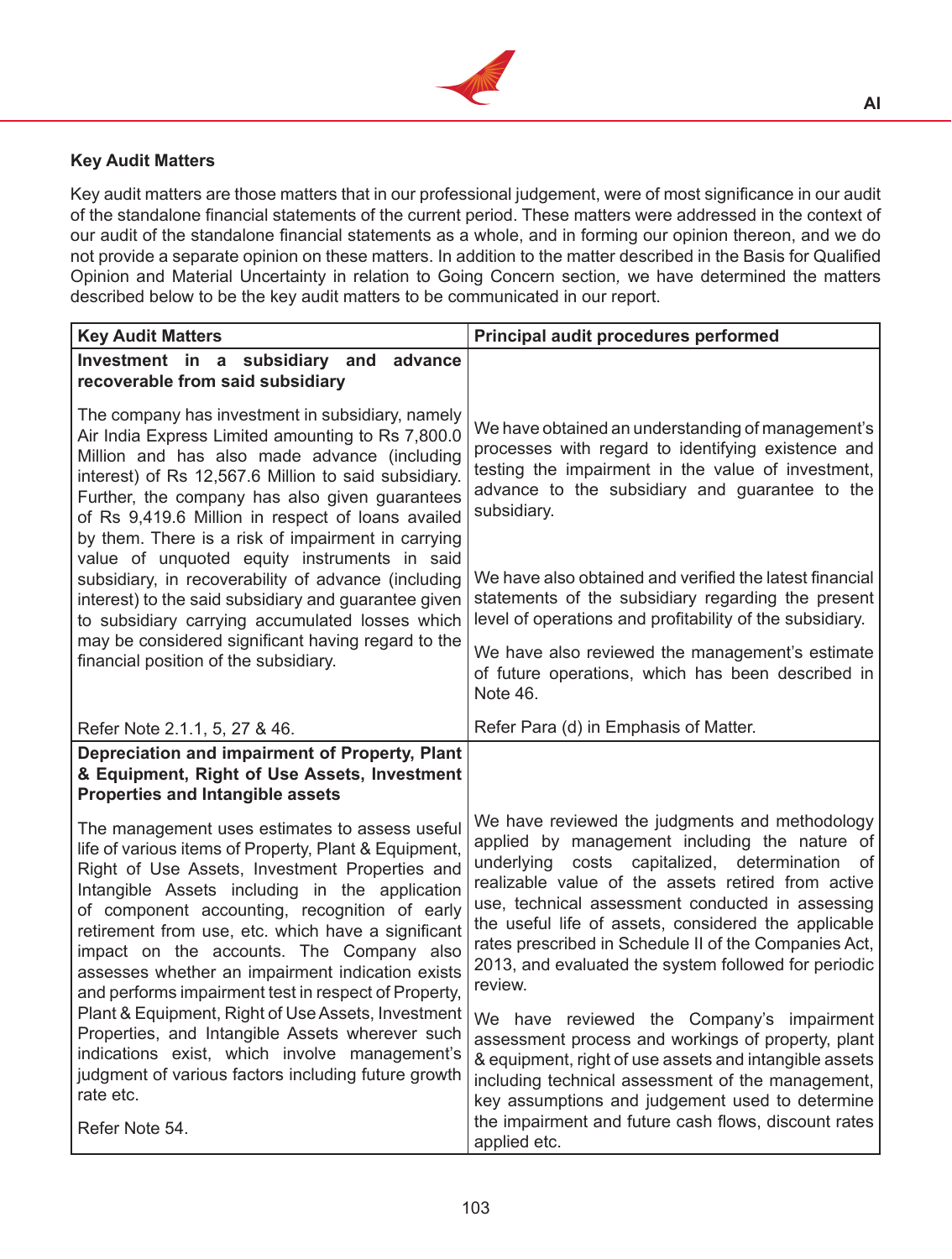

| <b>Key Audit Matters</b>                                                                                                                                                                                                                                                                                                                                                                         | Principal audit procedures performed                                                                                                                                                                                                                                         |
|--------------------------------------------------------------------------------------------------------------------------------------------------------------------------------------------------------------------------------------------------------------------------------------------------------------------------------------------------------------------------------------------------|------------------------------------------------------------------------------------------------------------------------------------------------------------------------------------------------------------------------------------------------------------------------------|
|                                                                                                                                                                                                                                                                                                                                                                                                  | We have also reviewed the adequacy of disclosures<br>relating to impairment of non-current assets in the<br>standalone financial statements.                                                                                                                                 |
| Impact of Covid-19 on impairment of Property,<br>Plant & Equipment, Right of Use Assets,<br><b>Investment Properties and Intangible assets</b>                                                                                                                                                                                                                                                   |                                                                                                                                                                                                                                                                              |
| There is inherent uncertainty due to Covid 19<br>pandemic which has significant impact on the<br>management judgment and estimates with regard<br>to recoverable amount – value in use calculation.                                                                                                                                                                                              | We have reviewed the reasonableness of assumed<br>duration of disruption due to Covid 19 pandemic and<br>expected growth rates from publicly available industry<br>sources.                                                                                                  |
| Refer Note 29.                                                                                                                                                                                                                                                                                                                                                                                   | We have also reviewed the adequacy of disclosures<br>relating to Covid 19 in the standalone financial<br>statements.                                                                                                                                                         |
| Assets held for sale (Other than Investments in<br>Subsidiaries held for sale)                                                                                                                                                                                                                                                                                                                   |                                                                                                                                                                                                                                                                              |
| The Company has classified assets earmarked<br>for disposal as assets held for sale, including as<br>part of the disinvestment process in progress.<br>Management has estimated the fair value of such<br>assets having regard to various critical factors<br>including market rates.                                                                                                            | We have verified the procedures in relation to<br>management's classification and valuation of assets<br>held for sale including assessing the methodologies<br>used and the appropriateness of the key assumptions,<br>checking the accuracy thereof on a sample basis etc. |
| Refer Note No. 28 & 31.                                                                                                                                                                                                                                                                                                                                                                          | Refer Para (e) of Emphasis of Matter.                                                                                                                                                                                                                                        |
| Recognition of revenue from transportation<br>services                                                                                                                                                                                                                                                                                                                                           |                                                                                                                                                                                                                                                                              |
| We have identified revenue recognition as a key<br>audit matter because passenger revenue is one<br>of the key performance indicators, significance<br>of passenger revenue to the standalone financial<br>statements, complexity of the underlying<br>IT<br>systems of outsourced service provider and the<br>judgment required by management in determining<br>the revenue from Forward sales. | We have reviewed the internal controls in the<br>company for capturing and recognition of revenue<br>and the reconciliations of revenue between the<br>reports generated by the outsourced service provider<br>and accounting of revenue in ERP system of the<br>company.    |
| The Company extensively uses the services of<br>outsourced service provider for measurement and<br>recognition of revenue, which carries an inherent<br>risk around the accuracy of revenue recorded<br>given the complexity of operations and underlying<br>IT Systems.                                                                                                                         | We have conducted requisite procedures on revenue<br>on a test check of selected samples and scrutinised<br>relevant records and journals to assess the timing<br>and values of revenues recorded.                                                                           |
| The Company recognises revenue from passenger<br>and cargo sales on flown basis i.e, when the service<br>is provided. The Company recognises revenue<br>from unexercised rights i.e. forward sales of                                                                                                                                                                                            | In addition, we have performed cut-off tests in order<br>to verify whether the timing of passenger revenue<br>recognition is in line with company's policy.                                                                                                                  |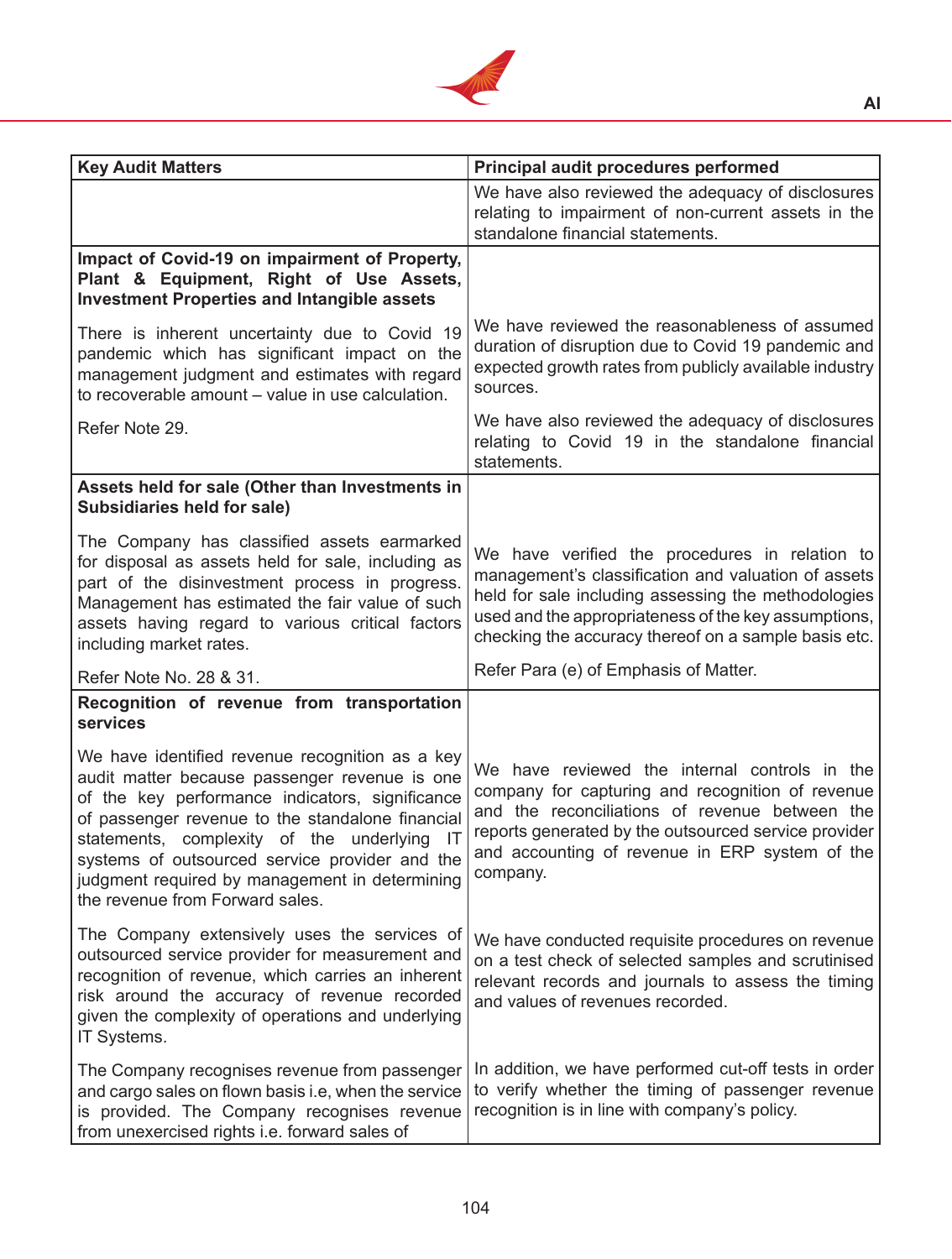

| <b>Key Audit Matters</b>                                                                                                                                                                                                                                                                                                                                                                                                                                                                                                                                              | Principal audit procedures performed                                                                                                                                                                                                                                                                                                                                                                                                          |
|-----------------------------------------------------------------------------------------------------------------------------------------------------------------------------------------------------------------------------------------------------------------------------------------------------------------------------------------------------------------------------------------------------------------------------------------------------------------------------------------------------------------------------------------------------------------------|-----------------------------------------------------------------------------------------------------------------------------------------------------------------------------------------------------------------------------------------------------------------------------------------------------------------------------------------------------------------------------------------------------------------------------------------------|
| customers which are non-refundable in nature,<br>based on past trends in proportion to the pattern of<br>rights exercised by the customer.                                                                                                                                                                                                                                                                                                                                                                                                                            | We obtained the latest available assurance report<br>on service organisation controls relating to revenue<br>accounting and General IT controls.                                                                                                                                                                                                                                                                                              |
| Refer Note 59.                                                                                                                                                                                                                                                                                                                                                                                                                                                                                                                                                        | With regard to forward sales, we have considered the<br>consistency and continuity of the methods used to<br>determine the amount of revenue to be recognised<br>from Forward Sales.                                                                                                                                                                                                                                                          |
|                                                                                                                                                                                                                                                                                                                                                                                                                                                                                                                                                                       | Refer to para (i) in our report on Internal Financial<br>Controls over financial reporting (Annexure B)                                                                                                                                                                                                                                                                                                                                       |
| Provisions and Contingent Liabilities<br>and<br><b>Evaluation of uncertain tax positions</b>                                                                                                                                                                                                                                                                                                                                                                                                                                                                          | We have obtained details of key claims against the<br>company, completed tax assessments and demands<br>and tax/duty positions.                                                                                                                                                                                                                                                                                                               |
| There are material claims against the company and<br>uncertain tax/duty positions which are under various<br>stages of dispute, involving significant judgment to<br>determine the possible outcome of these disputes.                                                                                                                                                                                                                                                                                                                                                | We reviewed status of disputes and representation<br>taken from the management, discussed with<br>appropriate senior management and evaluated the<br>management's underlying key assumptions.                                                                                                                                                                                                                                                 |
| Refer Note. 26.                                                                                                                                                                                                                                                                                                                                                                                                                                                                                                                                                       | We reviewed management's estimate of the possible<br>outcome of the disputed cases in evaluating<br>management's position on these uncertain claims<br>and tax positions and reviewed the appropriate<br>disclosures in the financials.                                                                                                                                                                                                       |
|                                                                                                                                                                                                                                                                                                                                                                                                                                                                                                                                                                       | Refer para (b) of Emphasis of Matter                                                                                                                                                                                                                                                                                                                                                                                                          |
| <b>Deferred Tax Assets</b>                                                                                                                                                                                                                                                                                                                                                                                                                                                                                                                                            |                                                                                                                                                                                                                                                                                                                                                                                                                                               |
| The Company has carried deferred tax assets<br>recognised on depreciation in an earlier year which<br>is based on the likelihood of future taxable income<br>available for set off.<br>The recognition of deferred tax asset involves<br>judgement regarding the likelihood of realisation<br>of these assets in particular whether there will<br>be sufficient taxable profits in future periods that<br>support the recognition of these assets. Given the<br>degree of judgement involved in considering these<br>deferred tax assets as recoverable or otherwise, | Our procedures include obtaining an understanding<br>of the process and the controls over preparation<br>of profit forecast. We reviewed the inputs and<br>assumptions used in the forecast, including Revival<br>Plan for Operational & Financial Efficiency formulated<br>by the Govt of India. We verified the disclosures for<br>deferred tax asset balance including those related to<br>significant accounting estimate and judgements. |
| we consider this to be a key audit matter.                                                                                                                                                                                                                                                                                                                                                                                                                                                                                                                            | Refer para (c) of Emphasis of Matter.                                                                                                                                                                                                                                                                                                                                                                                                         |
| Refer Note 49.                                                                                                                                                                                                                                                                                                                                                                                                                                                                                                                                                        |                                                                                                                                                                                                                                                                                                                                                                                                                                               |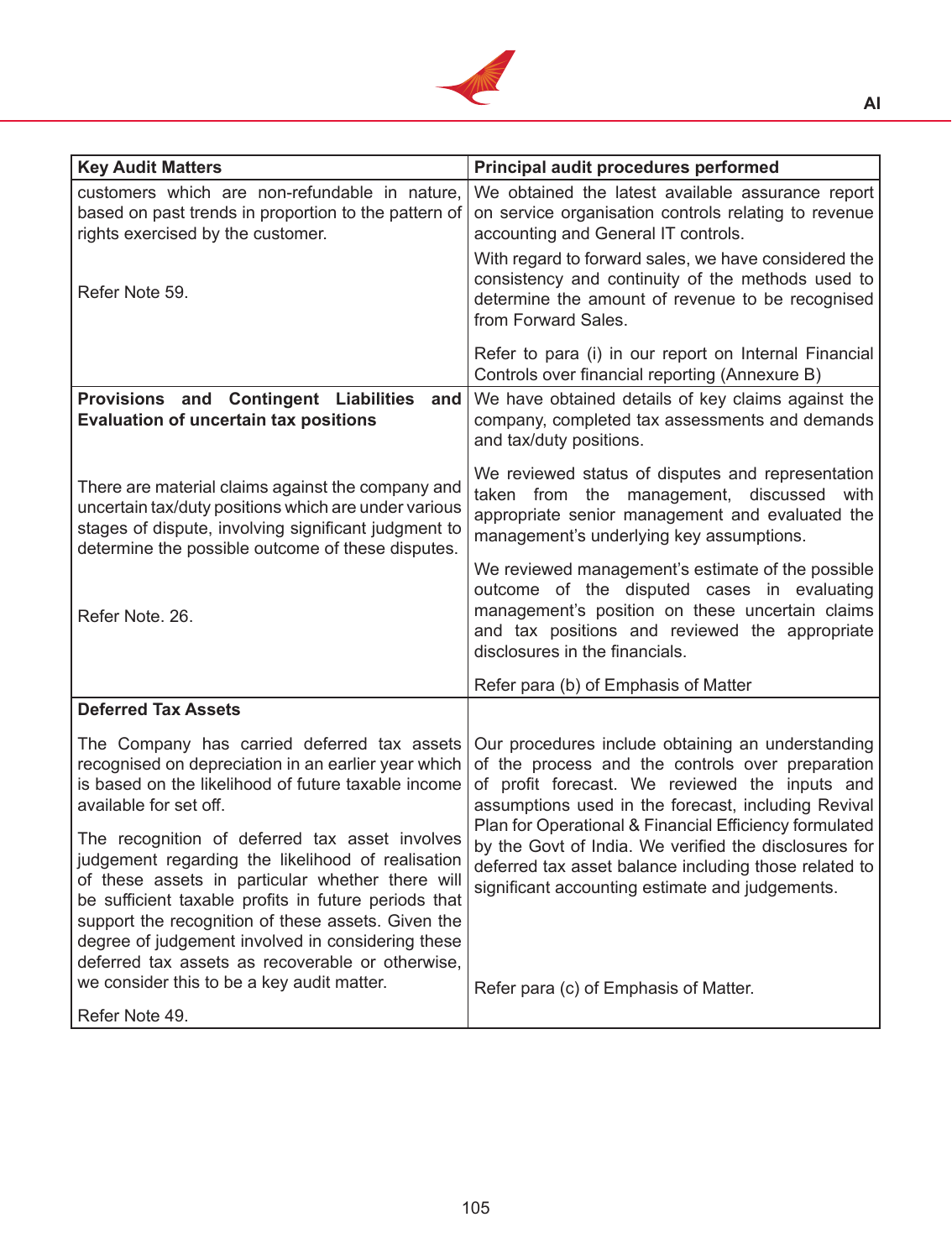

|                                                                                                                                                                                                                                                                                                                                                                         | Principal audit procedures performed                                                                                                                                                                                                                                         |
|-------------------------------------------------------------------------------------------------------------------------------------------------------------------------------------------------------------------------------------------------------------------------------------------------------------------------------------------------------------------------|------------------------------------------------------------------------------------------------------------------------------------------------------------------------------------------------------------------------------------------------------------------------------|
| <b>Key Audit Matters</b>                                                                                                                                                                                                                                                                                                                                                |                                                                                                                                                                                                                                                                              |
| <b>Provision for receivables</b>                                                                                                                                                                                                                                                                                                                                        |                                                                                                                                                                                                                                                                              |
| The Company is carrying significant balances as<br>trade receivables including amounts outstanding<br>from earlier accounting periods. The management<br>makes an estimate of the recoverability of individual<br>debtor with reference to the aging profile, historical<br>payment pattern and the past record of the<br>customer and makes provision against the same | We have obtained a list of outstanding receivables,<br>test checked the ageing of trade receivables<br>generated from SAP at year end on a sample basis<br>and reviewed Expected Credit Loss model used in<br>determining the provision requirement.                         |
| with reference to the recoverable amount.                                                                                                                                                                                                                                                                                                                               | We have reviewed the controls, systems and<br>processes applied by the management to ensure<br>proper recognition of provision for receivables.                                                                                                                              |
| Refer Note 57 (i)                                                                                                                                                                                                                                                                                                                                                       | Refer Qualified Opinion para (iii) in our report on<br>Internal Financial Controls (Annexure B)                                                                                                                                                                              |
| &<br>disclosure<br>for<br><b>Accounting</b><br>proposed<br>disinvestment                                                                                                                                                                                                                                                                                                |                                                                                                                                                                                                                                                                              |
| Govt. of India has given approval for strategic<br>disinvestment of the Air India and its subsidiaries.<br>Accordingly, Strategic Revival Plan for Operational<br>& Financial Efficiency in Air India was formulated<br>as per which certain portion of debt along with<br>certain assets, including investments in three<br>subsidiary companies and advances given to | We have reviewed the Framework agreement, relevant<br>minutes of meeting of Board of Air India Limited as<br>well as of the committees formed for disinvestment<br>and other relevant records made available to us in<br>this regard.                                        |
| them, were decided to be transferred to a Special<br>Purpose Vehicle (SPV) formed for the proposed<br>disinvestment.                                                                                                                                                                                                                                                    | We have verified the transactions which have taken<br>place during the year 2020-2021 with the SPV and<br>held discussions with the senior management of the<br>Company in order to obtain an understanding of the<br>present position of the various decision taken for the |
| Necessary adjustments/ disclosures are made in<br>the financial Statements of Air India Limited based                                                                                                                                                                                                                                                                   | same.                                                                                                                                                                                                                                                                        |
| on the present decisions and further adjustments<br>would be made after finalization of the same.                                                                                                                                                                                                                                                                       | We have reviewed the disclosures made in the<br>financial statements in this regard.                                                                                                                                                                                         |
| Refer Note 28.                                                                                                                                                                                                                                                                                                                                                          | Refer para (g) of Emphasis of Matter.                                                                                                                                                                                                                                        |

# **Information Other than the Standalone Financial Statements and Auditor's Report thereon:**

| The Company's Board of Directors is responsible   This is a statement of fact.<br>for the other information. The other information<br>comprises the information included in the Directors'<br>Report, Management Discussion and Analysis<br>Report and Report on Corporate Governance<br>but does not include the standalone financial |  |
|----------------------------------------------------------------------------------------------------------------------------------------------------------------------------------------------------------------------------------------------------------------------------------------------------------------------------------------|--|
| statements and our auditor's report thereon. These<br>reports are expected to be made available to us<br>after the date of this auditor's report.                                                                                                                                                                                      |  |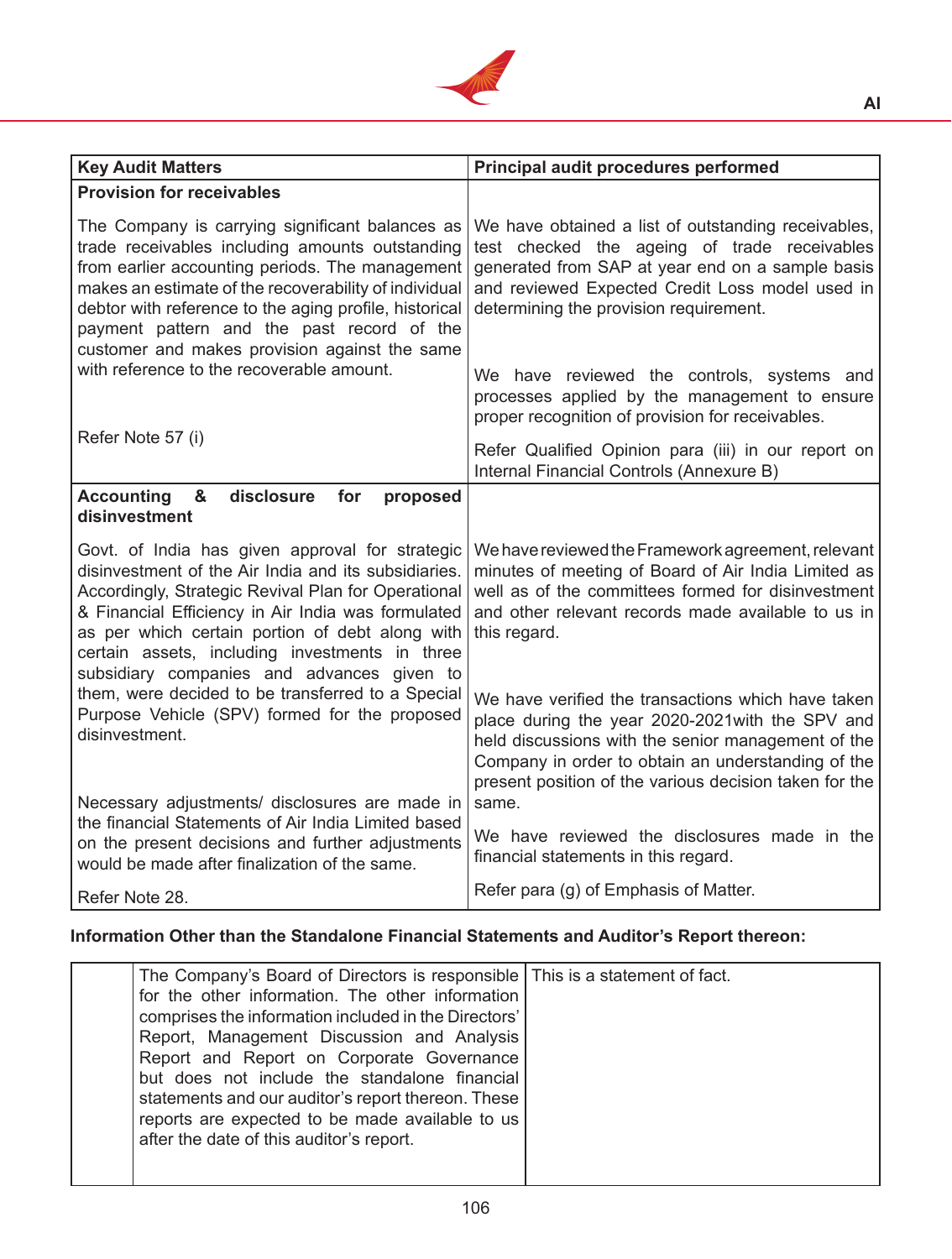

| Our opinion on the standalone financial statements<br>does not cover the other information and we will<br>not express any form of assurance conclusion<br>thereon.<br>In connection with our audit of the standalone<br>financial statements, our responsibility is to read<br>the other information and, in doing so, consider<br>whether the other information is materially<br>inconsistent with the<br>standalone<br>financial<br>statements or our knowledge obtained in the audit<br>or otherwise appears to be materially misstated.                                                                                                                                                                                                                                                                                                                                                                                                                                                                                                                                                                                                                                                                              |                              |
|--------------------------------------------------------------------------------------------------------------------------------------------------------------------------------------------------------------------------------------------------------------------------------------------------------------------------------------------------------------------------------------------------------------------------------------------------------------------------------------------------------------------------------------------------------------------------------------------------------------------------------------------------------------------------------------------------------------------------------------------------------------------------------------------------------------------------------------------------------------------------------------------------------------------------------------------------------------------------------------------------------------------------------------------------------------------------------------------------------------------------------------------------------------------------------------------------------------------------|------------------------------|
| When we read the reports containing the other<br>information, if we conclude that there is a<br>material misstatement therein, we are required<br>to communicate the matter to those charged with<br>governance.                                                                                                                                                                                                                                                                                                                                                                                                                                                                                                                                                                                                                                                                                                                                                                                                                                                                                                                                                                                                         |                              |
| Responsibilities of Management and Those                                                                                                                                                                                                                                                                                                                                                                                                                                                                                                                                                                                                                                                                                                                                                                                                                                                                                                                                                                                                                                                                                                                                                                                 |                              |
| Charged with Governance for the Standalone<br><b>Financial Statements</b>                                                                                                                                                                                                                                                                                                                                                                                                                                                                                                                                                                                                                                                                                                                                                                                                                                                                                                                                                                                                                                                                                                                                                |                              |
| The Company's Management and Board of<br>Directors are responsible for the matters stated<br>in section 134(5) of the Companies Act, 2013<br>("the Act") with respect to the preparation of these<br>standalone financial statements that give a true<br>and fair view of the financial position, financial<br>performance, changes in equity and cash flows of<br>the Company in accordance with the accounting<br>principles generally accepted in India, including<br>the Indian Accounting Standards specified under<br>section 133 of the Act. This responsibility also<br>includes maintenance of adequate accounting<br>records in accordance with the provisions of the<br>Act for safeguarding of the assets of the Company<br>and for preventing and detecting frauds and<br>other irregularities; selection and application of<br>appropriate accounting policies; making judgments<br>and estimates that are reasonable and prudent;<br>and design, implementation and maintenance<br>of adequate internal financial controls, that were<br>operating effectively for ensuring the accuracy and<br>completeness of the accounting records, relevant to<br>the preparation and presentation of the standalone | This is a statement of fact. |
| financial statements that give a true and fair view<br>and are free from material misstatement, whether<br>due to fraud or error.                                                                                                                                                                                                                                                                                                                                                                                                                                                                                                                                                                                                                                                                                                                                                                                                                                                                                                                                                                                                                                                                                        |                              |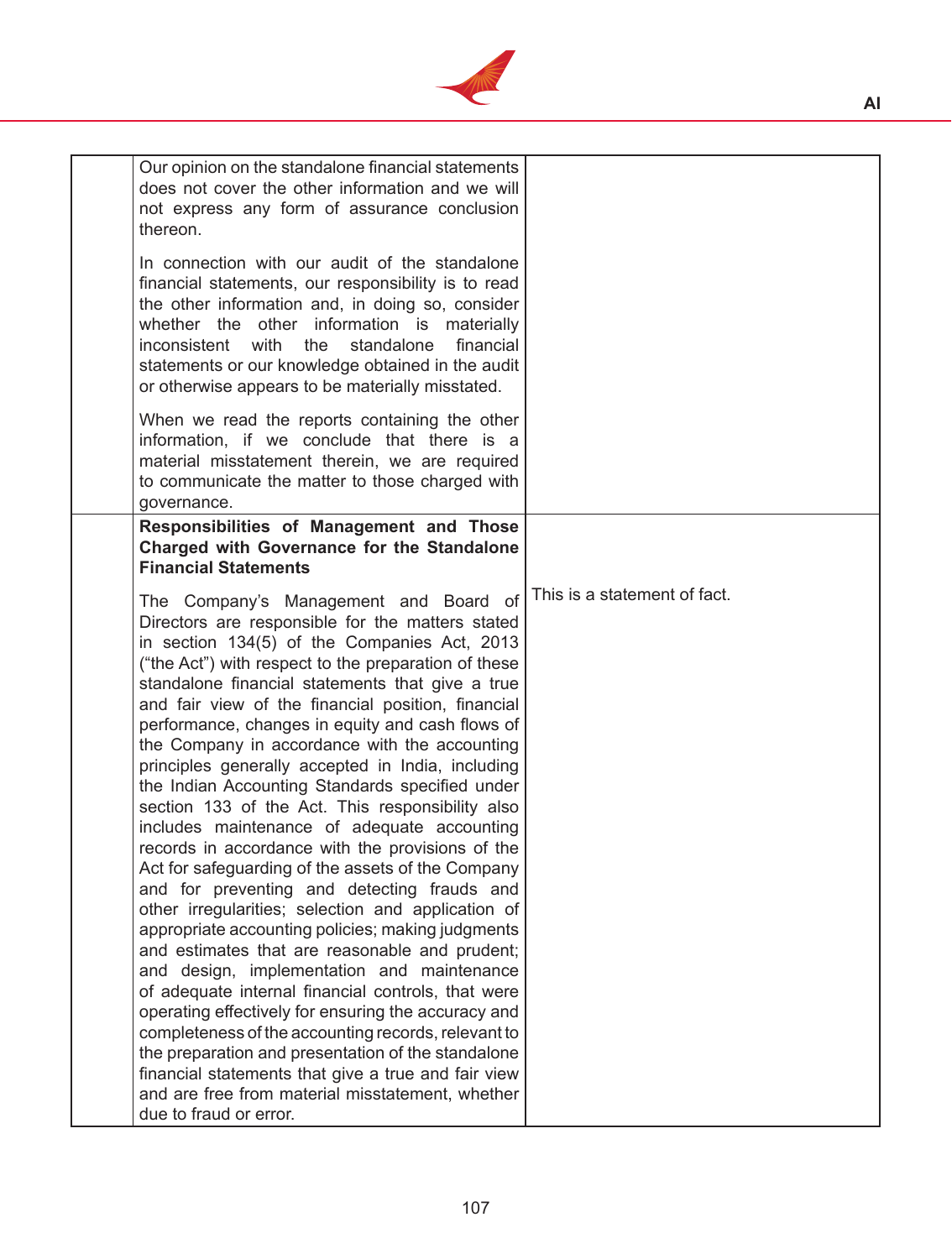

| In preparing the standalone financial statements,<br>the Board of Directors is responsible for assessing<br>the Company's ability to continue as a going<br>concern, disclosing, as applicable, matters related<br>to going concern and using the going concern<br>basis of accounting unless the Board of Directors<br>either intends to liquidate the Company or to cease<br>operations, or has no realistic alternative but to do<br>SO.<br>Those Board of Directors are also responsible<br>for overseeing the Company's financial reporting                                                                                                                                                                                   |  |
|------------------------------------------------------------------------------------------------------------------------------------------------------------------------------------------------------------------------------------------------------------------------------------------------------------------------------------------------------------------------------------------------------------------------------------------------------------------------------------------------------------------------------------------------------------------------------------------------------------------------------------------------------------------------------------------------------------------------------------|--|
| process.<br>Auditor's Responsibilities for the Audit of the<br><b>Standalone Financial Statements</b>                                                                                                                                                                                                                                                                                                                                                                                                                                                                                                                                                                                                                              |  |
| Our objectives are to obtain reasonable assurance<br>about whether the standalone financial statements<br>as a whole are free from material misstatement,<br>whether due to fraud or error, and to issue<br>an auditor's report that includes our opinion.<br>Reasonable assurance is a high level of assurance<br>but is not a guarantee that an audit conducted in<br>accordance with SAs will always detect a material<br>misstatement when it exists. Misstatements can<br>arise from fraud or error and are considered<br>material if, individually or in the aggregate, they<br>could reasonably be expected to influence the<br>economic decisions of users taken on the basis of<br>these standalone financial statements. |  |
| As part of an audit in accordance with SAs, we<br>exercise professional judgment and maintain<br>professional skepticism throughout the audit. We<br>also:                                                                                                                                                                                                                                                                                                                                                                                                                                                                                                                                                                         |  |
| Identify and assess the risks of material<br>$\bullet$<br>misstatement of the standalone financial<br>statements, whether due to fraud or error,<br>and perform audit<br>procedures<br>design<br>responsive to those risks, and obtain audit<br>evidence that is sufficient and appropriate to<br>provide a basis for our opinion. The risk of not<br>detecting a material misstatement resulting<br>from fraud is higher than for one resulting from<br>error, as fraud may involve collusion, forgery,<br>intentional omissions, misrepresentations, or<br>the override of internal control.                                                                                                                                     |  |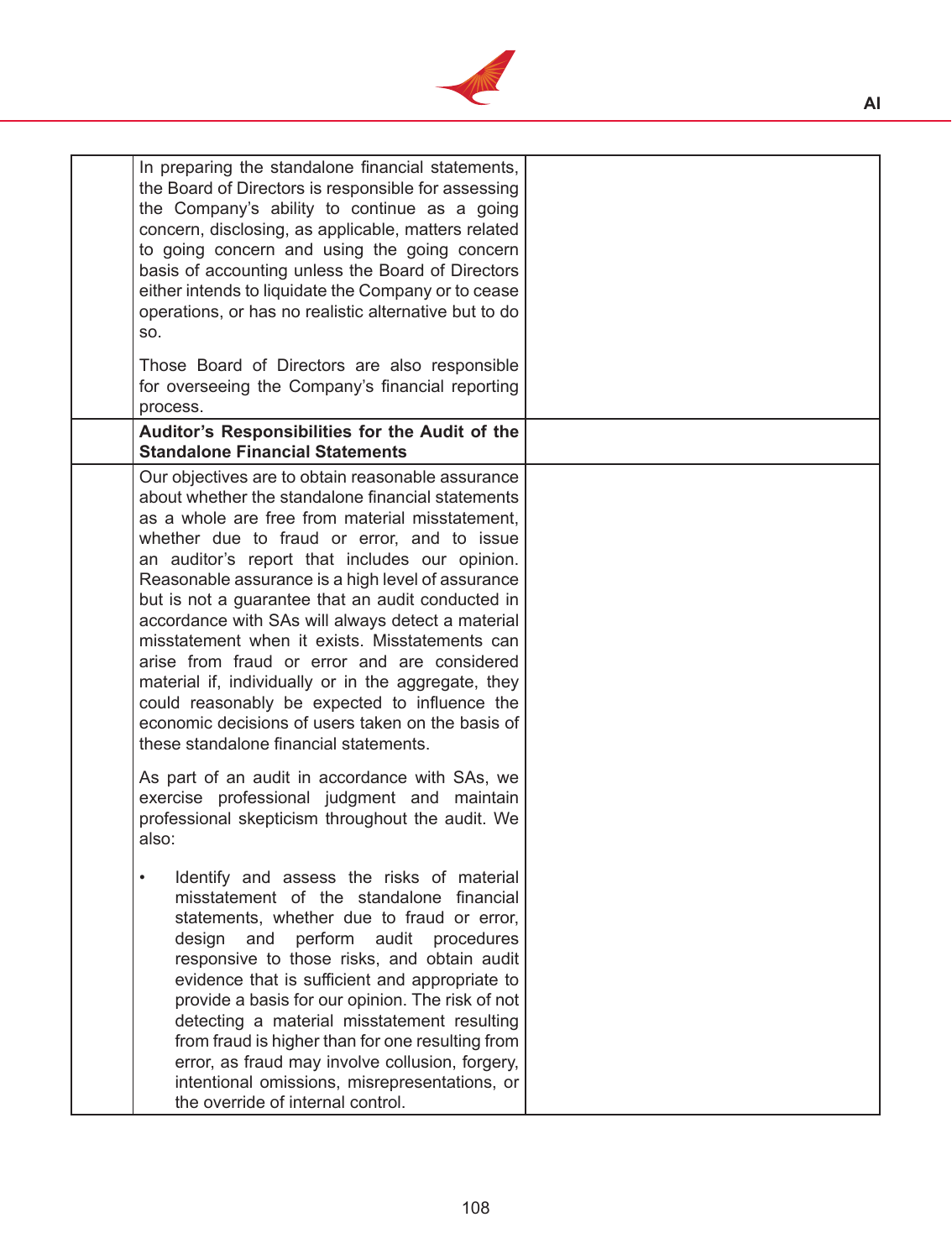

- Obtain an understanding of internal control relevant to the audit in order to design audit procedures that are appropriate in the circumstances. Under section 143(3) (i) of the Companies Act, 2013, we are also responsible for expressing our opinion on whether the Company has adequate Internal Financial Controls over Financial Reporting in place and the operating effectiveness of such controls.
	- Evaluate the appropriateness of accounting policies used and the reasonableness of accounting estimates and related disclosures made by management.
	- Conclude on the appropriateness of management's use of the going concern basis of accounting and, based on the audit evidence obtained, whether a material uncertainty exists related to events or conditions that may cast significant doubt on the Company's ability to continue as a going concern. If we conclude that a material uncertainty exists, we are required to draw attention in our auditor's report to the related disclosures in the financial statements or, if such disclosures are inadequate, to modify our opinion. Our conclusions are based on the audit evidence obtained up to the date of our auditor's report. However, future events or conditions may cause the Company to cease to continue as a going concern.
	- Evaluate the overall presentation, structure and content of the standalone financial statements, including the disclosures, and whether the standalone financial statements represent the underlying transactions and events in a manner that achieves fair presentation.

Materiality is the magnitude of misstatements in the standalone financial statements that, individually or in aggregate, makes it probable that the economic decisions of a reasonably knowledgeable user of the standalone financial statements may be influenced. We consider quantitative materiality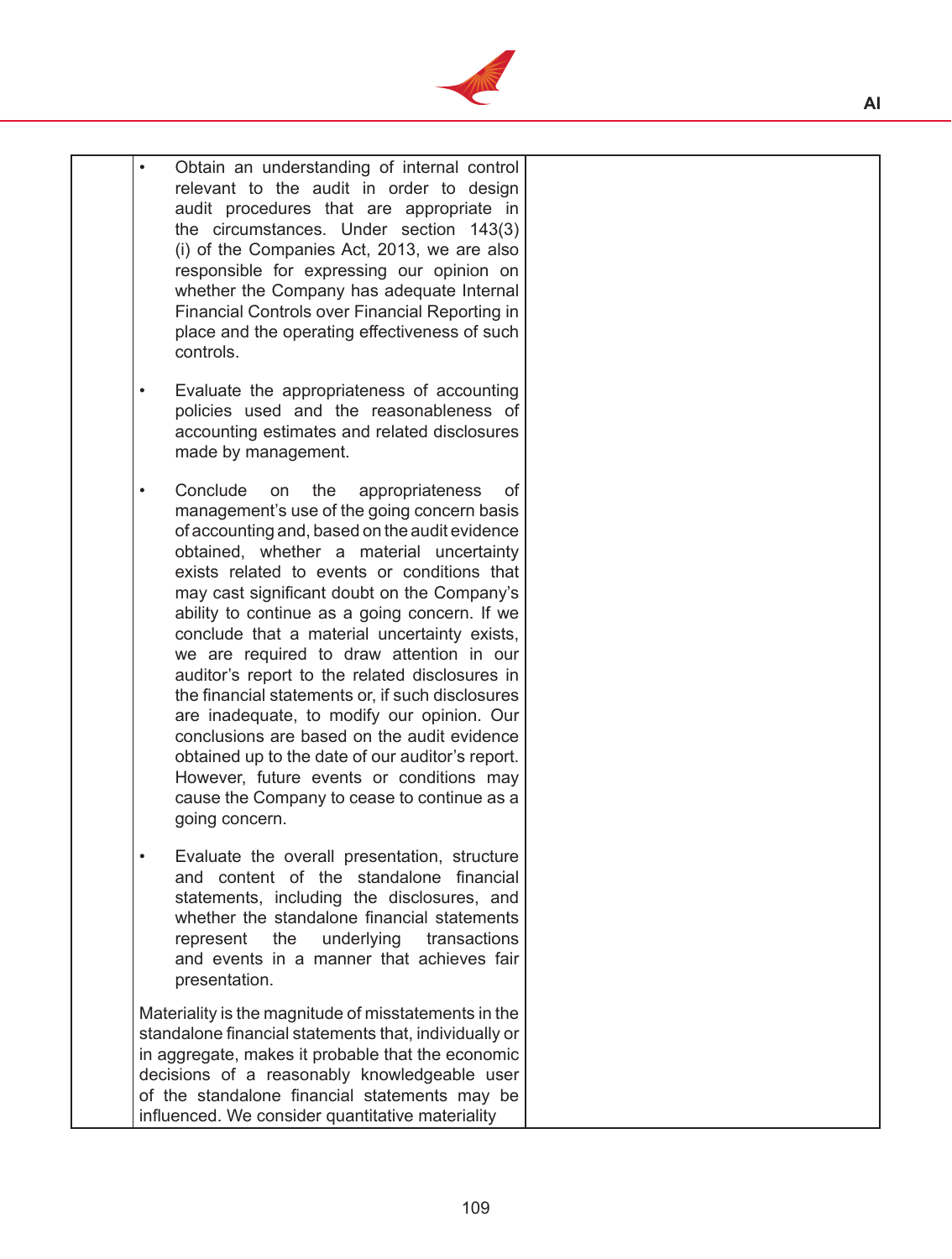

|              | and qualitative factors in (i) planning the scope<br>of our audit work and in evaluating the results<br>of our work; and (ii) to evaluate the effect of any<br>identified misstatements in the standalone financial<br>statements.                                                                                                                                                                                                                                                                                                                                                                                                                                 |  |
|--------------|--------------------------------------------------------------------------------------------------------------------------------------------------------------------------------------------------------------------------------------------------------------------------------------------------------------------------------------------------------------------------------------------------------------------------------------------------------------------------------------------------------------------------------------------------------------------------------------------------------------------------------------------------------------------|--|
|              | We<br>communicate with those charged with<br>governance regarding, among other matters,<br>the planned scope and timing of the audit and<br>significant audit findings, including any significant<br>deficiencies in internal control that we identify<br>during our audit.                                                                                                                                                                                                                                                                                                                                                                                        |  |
|              | We also provide those charged with governance<br>with a statement that we have complied with relevant<br>ethical requirements regarding independence, and<br>to communicate with them all relationships and<br>other matters that may reasonably be thought to<br>bear on our independence, and where applicable,<br>related safeguards.                                                                                                                                                                                                                                                                                                                           |  |
|              | From the matters communicated with those<br>charged with governance, we determine those<br>matters that were of most significance in the<br>audit of the standalone financial statements of<br>the current period and are therefore the key audit<br>matters. We describe these matters in our auditor's<br>report unless law or regulation precludes public<br>disclosure about the matter or when, in extremely<br>rare circumstances, we determine that a matter<br>should not be communicated in our report because<br>the adverse consequences of doing so would<br>reasonably be expected to outweigh the public<br>interest benefits of such communication. |  |
|              | Report on Other Legal and Regulatory<br><b>Requirements</b>                                                                                                                                                                                                                                                                                                                                                                                                                                                                                                                                                                                                        |  |
| $\mathbf{1}$ | As required by the Companies (Auditor's Report)<br>Order, 2016 ("the Order"), issued by the Central<br>Government of India in terms of sub-section (11) of<br>section 143 of the Companies Act, 2013, we give<br>in the "Annexure A" a statement on the matters<br>specified in paragraphs 3 and 4 of the Order, to the<br>extent applicable                                                                                                                                                                                                                                                                                                                       |  |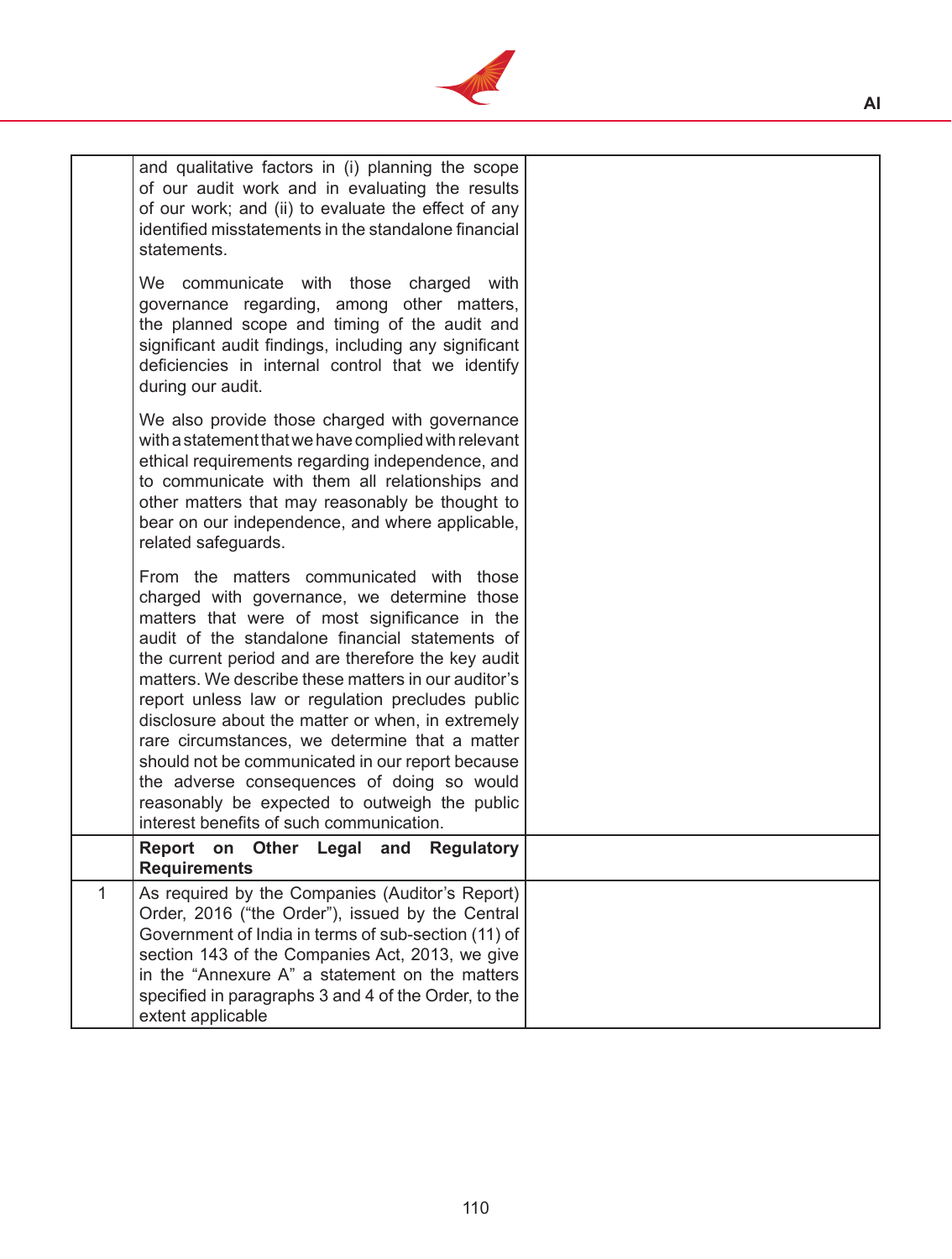

| $\overline{2}$ | that: | As required by Section 143(3) of the Act, we report                                                                                                                                                                                                                                                                                                                                               |  |
|----------------|-------|---------------------------------------------------------------------------------------------------------------------------------------------------------------------------------------------------------------------------------------------------------------------------------------------------------------------------------------------------------------------------------------------------|--|
|                | (a)   | We have sought and obtained all the<br>information and explanations which to the best<br>of our knowledge and belief were necessary<br>for the purposes of our audit except as stated<br>in Basis for Qualified Opinion and Para no. (h)<br>of Emphasis of Matter section.                                                                                                                        |  |
|                | (b)   | Except for the possible effects of the matters<br>described in the Basis of Qualified opinion<br>section above, in our opinion, proper books<br>of account as required by law have been kept<br>by the Company so far as it appears from<br>our examination of those books and proper<br>returns adequate for the purposes of our audit<br>have been received from branches not visited<br>by us. |  |
|                | (c)   | With respect to foreign stations we have relied<br>upon the management summary reports<br>made available to us for the verification of<br>transactions related to major foreign stations,<br>which have been properly dealt by us in<br>preparing this report.                                                                                                                                    |  |
|                | (d)   | The Balance Sheet, Statement of Profit and<br>Loss, the Statement of Changes in Equity and<br>the Statement of Cash Flows dealt with by<br>this Report are in agreement with the books<br>of account.                                                                                                                                                                                             |  |
|                | (e)   | Except for the effects of the matter described<br>in para No -1 & 3 of Basis for Qualified<br>Opinion and para (f) & (h) Emphasis of Matter<br>Section above, in our opinion, the aforesaid<br>Standalone Financial Statements comply with<br>the Indian Accounting Standards specified<br>under Section 133 of the Act read with relevant<br>rules issued thereunder;                            |  |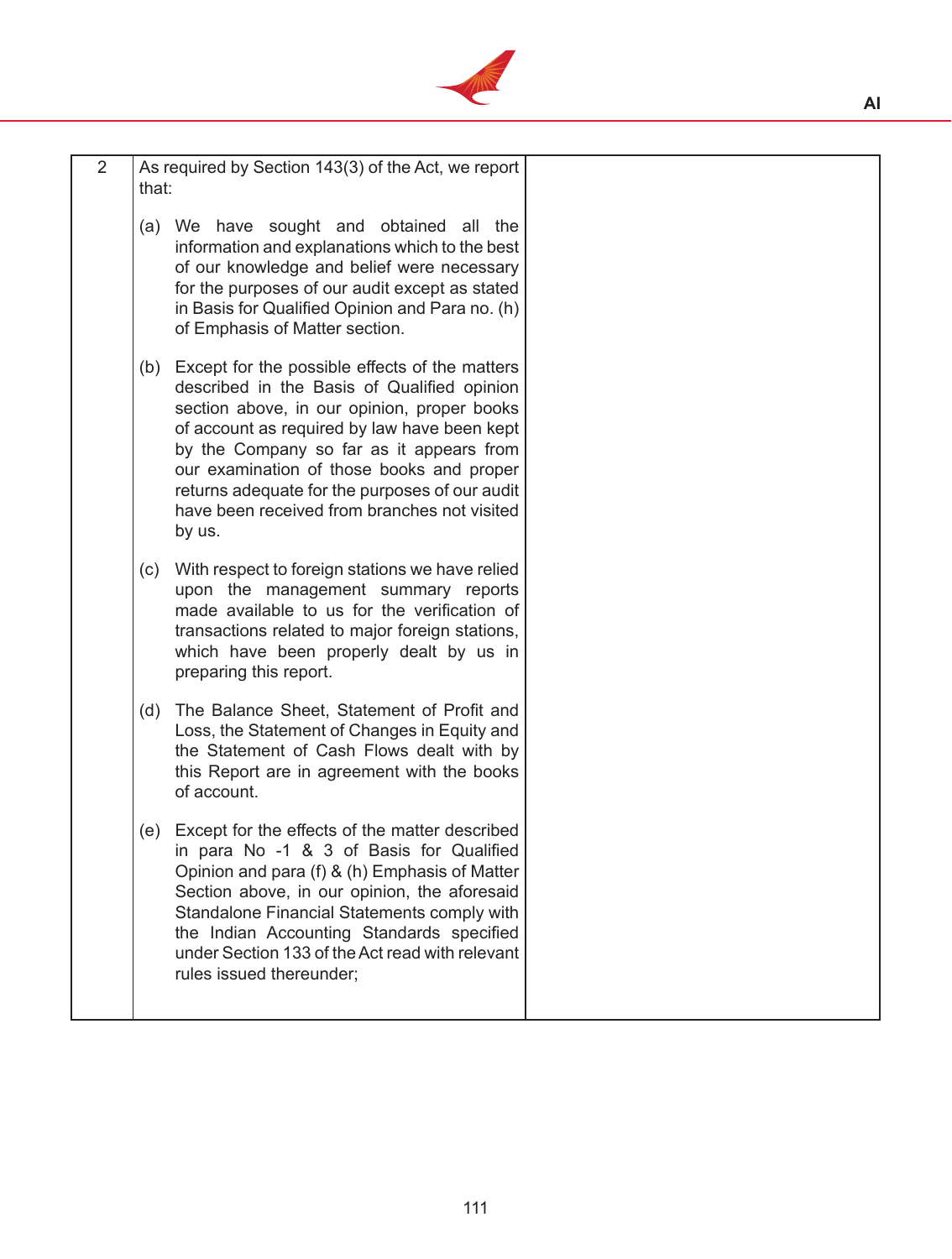

| (f) | matters described under Material<br>The<br>Uncertainty in relation to Going Concern,<br>Emphasis of matter para on COVID 19 and<br>Basis of Qualified Opinion section above,<br>may, in our opinion have an adverse effect on<br>the functioning of the Company;                                                                                                                        |
|-----|-----------------------------------------------------------------------------------------------------------------------------------------------------------------------------------------------------------------------------------------------------------------------------------------------------------------------------------------------------------------------------------------|
| (g) | We have been informed that the provisions<br>of Section 164(2) of the Act in respect of<br>disqualification of directors are not applicable to<br>the Company, being a Government Company<br>in terms of notification no. G.S.R.463(E) dated<br>5th June, 2015 issued by Ministry of Corporate<br>Affairs (MCA), Government of India;                                                   |
| (h) | The qualification relating to the maintenance<br>of accounts and other matters connected<br>therewith are as stated in the Basis for<br>Qualified Opinion section above;                                                                                                                                                                                                                |
| (i) | With respect to the adequacy of Internal<br>Financial Controls over Financial Reporting of<br>the Company and the operating effectiveness<br>of such controls, refer to our separate Report<br>in "Annexure B". Our report expresses<br>a qualified opinion on the adequacy and<br>operating effectiveness of the Company's<br>Internal Financial Controls over Financial<br>Reporting. |
| (j) | With respect to the other matters to be included<br>in the Auditor's Report in accordance with the<br>requirements of section 197(16) of the Act,<br>as amended, we report that, in terms of MCA<br>Notification no. G.S.R. 463 (E) dated 5th June<br>2015 provisions of section 197 of the Act are<br>not applicable to the company.                                                   |
| (k) | With respect to the other matters to be<br>included in the Auditor's Report in accordance<br>with Rule 11 of the Companies (Audit and<br>Auditors) Rules, 2014, in our opinion and to<br>the best of our information and according to<br>the explanations given to us:                                                                                                                  |

i. The Company has disclosed the impact of pending litigations on its financial position in its standalone financial statements - Refer Note No. 26 & 60 (a) & 60 (b) to the standalone financial statements;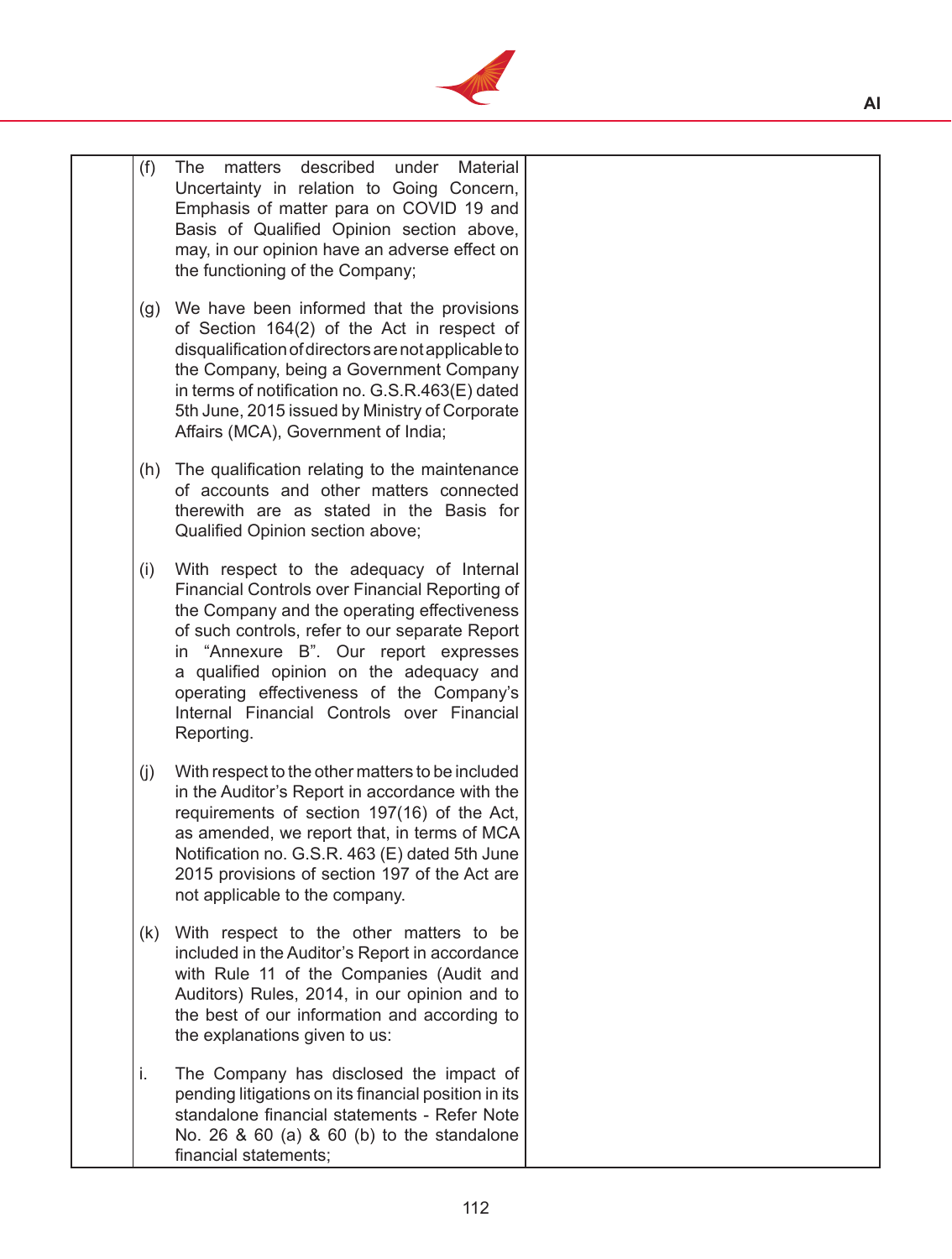

|   | The Company has made provisions, as<br>ii.<br>required under the applicable laws or<br>Indian Accounting Standards, for material<br>foreseeable losses, if any, on long-term<br>contracts including derivative contracts that<br>have been entered into by the Company;                                                                                          |  |
|---|------------------------------------------------------------------------------------------------------------------------------------------------------------------------------------------------------------------------------------------------------------------------------------------------------------------------------------------------------------------|--|
|   | iii. there were no amounts which were required<br>to be transferred to the Investor Education<br>and Protection Fund by the Company.                                                                                                                                                                                                                             |  |
| 3 | We are enclosing our report in terms of Section<br>143 (5) of the Act, on the directions / sub-directions<br>issued by the Comptroller and Auditor General of<br>India, on the basis of such checks of the books<br>and records of the Company as we considered<br>appropriate and according to the information and<br>explanations given to us, in Annexure- C. |  |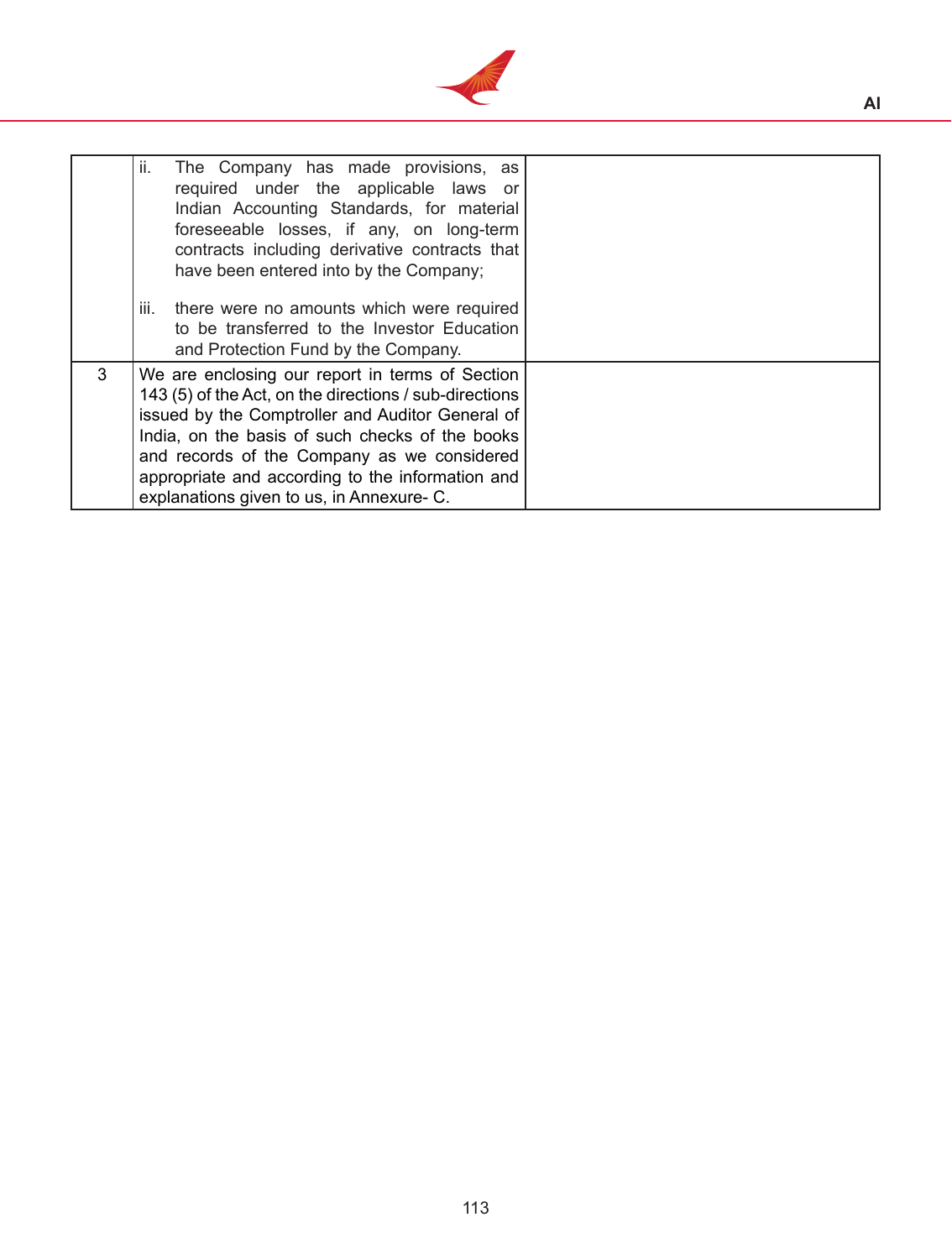

#### **ANNEXURE 'A' REFERRED TO IN PARAGRAPH UNDER THE HEADING REPORT ON "OTHER LEGAL AND REGULATORY REQUIREMENTS" OF OUR INDEPENDENT AUDITORS' REPORT OF EVEN DATE ON THE STANDALONE FINANCIAL STATEMENTS OF AIR INDIA LIMITED (THE "COMPANY") FOR THE YEAR ENDED 31st MARCH 2021:**

| (i)<br>The Company is maintaining proper records showing full<br>The Company has a regular<br>particulars, including quantitative details and situation of fixed<br>for<br>procedure<br>the<br>physical<br>assets except in case of certain items which are carried in the<br>verification of all aircraft, APUs<br>fixed asset register on block level as one-line item and some<br>other related<br>equipment<br>and<br>a)<br>of the assets (other than major assets) in respect of which full<br>which constitutes nearly 98% of<br>particulars, including quantitative details and situation of such<br>the total value of the assets which<br>assets have not been updated.<br>are tallied with the Assets Register<br>maintained.<br>The Company has a programme of verification of fixed assets<br>b)<br>as per which the verification of all major assets is conducted<br>As regards the remaining assets,<br>annually, and the verification of other assets are covered over<br>Company<br>the<br>has<br>already<br>a biennial period which, in our opinion, is reasonable having<br>implemented the Fixed Assets<br>regard to the size of the Company and the nature of its Assets.<br>module which streamlines the<br>Accordingly, as per the information and explanations furnished to<br>data on Fixed Assets including the<br>us, physical verification of major items of fixed assets has been<br>details of location and quantitative<br>conducted by the Management during the year and no material<br>details on the SAP system.<br>discrepancies were noticed on such verification. In case of fixed<br>As regards to the items entered<br>assets, which are carried on block level as one-line item, physical<br>in SAP at block level, these<br>verification reconciliation has not been done during the year. In<br>represents those assets which<br>respect of other items of fixed assets, physical verification for<br>were migrated into SAP at block<br>2018-2020 biennial period was completed in the previous year,<br>level as individual item-wise details<br>although pending reconciliation no effect has been given in<br>were not available. However, over<br>respect of discrepancies noticed amounting to Rs 111.7 Million.<br>a period of time, efforts have<br>Refer Note No.33(i) (b)<br>been made to bifurcate these<br>into item-wise details, whereby<br>a considerable number of assets<br>have already been uploaded item-<br>wise but still there exists certain<br>block level entries which are being<br>looked into but the value of the<br>same is not very significant.<br>stated in Note No 33, the physical<br>verification<br>and<br>reconciliation<br>as on 31 <sup>st</sup> March, 2021 of major<br>assets with the records of Finance<br>Engineering Department<br>and<br>has been completed and no<br>major discrepancies have been<br>reported. | <b>AUDIT OBSERVATIONS</b> | <b>MANAGEMENT COMMENTS</b> |
|------------------------------------------------------------------------------------------------------------------------------------------------------------------------------------------------------------------------------------------------------------------------------------------------------------------------------------------------------------------------------------------------------------------------------------------------------------------------------------------------------------------------------------------------------------------------------------------------------------------------------------------------------------------------------------------------------------------------------------------------------------------------------------------------------------------------------------------------------------------------------------------------------------------------------------------------------------------------------------------------------------------------------------------------------------------------------------------------------------------------------------------------------------------------------------------------------------------------------------------------------------------------------------------------------------------------------------------------------------------------------------------------------------------------------------------------------------------------------------------------------------------------------------------------------------------------------------------------------------------------------------------------------------------------------------------------------------------------------------------------------------------------------------------------------------------------------------------------------------------------------------------------------------------------------------------------------------------------------------------------------------------------------------------------------------------------------------------------------------------------------------------------------------------------------------------------------------------------------------------------------------------------------------------------------------------------------------------------------------------------------------------------------------------------------------------------------------------------------------------------------------------------------------------------------------------------------------------------------------------------------------------------------------------------------------------------------------------------------------------------------------------------------------------------------------------------------------------------------------------------------------------------------------|---------------------------|----------------------------|
| Further, it may be noted that as                                                                                                                                                                                                                                                                                                                                                                                                                                                                                                                                                                                                                                                                                                                                                                                                                                                                                                                                                                                                                                                                                                                                                                                                                                                                                                                                                                                                                                                                                                                                                                                                                                                                                                                                                                                                                                                                                                                                                                                                                                                                                                                                                                                                                                                                                                                                                                                                                                                                                                                                                                                                                                                                                                                                                                                                                                                                           |                           |                            |
|                                                                                                                                                                                                                                                                                                                                                                                                                                                                                                                                                                                                                                                                                                                                                                                                                                                                                                                                                                                                                                                                                                                                                                                                                                                                                                                                                                                                                                                                                                                                                                                                                                                                                                                                                                                                                                                                                                                                                                                                                                                                                                                                                                                                                                                                                                                                                                                                                                                                                                                                                                                                                                                                                                                                                                                                                                                                                                            |                           |                            |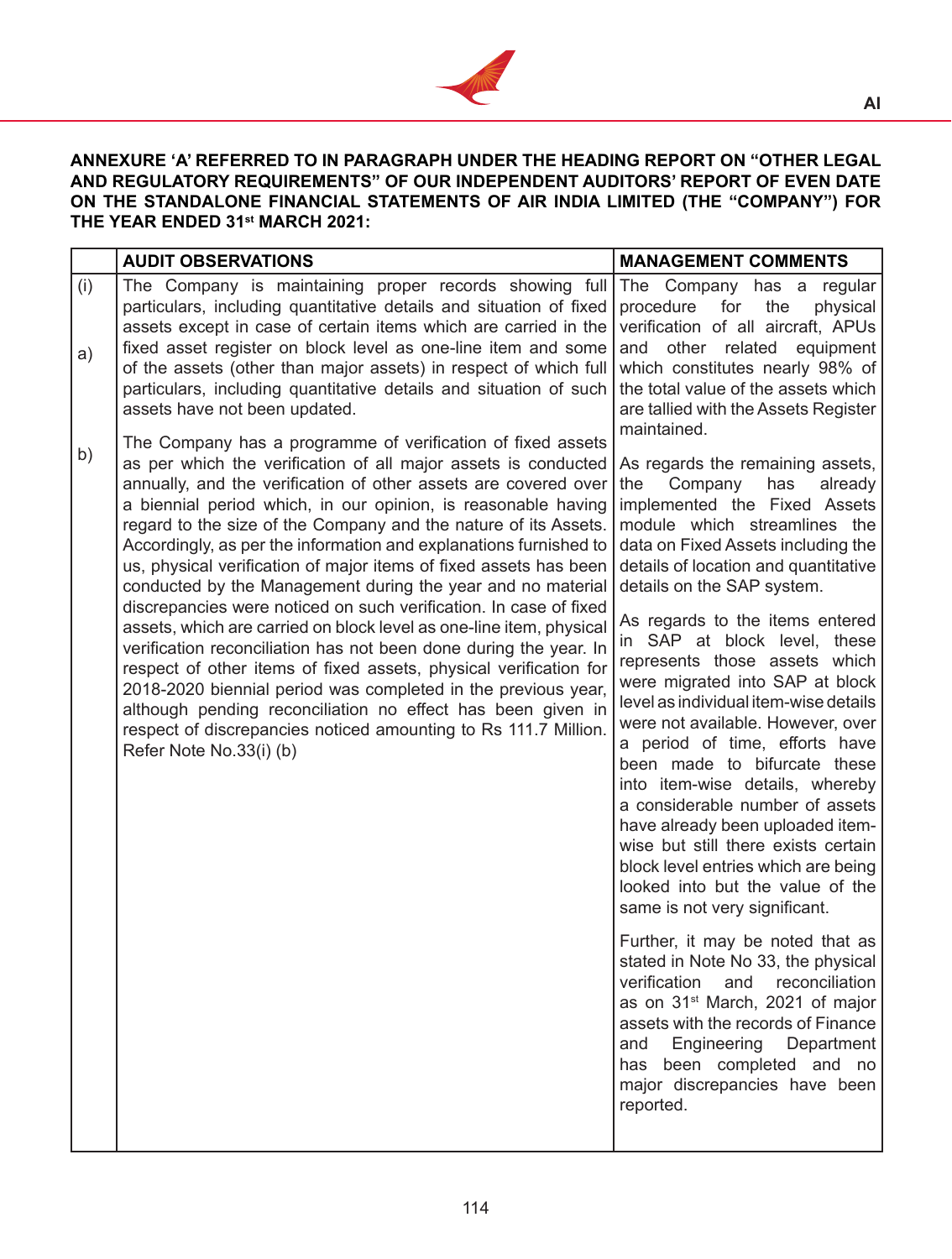

|               |                                                                                                                                                                                                                                                                                                                                                                                                                                                                                                                                                                                                                                                                                                            |                                                                                                                                                                                                                                                                                                                                                                             | However, necessary action on<br>the Physical Verification Report of<br>the biennial period 2018-20 is still<br>under progress and necessary<br>action on the same will be taken<br>on the receipt of approval from the<br>competent authority for shortages<br>identified estimated to be around<br>Rs 111.7 million.                                                                                                                                    |                            |                                                                                                          |
|---------------|------------------------------------------------------------------------------------------------------------------------------------------------------------------------------------------------------------------------------------------------------------------------------------------------------------------------------------------------------------------------------------------------------------------------------------------------------------------------------------------------------------------------------------------------------------------------------------------------------------------------------------------------------------------------------------------------------------|-----------------------------------------------------------------------------------------------------------------------------------------------------------------------------------------------------------------------------------------------------------------------------------------------------------------------------------------------------------------------------|----------------------------------------------------------------------------------------------------------------------------------------------------------------------------------------------------------------------------------------------------------------------------------------------------------------------------------------------------------------------------------------------------------------------------------------------------------|----------------------------|----------------------------------------------------------------------------------------------------------|
| $\mathsf{c})$ | <b>SI</b>                                                                                                                                                                                                                                                                                                                                                                                                                                                                                                                                                                                                                                                                                                  | Based on our examination of the books and records of the<br>Company, the title/ lease deeds of immovable properties<br>(included under Property, Plant and Equipment Investment<br>properties, Right of Use Assets, and Assets held for Sale) are<br>held in the name of the Company except to the extent mentioned<br>below [Refer note nos 30 (i) and 31]:<br><b>Type</b> | There are some properties for<br>which the company is not in<br>possession of the title deeds or<br>for which only photocopies are<br>available or for which registration<br>formalities are to be completed.<br>The Company is taking necessary<br>action to obtain duplicate certified                                                                                                                                                                 |                            |                                                                                                          |
|               | <b>No</b>                                                                                                                                                                                                                                                                                                                                                                                                                                                                                                                                                                                                                                                                                                  |                                                                                                                                                                                                                                                                                                                                                                             | Mtrs)                                                                                                                                                                                                                                                                                                                                                                                                                                                    | (Rs in<br><b>Millions)</b> | copies<br>of<br>such<br>title<br>deeds<br>and other relevant records of                                  |
|               | 1.                                                                                                                                                                                                                                                                                                                                                                                                                                                                                                                                                                                                                                                                                                         | &<br><b>Building</b><br>Land<br>Freehold                                                                                                                                                                                                                                                                                                                                    | 17,606.2                                                                                                                                                                                                                                                                                                                                                                                                                                                 | 0.0                        | properties in cases where original<br>title deeds are not in possession                                  |
|               | 2.                                                                                                                                                                                                                                                                                                                                                                                                                                                                                                                                                                                                                                                                                                         | &<br>Building-<br>Land<br>Leasehold                                                                                                                                                                                                                                                                                                                                         | 1,53,642.7                                                                                                                                                                                                                                                                                                                                                                                                                                               | 56,170.5                   | of the Company. Further, the<br>Company is also in the process of<br>completing registration formalities |
|               |                                                                                                                                                                                                                                                                                                                                                                                                                                                                                                                                                                                                                                                                                                            |                                                                                                                                                                                                                                                                                                                                                                             | 1,71,248.9                                                                                                                                                                                                                                                                                                                                                                                                                                               | 56,170.5                   | in respect of such properties.                                                                           |
|               | In addition to above, title deeds in respect of certain Land &<br>Building - Freehold having Net Block of Rs 2,643.1 Million as at<br>31.03.2021 and Land & Building - Leasehold having Net Block of<br>Rs 785.0 Million as at 31.03.2021 could not be verified in original<br>due to mortgage with banks (in few cases confirmation from the<br>bank/ financial institution in relation to holding of title deed has<br>not been furnished to us) and financial institutions/ Covid-19<br>situation (as informed these were lying at multiple locations) /<br>properties were subsequently sold in financial year 2021-2022<br>/ original deed were not available and only photocopies were<br>available. |                                                                                                                                                                                                                                                                                                                                                                             | Due disclosure has been given for<br>the same in Note Nos 30 (i) and<br>31 (i) & (iv)<br>However, it is also stated that out<br>of the above properties as a part<br>of the monetization process of<br>Al, two of the major unregistered<br>properties namely Vasant Vihar<br>Housing Colony (Rs 51295.1<br>million) and Baba Kharag Singh<br>Marg Land (Rs 4770.7 million),<br>have been handed over to the<br>Ministry of Urban Development<br>(MoUD). |                            |                                                                                                          |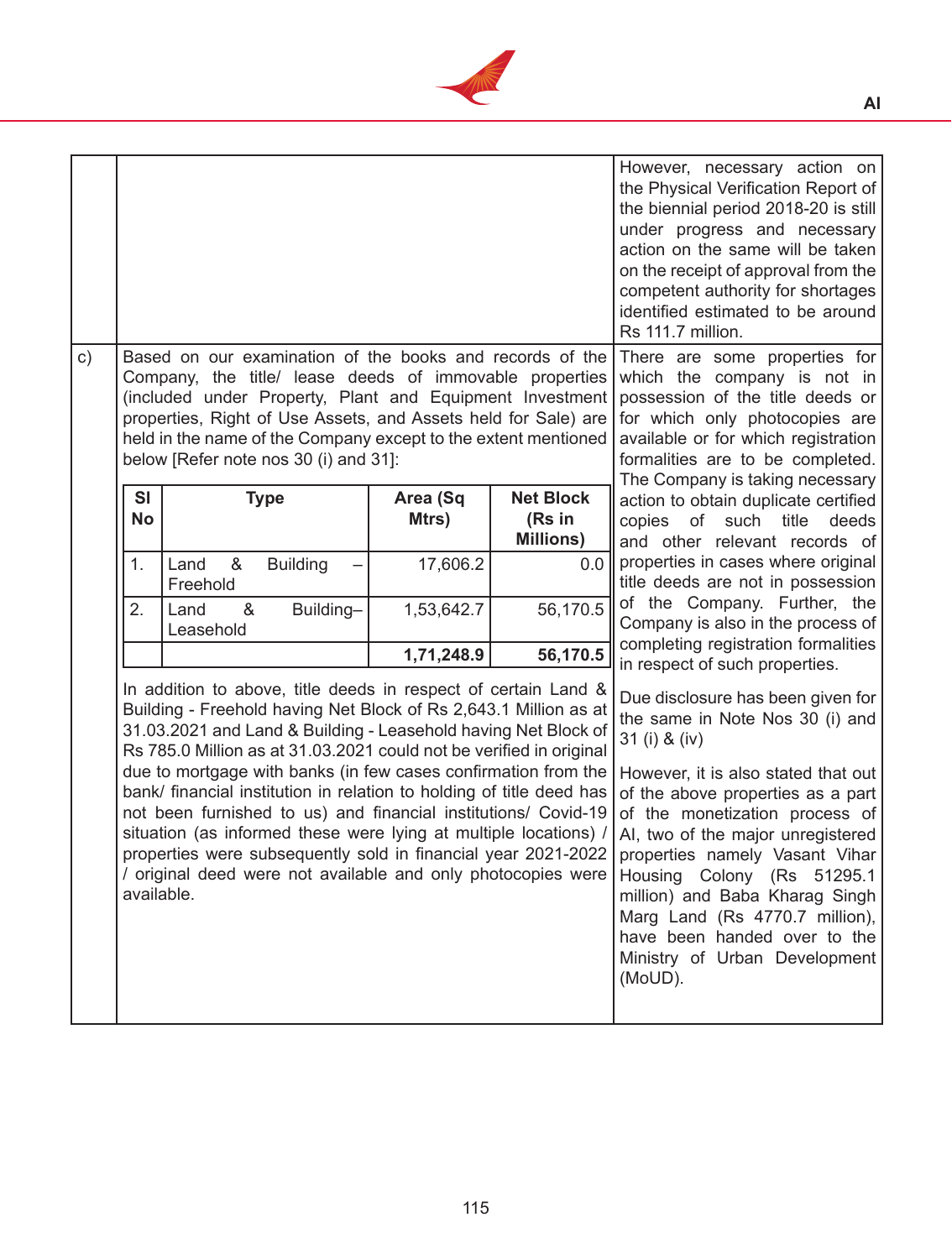

|       |                                                                                                                                                                                                                                                                                                                                                                                                                                                                                                                                                                                                                                                                                        | The Ministry of Urban Development<br>(MoUD) has been entrusted with<br>the overall responsibility of sale<br>of these two properties by the<br>Government and the monetization<br>proceeds will be transferred to<br>AIAHL through AIL. Adequate<br>disclosure for the same has been<br>made vide Note No 31 (ii)<br>the<br>As<br>regards<br>properties<br>mortgaged with the banks, the<br>FRP Loans have been fully paid<br>during FY 2019-20 itself but the<br>mortgage has not been released<br>and the Company is in the process<br>of getting NOC from all the banks. |
|-------|----------------------------------------------------------------------------------------------------------------------------------------------------------------------------------------------------------------------------------------------------------------------------------------------------------------------------------------------------------------------------------------------------------------------------------------------------------------------------------------------------------------------------------------------------------------------------------------------------------------------------------------------------------------------------------------|-----------------------------------------------------------------------------------------------------------------------------------------------------------------------------------------------------------------------------------------------------------------------------------------------------------------------------------------------------------------------------------------------------------------------------------------------------------------------------------------------------------------------------------------------------------------------------|
|       |                                                                                                                                                                                                                                                                                                                                                                                                                                                                                                                                                                                                                                                                                        | Necessary disclosure with regard<br>to the above has been made in<br>Foot Notes to Note No 10.1, 13 &<br>18                                                                                                                                                                                                                                                                                                                                                                                                                                                                 |
| (ii)  | According to the information and explanation given to us, the<br>inventory has been physically verified by the management in<br>phased manner (biennial) at reasonable intervals. The physical<br>verification process (except inventory lying with the third parties,<br>inventory of phased out fleet of B-737-200 and some inventory<br>lying in engineering workshops) for biennial period 2020-2022 has<br>been completed by the company and shortage of Rs 3.4 million<br>and excesses of Rs. 1.7 million have been observed. Pending<br>approval from the Competent Authority a provision amounting to<br>Rs.3.4 million for shortages have been made. Refer Note No.33<br>(ii) | The Physical Verification of aircraft/<br>non-aircraft<br>inventory<br>(except)<br>inventory relating to phased out<br>fleet and lying with third parties)<br>including non-moving inventory<br>for the biennial period 2020-22<br>has been completed.<br>Pending finalization and approval<br>of the Physical Verification Report,<br>by the competent authority, a<br>Provision of Rs 3.4 million for<br>shortages has been made pending<br>adjustment.                                                                                                                   |
| (iii) | According to the information and explanations given to us, the<br>Company has not granted any loans, secured or unsecured, during<br>the year, to any companies, firms, limited liability partnerships or<br>other parties covered in register maintained under Section 189 of<br>the Companies Act, 2013. In view of above, the clauses 3 (iii)(a),<br>3 (iii)(b) and 3 (iii)(c) of the Order are not applicable.                                                                                                                                                                                                                                                                     | This is a statement of fact.                                                                                                                                                                                                                                                                                                                                                                                                                                                                                                                                                |
| (iv)  | As per information and explanations given to us, Company<br>has not granted any loans or given any guarantee and security<br>covered under section 185 of the Companies Act 2013. Further,<br>the Company is exempted from the provisions of section 186 as<br>it is engaged in the business of providing infrastructure facilities<br>as defined in Schedule-VI of the Companies Act, 2013.                                                                                                                                                                                                                                                                                           | This is a statement of fact.                                                                                                                                                                                                                                                                                                                                                                                                                                                                                                                                                |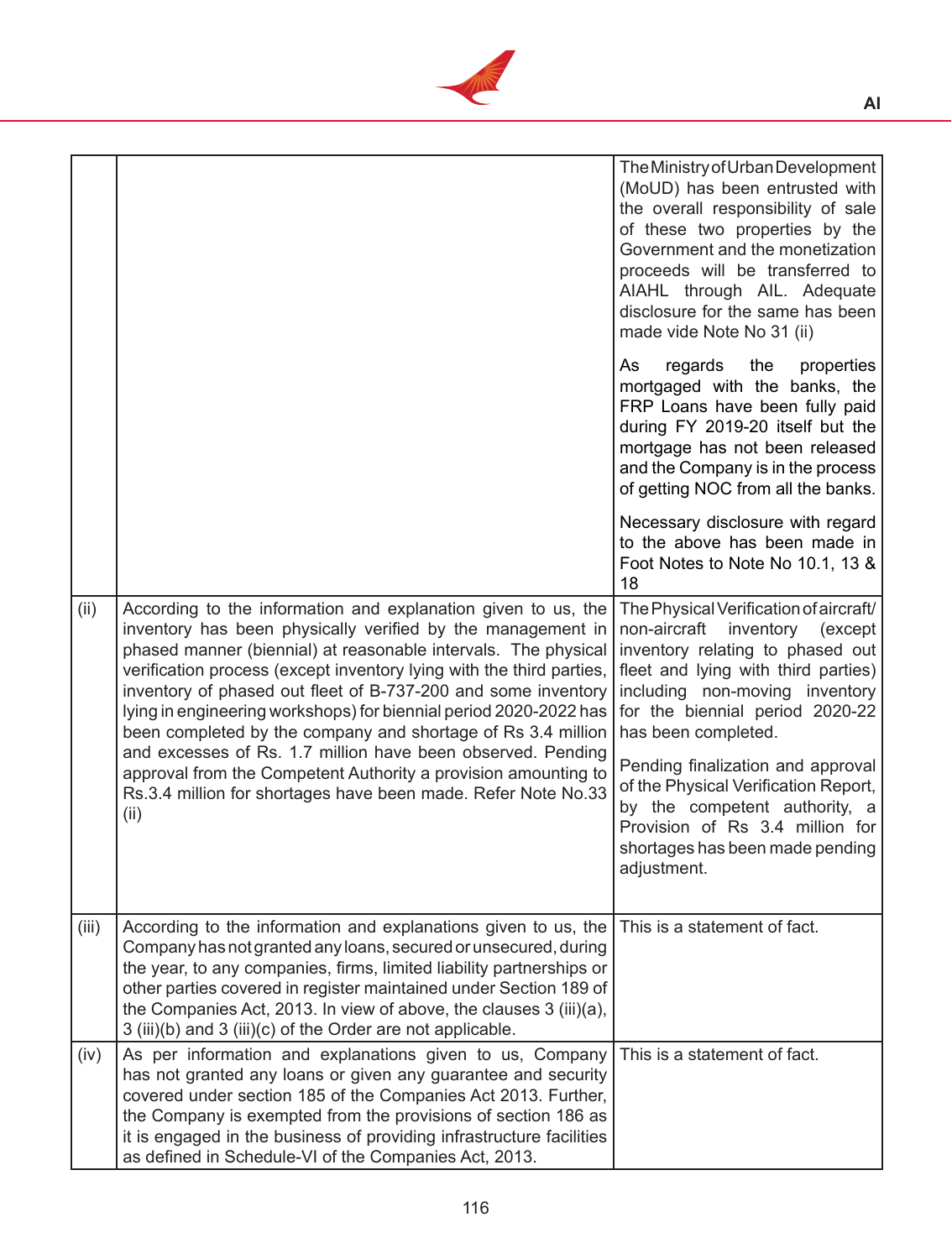

| (v)          | On the basis of the examination of the books of accounts, the<br>Company has not accepted deposits under the provisions of<br>Section 73 to 76 or any other provisions of Companies Act, 2013<br>and the Rules framed thereunder.                                                                                                                                                                                                                                                                                                                                                                                                                                                                                                               |                                |                               |                                                                                                                                                                                                                                                                                                                                                                                                                    |                                                                                                                                                                                                 | This is a statement of fact.                                                                     |
|--------------|-------------------------------------------------------------------------------------------------------------------------------------------------------------------------------------------------------------------------------------------------------------------------------------------------------------------------------------------------------------------------------------------------------------------------------------------------------------------------------------------------------------------------------------------------------------------------------------------------------------------------------------------------------------------------------------------------------------------------------------------------|--------------------------------|-------------------------------|--------------------------------------------------------------------------------------------------------------------------------------------------------------------------------------------------------------------------------------------------------------------------------------------------------------------------------------------------------------------------------------------------------------------|-------------------------------------------------------------------------------------------------------------------------------------------------------------------------------------------------|--------------------------------------------------------------------------------------------------|
| (vi)         |                                                                                                                                                                                                                                                                                                                                                                                                                                                                                                                                                                                                                                                                                                                                                 |                                |                               |                                                                                                                                                                                                                                                                                                                                                                                                                    | The maintenance of cost records has not been prescribed by the<br>Central Government of India under sub-section (1) of Section<br>148 of the Companies Act, 2013, in respect of services of the | This is a statement of fact.                                                                     |
| (vii)<br>(a) | Company.<br>According to the information and explanations given to us and on<br>the basis of our examinations of the Books of Account, undisputed<br>Statutory dues, including Provident Fund, Employees State<br>Insurance Fund, duty of Custom, duty of Excise, Sales Tax, Value<br>Added Tax, TDS, Goods and Services Tax, Cess and any other<br>material Statutory Dues, as applicable, have not been regularly<br>deposited with the appropriate authorities and there have been<br>delays in a large number of cases.<br>As per the information and explanations, and subject to the<br>facts stated in Note No. 35 (iii), undisputed statutory liabilities<br>outstanding for more than six months as on March 31, 2021 are<br>as under; |                                |                               | This is a statement of fact.<br>However, it is stated that It may<br>be noted that all Statutory Dues<br>relating to TDS and GST have<br>been fully paid. Due to the severe<br>liquidity crunch faced by the<br>company, efforts are made to first<br>settle the Statutory Dues.<br>However, full provision has been<br>made for interest and as and when<br>notices are received, interest is<br>also being paid. |                                                                                                                                                                                                 |                                                                                                  |
|              | Sr.<br>No.                                                                                                                                                                                                                                                                                                                                                                                                                                                                                                                                                                                                                                                                                                                                      | Name of the<br><b>Statute</b>  | Nature of<br>dues             | Rs in<br><b>Million</b>                                                                                                                                                                                                                                                                                                                                                                                            | Period to which<br>the amount<br>relates                                                                                                                                                        | The reasons for the delayed<br>deposits of certain undisputed<br>Statutory Dues is on account of |
|              | $\mathbf{1}$                                                                                                                                                                                                                                                                                                                                                                                                                                                                                                                                                                                                                                                                                                                                    | Goods and Service<br>Tax (GST) | Interest<br>on<br><b>GST</b>  | 365.9                                                                                                                                                                                                                                                                                                                                                                                                              | July 2017 to Sept<br>2019                                                                                                                                                                       | the fact that the company has a<br>very stressed liquidity position.                             |
|              | $\overline{c}$                                                                                                                                                                                                                                                                                                                                                                                                                                                                                                                                                                                                                                                                                                                                  | Finance Act, 1994              | Interest<br>on<br>Service Tax | 374.7                                                                                                                                                                                                                                                                                                                                                                                                              | April 2009 to Mar<br>2012                                                                                                                                                                       | However, every effort was made<br>to pay the Statutory Dues out of                               |
|              | 3                                                                                                                                                                                                                                                                                                                                                                                                                                                                                                                                                                                                                                                                                                                                               | Income<br>Tax Act,<br>1961     | TDS/Interest<br>on Salary TDS | 226.4                                                                                                                                                                                                                                                                                                                                                                                                              | April 2016 to Sept<br>2020                                                                                                                                                                      | the support received from the<br>Govt.                                                           |
| b)           | According to the information and explanations given to us and<br>as per the books of accounts, there are no dues outstanding of<br>Sales tax, Wealth Tax, Custom Duty, Excise Duty, Value Added<br>Tax, Service Tax, Goods and Service tax and Cess which have<br>not been deposited as on 31st March 2021 by the Company, on<br>account of any dispute, except for the following:                                                                                                                                                                                                                                                                                                                                                              |                                |                               | This is a statement of fact.                                                                                                                                                                                                                                                                                                                                                                                       |                                                                                                                                                                                                 |                                                                                                  |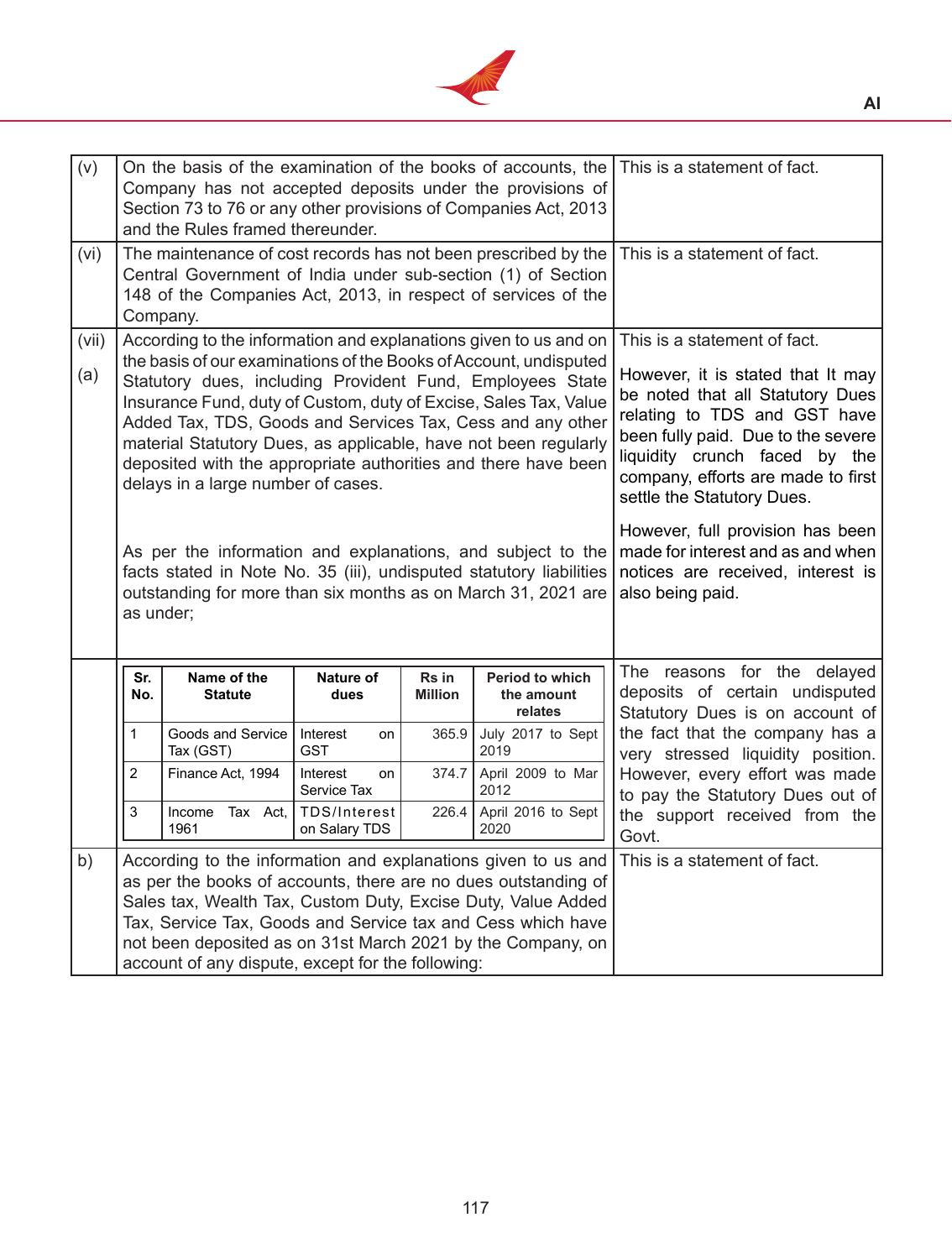

| SI<br>No.                | <b>Name of Statute</b>          | <b>Nature of</b><br>dues                            | <b>Amounts</b><br><b>Involved</b><br>(Rs. in<br>Million) | <b>Period to</b><br>which the<br>amount relates<br>(Financial<br>Year) | Forum where disputed is<br>pending          |
|--------------------------|---------------------------------|-----------------------------------------------------|----------------------------------------------------------|------------------------------------------------------------------------|---------------------------------------------|
| $\mathbf{1}$             | Indian Customs Act, 1962        | <b>Custom Duty</b>                                  | 41.4                                                     | 2005-2016                                                              | Commissioner of Central Excise &<br>Customs |
| $\overline{2}$           | Indian Customs Act, 1962        | <b>Custom Duty</b>                                  | 5.3                                                      | 1997-2004                                                              | Central Board of Excise &<br>Customs        |
| 3                        | Indian Customs Act, 1962        | <b>Custom Duty</b>                                  | 582.6                                                    | 2001-03 & 2004-<br>05                                                  | <b>Commissioner of Customs</b><br>(Appeals) |
| $\overline{\mathcal{L}}$ | Indian Customs Act, 1962        | <b>Custom Duty</b>                                  | 1.0                                                      | 2017-2019                                                              | Assistant Commissioner of<br>Customs        |
| 5                        | Indian Customs Act, 1962        | <b>Custom Duty</b>                                  | 332.5                                                    | 2000-2017                                                              | <b>CESTAT</b>                               |
| 6                        | Indian Customs Act, 1962        | <b>Custom Duty</b>                                  | 31.5                                                     | 2002-2006                                                              | Supreme Court                               |
| $\overline{7}$           | Finance Act, 1994               | Service Tax                                         | 11,176.9                                                 | 1997-98 & 2003<br>to 2015                                              | <b>CESTAT</b>                               |
| 8                        | Finance Act, 1994               | Service Tax                                         | 17.8                                                     | 2003-2011                                                              | Supreme Court                               |
| 9                        | Finance Act, 1994               | Service Tax                                         | 2,453.0                                                  | 2007-08 and<br>2010-11                                                 | <b>CESTAT</b>                               |
| 10                       | Indian Customs Act, 1962        | <b>Custom Duty</b>                                  | 3.9                                                      | 2003 to 2014 &<br>2017 to 2019                                         | Commissioner of Customs/<br>(Appeals)       |
| 11                       | Finance Act, 1994               | Service Tax                                         | 8.6                                                      | 2017-2018                                                              | Dy. Commissioner of Service Tax             |
| 12                       | Indian Customs Act, 1962        | <b>Custom Duty</b>                                  | 1.0                                                      | 2017-2020                                                              | Joint Commissioner of Custom                |
| 13                       | Income Tax Act, 1961            | Income Tax                                          | 25.2                                                     | 2012-2015                                                              | Deputy Commissioner of Income<br>Tax        |
| 14                       | Income Tax Act, 1961            | Income Tax                                          | 158.2                                                    | 2015-16 to 2019-<br>20                                                 | Commissioner of Income Tax<br>(Appeals)     |
| 15                       | Value Added Tax,<br>Telangana   | <b>VAT</b>                                          | 123.3                                                    | 2011 to 2016                                                           | Commercial Tax Office, Govt of<br>Telangana |
| 16                       | Value Added Tax, West<br>Bengal | VAT                                                 | 0.5                                                      | 2015-2016                                                              | Revisional Board West Bengal                |
| 17                       | Value Added Tax, West<br>Bengal | Entry Tax                                           | 41.5                                                     | 2012 to 2017                                                           | Tribunal                                    |
| 18                       | Sales Tax Act, Delhi            | Sales Tax                                           | 3.6                                                      | 1989 to 2004                                                           | Delhi High Court                            |
| 19                       | <b>Other Statutes</b>           | Property Tax,<br>Octroi, Foreign<br>Tax & Entry Tax | 471.2                                                    | 2000 to 2018                                                           | <b>Concerned Department</b>                 |

The above does not include disputed Income Tax Dues of Rs.719.0 Million which was settled subsequently under 'Vivad Se Vishwas' Scheme for Rs.381.4 Million and provided for by the Company as on 31<sup>st</sup> March 2021.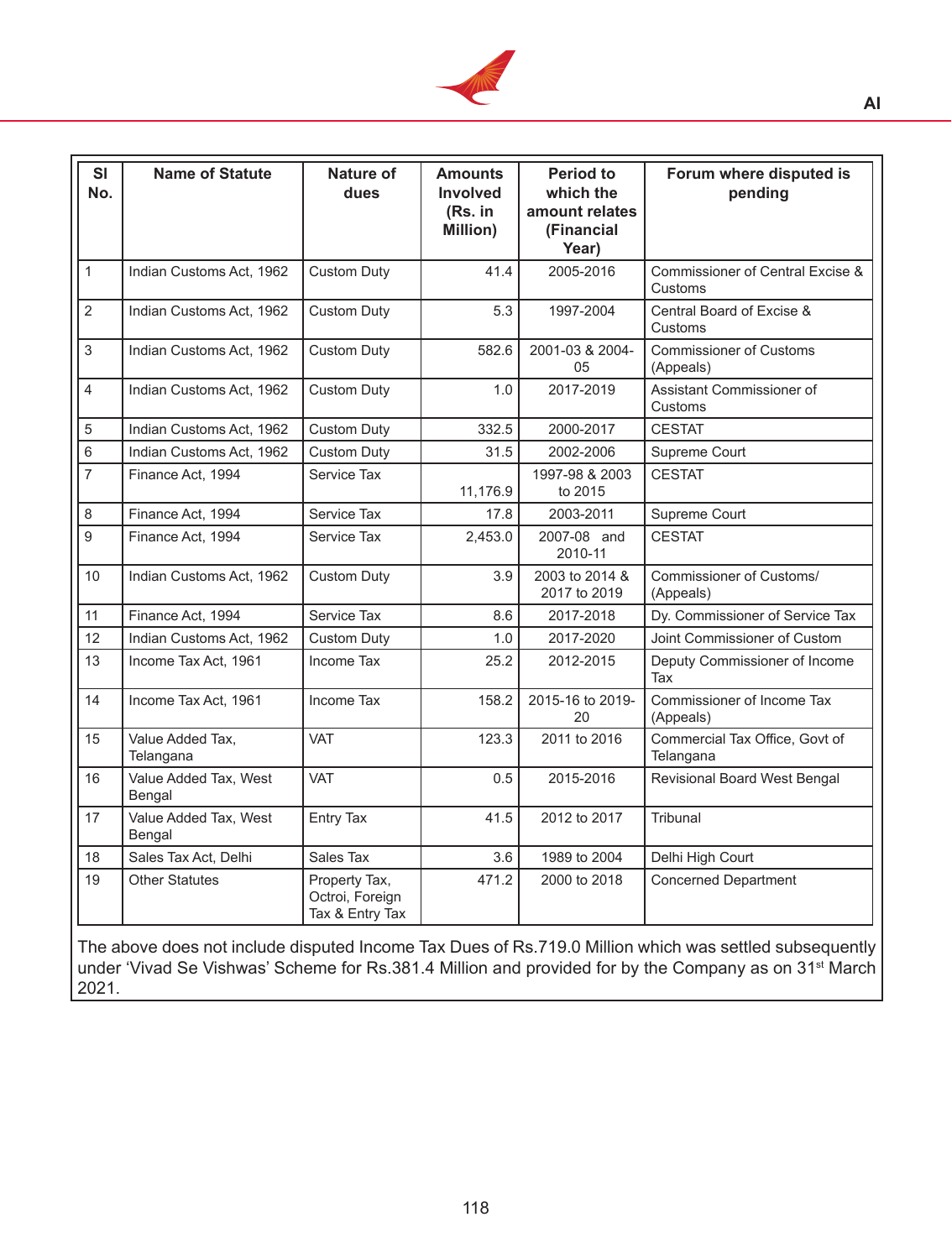

| (viii) | According to the information and explanations given to us,<br>the Company has defaulted in repayment of dues to Banks/<br>Government and there is an overdue Interest of Rs 11,519.4<br>Million outstanding for payment as at the year-end [Refer<br>footnotes to Note No.15]. The period and amount of default<br>including lender wise details for the same has not been provided<br>to us in view of the fact stated in the Note Nos 18 and Note 13.3<br>of the Standalone Financial Statements.                                                                                                                                                         | Due to the liquidity position faced<br>by the company, there have been<br>certain delays in the payment of<br>Interest. However, the same have<br>been paid subsequently and there<br>has been no further demand on<br>this account from the banks. |
|--------|-------------------------------------------------------------------------------------------------------------------------------------------------------------------------------------------------------------------------------------------------------------------------------------------------------------------------------------------------------------------------------------------------------------------------------------------------------------------------------------------------------------------------------------------------------------------------------------------------------------------------------------------------------------|-----------------------------------------------------------------------------------------------------------------------------------------------------------------------------------------------------------------------------------------------------|
| (ix)   | The Company has not raised any money by way of initial public<br>offer or further public offer (including debts instruments) and<br>hence the application of such money for the specified purposes<br>is not applicable. The Company has applied the Term Loans for<br>the purpose for which the Loans were obtained.                                                                                                                                                                                                                                                                                                                                       | This is a statement of fact.                                                                                                                                                                                                                        |
| (x)    | During the course of our examination of the books and records<br>of the Company, carried out in accordance with the generally<br>accepted auditing practices in India, and according to the<br>information and explanations given to us, except for an instance<br>where an employee of the company, misappropriated the cash<br>sale proceeds of Rs. 2.0 Million. (Refer Note 61 of standalone<br>financial statements), we have neither come across any instance<br>of material fraud by the Company or on the Company by its<br>officers or employees, noticed or reported during the year, nor<br>have we been informed of such case by the Management. | This is a statement of fact.                                                                                                                                                                                                                        |
| (xi)   | As informed, the provisions of Section 197 relating to managerial<br>remuneration are not applicable to the Company, being a<br>Government Company, in terms of MCA Notification no. G.S.R.<br>463 (E) dated 5th June 2015.                                                                                                                                                                                                                                                                                                                                                                                                                                 | This is a statement of fact.                                                                                                                                                                                                                        |
| (xii)  | The Company is not a Nidhi Company. Accordingly, the reporting<br>requirements under clause 3 (xii) of the Order are not applicable.                                                                                                                                                                                                                                                                                                                                                                                                                                                                                                                        | This is a statement of fact.                                                                                                                                                                                                                        |
| (xiii) | In our opinion and according to the information and explanations<br>given to us, transactions with related parties are in compliance<br>with sections 177 and 188 of the Companies Act, 2013, where<br>applicable. The details of Related Party Transactions have been<br>disclosed in the Standalone Financial Statements, as required by<br>the applicable Ind AS; Refer Note No. 41.                                                                                                                                                                                                                                                                     | This is a statement of fact.                                                                                                                                                                                                                        |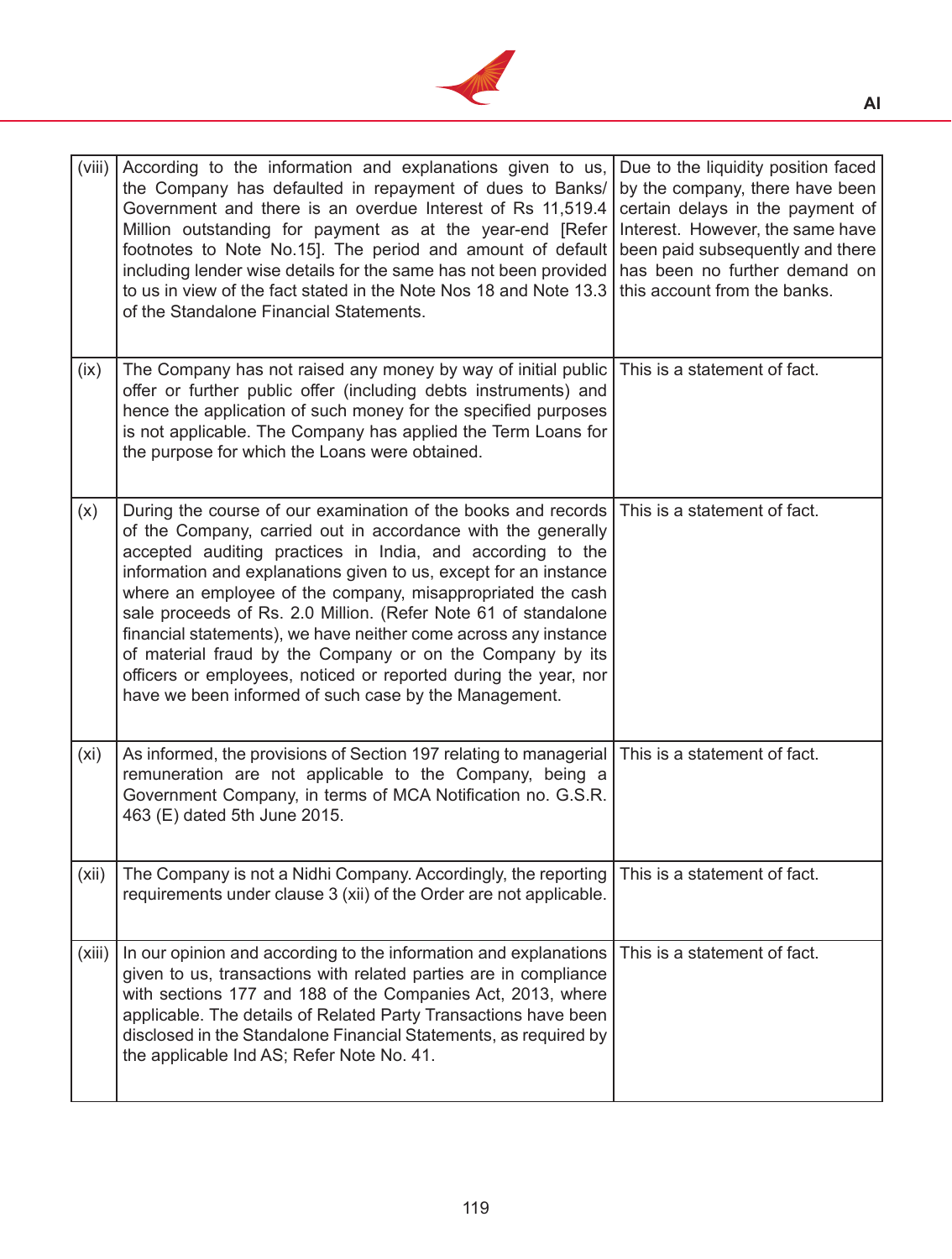

| (xiv) | The company has not made any preferential allotment or private   This is a statement of fact.<br>placement of shares or fully or partly convertible debentures<br>during the year under review as such the clause is not applicable<br>to the company.                                                                                                 |  |
|-------|--------------------------------------------------------------------------------------------------------------------------------------------------------------------------------------------------------------------------------------------------------------------------------------------------------------------------------------------------------|--|
| (xv)  | As per the records of the company and information and This is a statement of fact.<br>explanation provided to us, the company has not entered into<br>any non-cash transactions with directors or persons connected<br>with them and hence, the clause is not applicable                                                                               |  |
| (xvi) | According to the information and explanations given to us and   This is a statement of fact.<br>the records of the Company examined by us, the company is<br>not required to be registered under section 45-IA of the Reserve<br>Bank of India Act, 1934. Accordingly, the reporting requirement<br>under clause 3(xvi) of the Order is not applicable |  |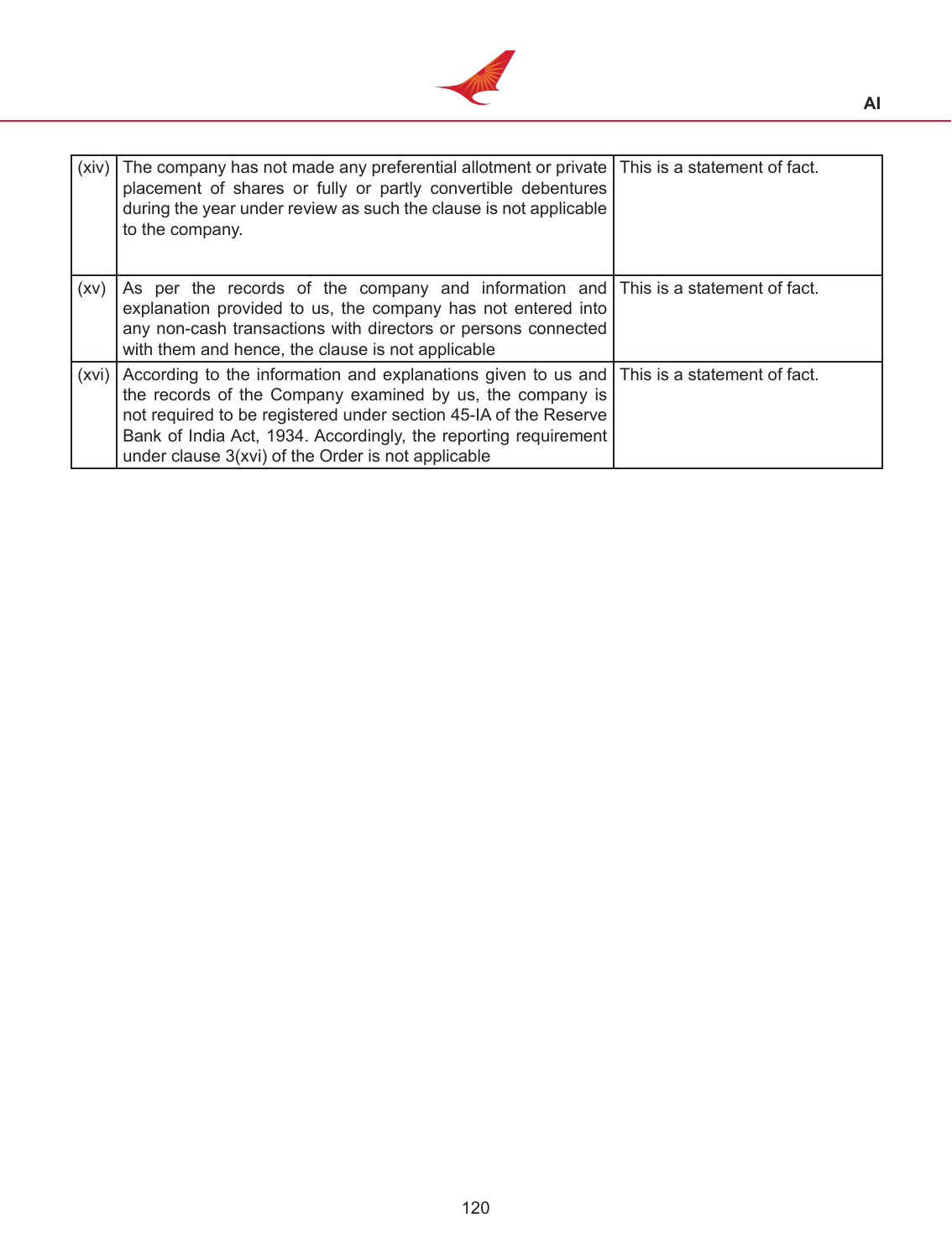

## **ANNEXURE 'B' REFERRED TO IN PARAGRAPH UNDER THE HEADING "REPORT ON OTHER LEGAL AND REGULATORY REQUIREMENTS" OF OUR INDEPENDENT AUDITORS' REPORT OF EVEN DATE ON THE STANDALONE FINANCIAL STATEMENTS OF AIR INDIA LIMITED FOR THE YEAR ENDED 31ST MARCH 2021.**

**Report on the Internal Financial Controls under Clause (i) of Sub-section 3 of Section 143 of the Companies Act, 2013 ("the Act")**

| <b>No</b> | <b>AUDIT OBSERVATIONS</b>                                                                                                                                                                                                                                                                                                                                                                                                                                                                                                                                                                                                                                                                                                                                                                                                                                                                                                               | <b>MANAGEMENT COMMENTS</b>   |
|-----------|-----------------------------------------------------------------------------------------------------------------------------------------------------------------------------------------------------------------------------------------------------------------------------------------------------------------------------------------------------------------------------------------------------------------------------------------------------------------------------------------------------------------------------------------------------------------------------------------------------------------------------------------------------------------------------------------------------------------------------------------------------------------------------------------------------------------------------------------------------------------------------------------------------------------------------------------|------------------------------|
|           | We have audited the internal financial controls<br>over financial reporting of Air India Limited ("the<br>Company") as of March 31, 2021 in conjunction with<br>our audit of the standalone financial statements of<br>the Company for the year ended on that date.                                                                                                                                                                                                                                                                                                                                                                                                                                                                                                                                                                                                                                                                     |                              |
|           | <b>Responsibility</b><br>Management's<br>for<br><b>Internal</b><br><b>Financial Controls</b>                                                                                                                                                                                                                                                                                                                                                                                                                                                                                                                                                                                                                                                                                                                                                                                                                                            |                              |
|           | The Company's management is responsible for<br>establishing and maintaining internal financial controls<br>based on the internal control over financial reporting<br>criteria established by the Company considering<br>the essential components of internal control stated<br>in the Guidance Note on Audit of Internal Financial<br>Controls over Financial Reporting issued by the<br>Institute of Chartered Accountants of India. These<br>responsibilities include the design, implementation<br>and maintenance of adequate internal financial<br>controls that were operating effectively for ensuring<br>the orderly and efficient conduct of its business,<br>including adherence to company's policies, the<br>safeguarding of its assets, the prevention and<br>detection of frauds and errors, the accuracy and<br>completeness of the accounting records, and the<br>timely preparation of reliable financial information, | This is a statement of fact. |
|           | as required under the Companies Act, 2013.<br><b>Auditors' Responsibility</b>                                                                                                                                                                                                                                                                                                                                                                                                                                                                                                                                                                                                                                                                                                                                                                                                                                                           |                              |
|           | Our responsibility is to express an opinion on the<br>Company's Internal Financial Controls over Financial<br>Reporting based on our audit. We conducted our audit<br>in accordance with the Guidance Note on Audit of<br>Internal Financial Controls Over Financial Reporting<br>(the "Guidance Note") issued by the Institute of<br>Chartered Accountants of India and the Standards<br>on Auditing, prescribed under section 143(10) of the<br>Companies Act, 2013, to the extent applicable to an                                                                                                                                                                                                                                                                                                                                                                                                                                   |                              |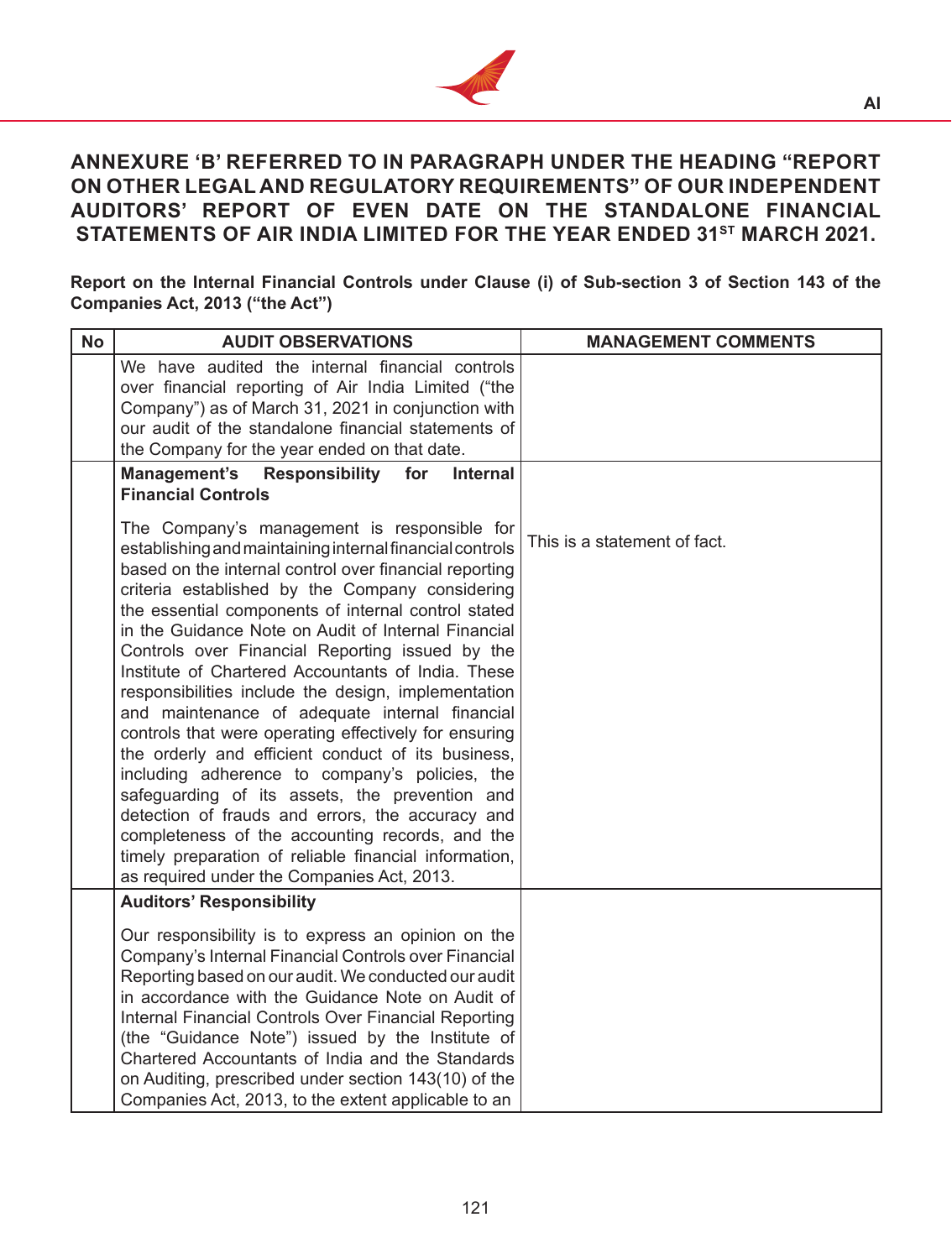

| <b>No</b> | <b>AUDIT OBSERVATIONS</b>                                                                                                                                                                                                                                                                                                                                                                                                                                                                                                                                                                                                                                                                                                                                                                                                                                                                                                                                                                      | <b>MANAGEMENT COMMENTS</b>   |
|-----------|------------------------------------------------------------------------------------------------------------------------------------------------------------------------------------------------------------------------------------------------------------------------------------------------------------------------------------------------------------------------------------------------------------------------------------------------------------------------------------------------------------------------------------------------------------------------------------------------------------------------------------------------------------------------------------------------------------------------------------------------------------------------------------------------------------------------------------------------------------------------------------------------------------------------------------------------------------------------------------------------|------------------------------|
|           | audit of internal financial controls. Those Standards<br>and the Guidance Note require that we comply with<br>ethical requirements and plan and perform the audit<br>to obtain reasonable assurance about whether<br>adequate Internal Financial Controls over Financial<br>Reporting was established and maintained and if<br>such controls operated effectively in all material<br>respects.                                                                                                                                                                                                                                                                                                                                                                                                                                                                                                                                                                                                 |                              |
|           | Our audit involves performing procedures to obtain<br>audit evidence about the adequacy of the Internal<br>Financial Controls over Financial Reporting and<br>their operating effectiveness. Our audit of Internal<br><b>Financial Controls over Financial Reporting included</b><br>obtaining an understanding of Internal Financial<br>Controls over Financial Reporting, assessing the<br>risk that a material weakness exists, and testing and<br>evaluating the design and operating effectiveness<br>of internal control based on the assessed risk.<br>The procedures selected depend on the auditor's<br>judgement, including the assessment of the risks of<br>material misstatement of the standalone financial<br>statements, whether due to fraud or error.                                                                                                                                                                                                                        |                              |
|           | We believe that the audit evidence we have obtained<br>is sufficient and appropriate to provide a basis for<br>our qualified audit opinion on the Company's Internal<br>Financial Controls over Financial Reporting.                                                                                                                                                                                                                                                                                                                                                                                                                                                                                                                                                                                                                                                                                                                                                                           |                              |
|           | Meaning of Internal Financial Controls Over<br><b>Financial Reporting</b>                                                                                                                                                                                                                                                                                                                                                                                                                                                                                                                                                                                                                                                                                                                                                                                                                                                                                                                      |                              |
|           | company's Internal Financial Control<br>over<br>A<br>Financial Reporting is a process designed to provide<br>reasonable assurance regarding the reliability of<br>financial reporting and the preparation of financial<br>statements for external purposes in accordance<br>with generally accepted accounting principles. A<br>company's Internal Financial control over Financial<br>Reporting includes those policies and procedures<br>that (1) pertain to the maintenance of records that,<br>in reasonable detail, accurately and fairly reflect the<br>transactions and dispositions of the assets of the<br>company; (2) provide reasonable assurance that<br>transactions are recorded as necessary to permit<br>preparation of financial statements in accordance<br>with generally accepted accounting principles, and<br>that receipts and expenditures of the company are<br>being made only in accordance with authorisations<br>of management and directors of the company; and | This is a statement of fact. |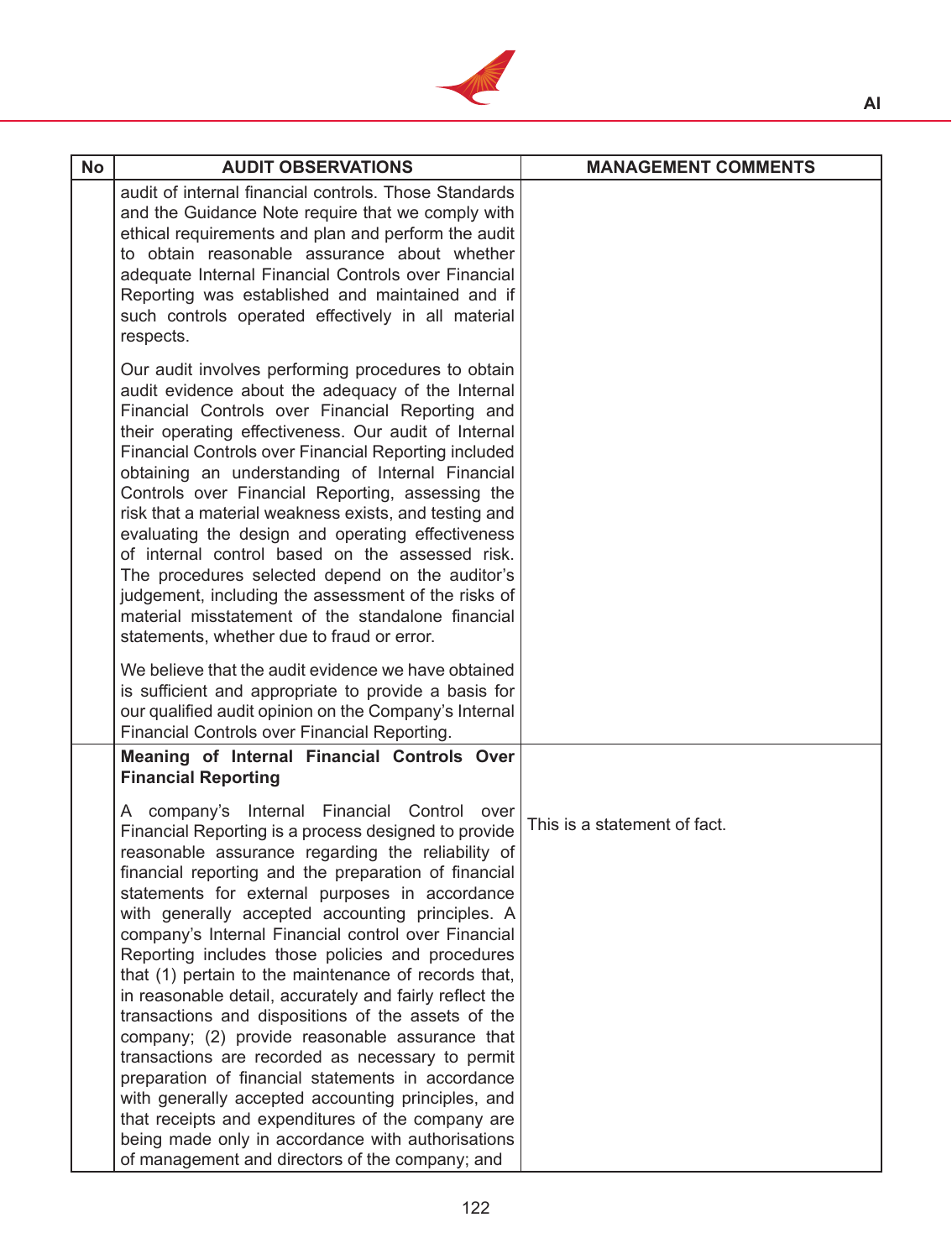

| <b>No</b> | <b>AUDIT OBSERVATIONS</b>                                                                                                                                                                                                                                                                                                                                                                                                                                                                                                                                                                                                                      | <b>MANAGEMENT COMMENTS</b>                                                                                                                                                                                                                                                                                |
|-----------|------------------------------------------------------------------------------------------------------------------------------------------------------------------------------------------------------------------------------------------------------------------------------------------------------------------------------------------------------------------------------------------------------------------------------------------------------------------------------------------------------------------------------------------------------------------------------------------------------------------------------------------------|-----------------------------------------------------------------------------------------------------------------------------------------------------------------------------------------------------------------------------------------------------------------------------------------------------------|
|           | (3)provide<br>reasonable<br>assurance<br>regarding<br>prevention or timely detection of unauthorised<br>acquisition, use, or disposition of the company's<br>assets that could have a material effect on the<br>financial statements.                                                                                                                                                                                                                                                                                                                                                                                                          |                                                                                                                                                                                                                                                                                                           |
|           | <b>Inherent Limitations of Internal Financial Controls</b><br>over Financial Reporting                                                                                                                                                                                                                                                                                                                                                                                                                                                                                                                                                         |                                                                                                                                                                                                                                                                                                           |
|           | Because of the inherent limitations of Internal<br>Financial Controls over Financial Reporting, including<br>the possibility of collusion or improper management<br>override of controls, material misstatements due to<br>error or fraud may occur and not be detected. Also,<br>projections of any evaluation of the Internal Financial<br>Controls over Financial Reporting to future periods<br>are subject to the risk that the Internal Financial<br>control over Financial Reporting may become<br>inadequate because of changes in conditions, or<br>that the degree of compliance with the policies or<br>procedures may deteriorate. |                                                                                                                                                                                                                                                                                                           |
|           | <b>Qualified Opinion</b><br>According to the information and explanations given<br>to us and based on our audit, the following material<br>weaknesses have been identified for the year ended<br>31 <sup>st</sup> March, 2021:                                                                                                                                                                                                                                                                                                                                                                                                                 |                                                                                                                                                                                                                                                                                                           |
| (i)       | The company did not have an appropriate internal<br>control system for reconciliation of Control Accounts<br>in relation to the Sales / Revenue, Inventory and                                                                                                                                                                                                                                                                                                                                                                                                                                                                                 | Constant efforts are being made to improve the<br>internal controls in Sales/Revenue, Inventory<br>and Payrolls etc.                                                                                                                                                                                      |
|           | Payroll.                                                                                                                                                                                                                                                                                                                                                                                                                                                                                                                                                                                                                                       | The company has outsourced the accounting<br>of Revenue Data to Accelya who are controlling<br>both Sales and Revenue, and the data from<br>the Accelya System is being directly pushed<br>into SAP and any mismatch in the interface is<br>being checked and necessary action is taken<br>in SAP System. |
|           |                                                                                                                                                                                                                                                                                                                                                                                                                                                                                                                                                                                                                                                | Similarly, the linkage of RAMCO System with<br>SAP System had been implemented to ensure<br>timely and accurate upload of inventory data<br>into SAP. Further, necessary controls in the<br>Payrolls system are also being strengthened<br>in consultation with the Personnel Department.                 |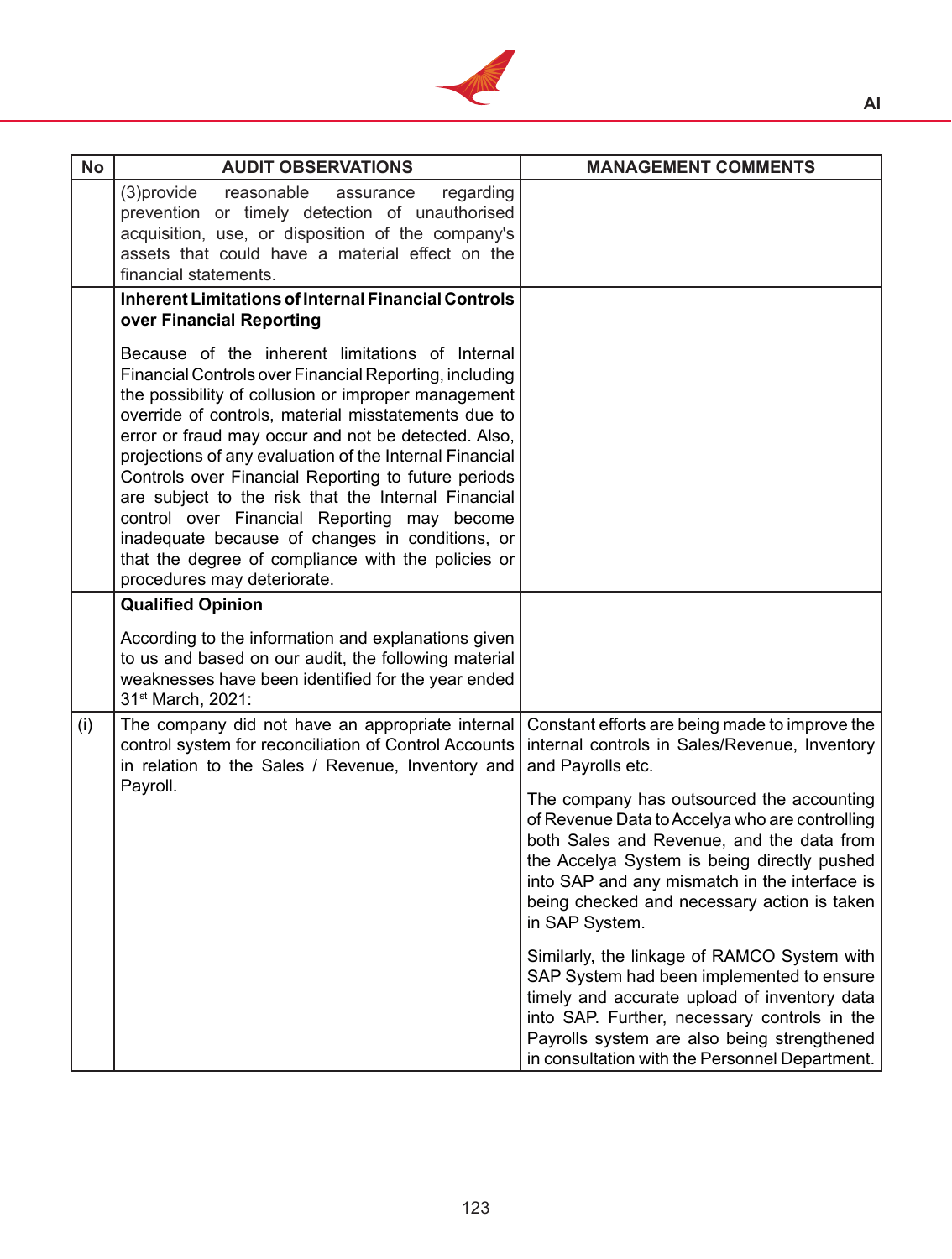

| <b>No</b> | <b>AUDIT OBSERVATIONS</b>                                                                                                                                                                                                                                                                                                                                                            | <b>MANAGEMENT COMMENTS</b>                                                                                                                                                                                                                                                                                                                                                                          |
|-----------|--------------------------------------------------------------------------------------------------------------------------------------------------------------------------------------------------------------------------------------------------------------------------------------------------------------------------------------------------------------------------------------|-----------------------------------------------------------------------------------------------------------------------------------------------------------------------------------------------------------------------------------------------------------------------------------------------------------------------------------------------------------------------------------------------------|
| (ii)      | The company did not have an appropriate internal<br>control system for deduction, timely deposit and<br>reconciliation of statutory dues.                                                                                                                                                                                                                                            | All statutory dues are properly reconciled.<br>However, due to the shortage of funds<br>available there is a delay in the deposit of TDS<br>on certain occasions. However, interest on<br>such delays are provided for in the books of<br>accounts.                                                                                                                                                 |
| (iii)     | The Company did not have an appropriate internal<br>control system for obtaining confirmation of balances<br>on a periodic basis, ageing and reconciliation of<br>Receivables, Payables, (including certain staff<br>related accounts and suspense / control accounts),<br>inventory lying with third parties, certain bank<br>accounts, fixed deposit with Bank and statutory dues. | In this regard it may be noted that there is a<br>steady and considerable improvement in this<br>area as compared to previous years as can be<br>seen from the following:                                                                                                                                                                                                                           |
|           |                                                                                                                                                                                                                                                                                                                                                                                      | All major Borrowings, Bank Balances<br>a)<br>have been confirmed and reconciled.                                                                                                                                                                                                                                                                                                                    |
|           |                                                                                                                                                                                                                                                                                                                                                                                      | b)<br>In respect of Receivables/Payables,<br>all major parties such as dues of Oil<br>Companies, Airport Operators, Pax/<br>Cargo Receivables and dues for VVIP<br>Charters are totally reconciled. These<br>parties in fact constitute a major portion<br>of the total Receivables and Payables of<br>the company.                                                                                 |
|           |                                                                                                                                                                                                                                                                                                                                                                                      | Further, in respect of certain other<br>c)<br>Receivables/Payables such as<br>Staff<br>related accounts and unlinked debits/<br>credits lying in various such accounts, the<br>process is continuously on.                                                                                                                                                                                          |
| (iv)      | The company did not have an effective internal audit<br>system commensurate with the size, nature and<br>complexities of the business.                                                                                                                                                                                                                                               | External Internal Auditors were appointed by<br>the company to strengthen and enhance the<br>scope of Internal audit in several areas of the<br>company's business. With the assistance of<br>these Auditors and the In-house internal audit<br>team the company will strengthen the scope<br>and coverage of internal audit commensurate<br>with the size and nature of the company's<br>business. |
| (v)       | The Company did not have an effective Information<br>Systems Audit to evaluate and test the IT general<br>controls, which may affect the completeness,<br>accuracy and reliability of the reports generated from<br>IT System.                                                                                                                                                       | The Company has an effective ERP-SAP<br>System in place and IBM has been appointed<br>to implement and hand hold AI upto FY 2023.<br>Several computers related applications are<br>checked for accuracy and control by the<br>Service Providers. The reliability/accuracy of<br>these Reports are also checked before passing<br>necessary entries in the books of accounts.                        |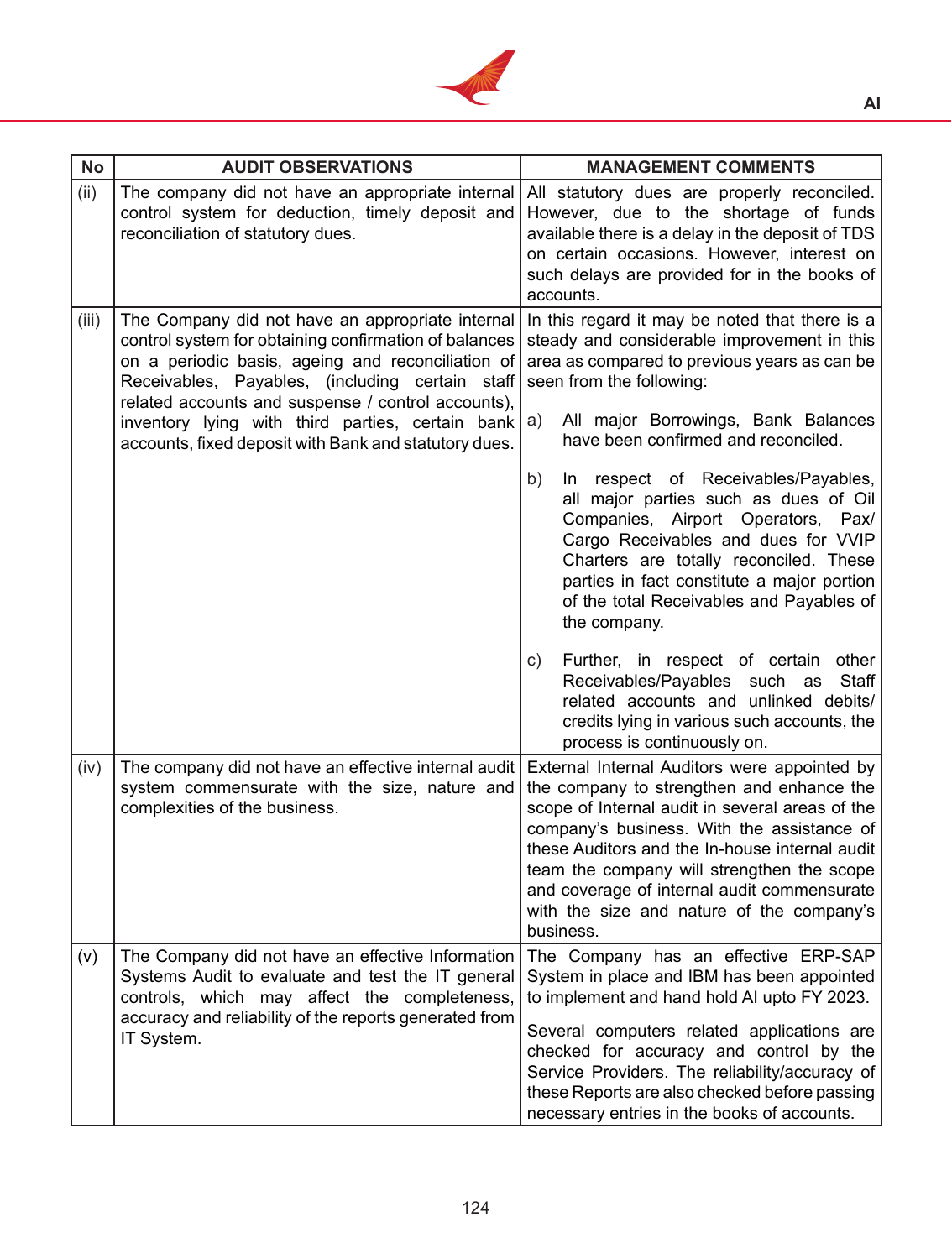

| <b>No</b> | <b>AUDIT OBSERVATIONS</b>                                                                                                                                                                                                                                                                                                                                                                                                                                                                                                                                                                                                                                                                                                                                              | <b>MANAGEMENT COMMENTS</b>                                                                                                                                                                                                                                                                                        |
|-----------|------------------------------------------------------------------------------------------------------------------------------------------------------------------------------------------------------------------------------------------------------------------------------------------------------------------------------------------------------------------------------------------------------------------------------------------------------------------------------------------------------------------------------------------------------------------------------------------------------------------------------------------------------------------------------------------------------------------------------------------------------------------------|-------------------------------------------------------------------------------------------------------------------------------------------------------------------------------------------------------------------------------------------------------------------------------------------------------------------|
| (vi)      | The company did not have an effective system<br>for timely accounting of entries including delay<br>in accounting of cash collection/disbursement &<br>approval thereof in IT System.                                                                                                                                                                                                                                                                                                                                                                                                                                                                                                                                                                                  | With the help of the SAP Consultant, the<br>company will incorporate an effective system<br>of timely accounting of entries in the IT System.<br>During the year progress has been made in<br>the B2B Invoicing for the fuel invoices we will<br>expand to Catering and Airport Operators also<br>the PSS System. |
| (vii)     | The Company did not determine fair value of the<br>Company's investments in its subsidiaries carried as<br>assets held for sale.                                                                                                                                                                                                                                                                                                                                                                                                                                                                                                                                                                                                                                       | Already replied to in reply to Point No 1 of the<br>main audit qualifications.                                                                                                                                                                                                                                    |
|           | A 'material weakness' is a deficiency, or a combination<br>of deficiencies, in Internal Financial control over<br>Financial Reporting, such that there is a reasonable<br>possibility that a material misstatement of the<br>company's annual or interim financial statements will<br>not be prevented or detected on a timely basis.                                                                                                                                                                                                                                                                                                                                                                                                                                  |                                                                                                                                                                                                                                                                                                                   |
|           | In our opinion, except for the effects/possible effects<br>of the material weaknesses described above on<br>the achievement of the objectives of the control<br>criteria, the Company has maintained, in all material<br>respects, adequate Internal Financial Controls over<br>Financial Reporting and such Internal Financial<br>Controls over Financial Reporting were operating<br>effectively during the year ended March 31, 2021,<br>based on the internal control over financial reporting<br>criteria established by the Company considering the<br>essential components of internal control stated in the<br>Guidance Note on Audit of Internal Financial Controls<br>Over Financial Reporting issued by the Institute of<br>Chartered Accountants of India. |                                                                                                                                                                                                                                                                                                                   |
|           | We have considered the material weaknesses<br>identified and reported above in determining the<br>nature, timing, and extent of audit tests applied in<br>our audit of the standalone financial statements of<br>the Company as at and for the year ended 31 March<br>2021, and these material weaknesses have affected<br>our opinion on the standalone financial statements of<br>the Company and we have issued a qualified opinion<br>on the standalone financial statements.                                                                                                                                                                                                                                                                                      |                                                                                                                                                                                                                                                                                                                   |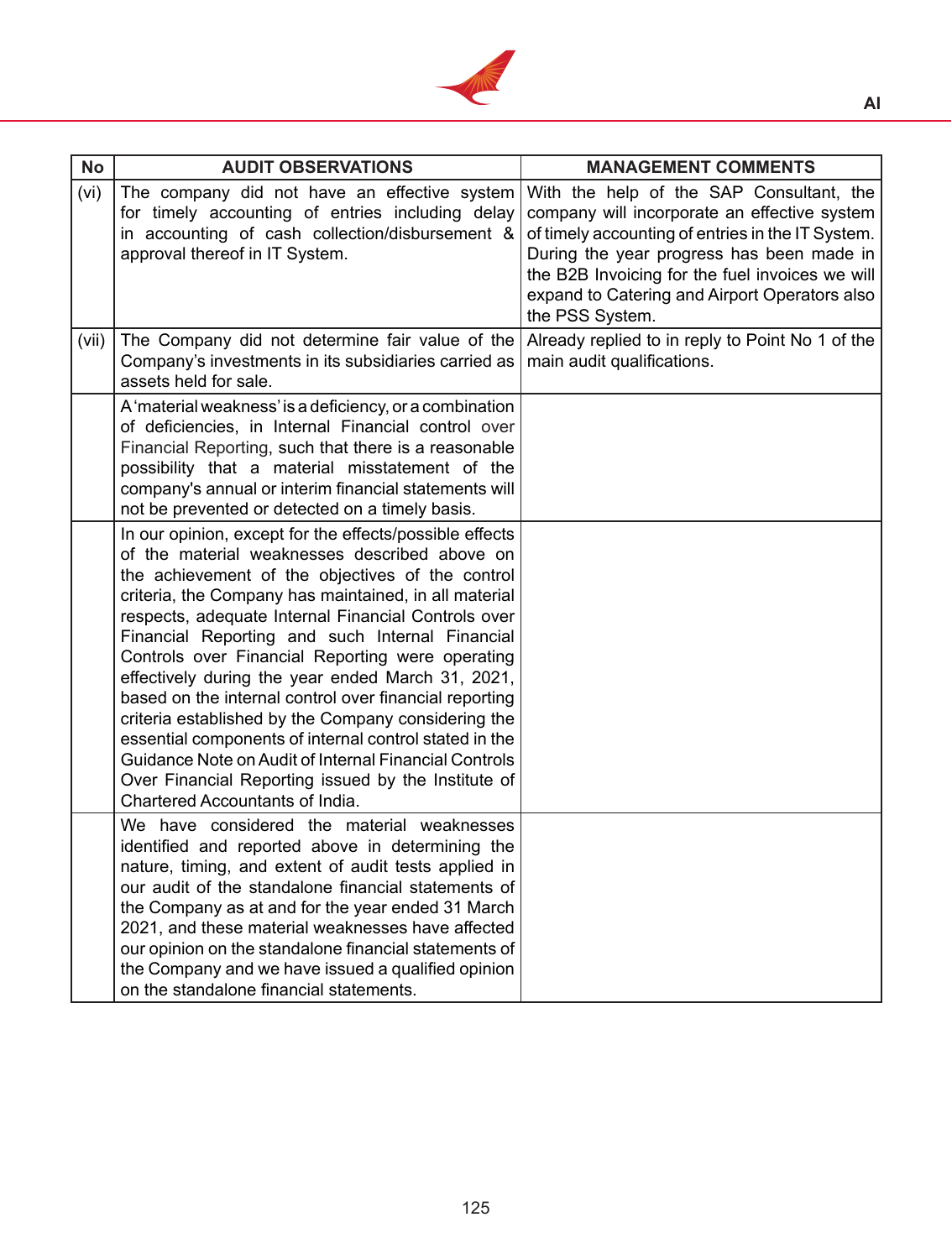

# **ANNEXURE C REFERRED TO IN PARAGRAPH UNDER THE HEADING "REPORT ON OTHER LEGAL AND REGULATORY REQUIREMENTS" OF OUR INDEPENDENT AUDITORS' REPORT OF EVEN DATE ON THE STANDALONE FINANCIAL STATEMENTS OF AIR INDIA LIMITED (THE "COMPANY") FOR THE YEAR ENDED 31ST MARCH 2021:**

| <b>SI</b><br><b>No</b> | Directions under section 143(5) of<br><b>Companies Act 2013</b>                                                                                                                                                                                                                                                                                                                                                                                         | <b>Response</b>                                                                                                                                                                                                                                                                                                                                                                                                                                                                                                                                                                                                        |
|------------------------|---------------------------------------------------------------------------------------------------------------------------------------------------------------------------------------------------------------------------------------------------------------------------------------------------------------------------------------------------------------------------------------------------------------------------------------------------------|------------------------------------------------------------------------------------------------------------------------------------------------------------------------------------------------------------------------------------------------------------------------------------------------------------------------------------------------------------------------------------------------------------------------------------------------------------------------------------------------------------------------------------------------------------------------------------------------------------------------|
| 1.                     | Whether the Company has system in<br>place to process all the accounting<br>transactions through IT system? If<br>yes, the implications of processing<br>accounting transactions outside IT<br>system on the integrity of the accounts<br>along with the financial implications, if<br>any, may be stated                                                                                                                                               | The Company has an ERP system in place for processing<br>all accounting transactions through IT systems except for<br>accounting of trade and other receivables which is recorded<br>manually.<br>Some of the activities have been outsourced by the company<br>to outside vendors viz.<br>a. Transportation revenue<br>b. Cargo Revenue<br>c. Processing of crew allowances<br>Some manual intervention is necessitated for various closing                                                                                                                                                                           |
|                        |                                                                                                                                                                                                                                                                                                                                                                                                                                                         | entries; however accounting entries for the same are also<br>processed through ERP.<br>Based on our audit procedures, on test basis, wherever the<br>accounting transactions are based on workings outside IT<br>system, no instances of lack of integrity of accounts and no<br>financial implications have been noted /reported.<br>However, we have noted certain internal control weaknesses<br>in processing of transactions, our comments on which have<br>been given in Qualified Opinion para (i), (ii), (iii) & (v) of                                                                                        |
| 2.                     | Whether there is any restructuring of<br>an existing loan or cases of waiver /<br>write off of debts/loans/interest etc.<br>made by a lender to the Company due<br>to the Company's inability to repay<br>the loan? If yes, the financial impact<br>may be stated. Whether such cases<br>are properly accounted for (In case,<br>lender is a Government Company,<br>then this direction is also applicable for<br>statutory auditor of lender company). | Annexure B of this audit Report.<br>As per the information and explanation furnished to us, there<br>has been no case of restructuring of existing loan or waiver /<br>write off of debts/loans/interest etc. made by a lender to the<br>Company during the year.<br>However, as described in detail in Note no.28, the Company<br>has repaid the debt from the proceeds received from AIAHL<br>and is in the process of implementing financial restructuring<br>plan in line with the Framework Agreement. The financial<br>impact of the same on the standalone financial statements<br>is given in note 28(iii)(m). |